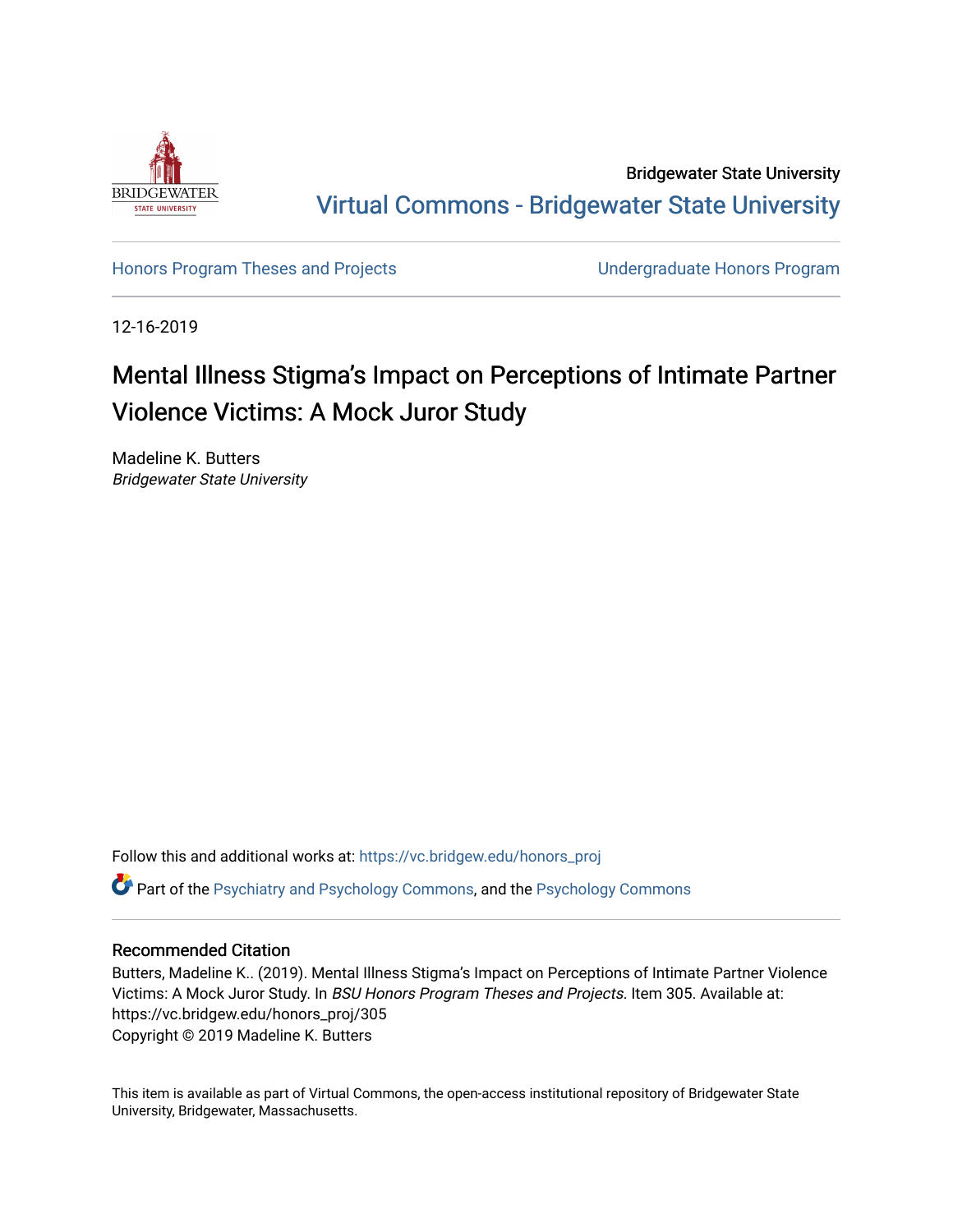# Running head: MENTAL ILLNESS STIGMA AND IPV PERCEPTIONS

Mental Illness Stigma's Impact on Perceptions of Intimate Partner Violence Victims:

A Mock Juror Study

Madeline K. Butters

Submitted in Partial Completion of the Requirements for Commonwealth Honors in Psychology

Bridgewater State University

December 16, 2019

Dr. Nesa Wasarhaley, Thesis Advisor Dr. Theresa Jackson, Committee Member Dr. Michael Root, Committee Member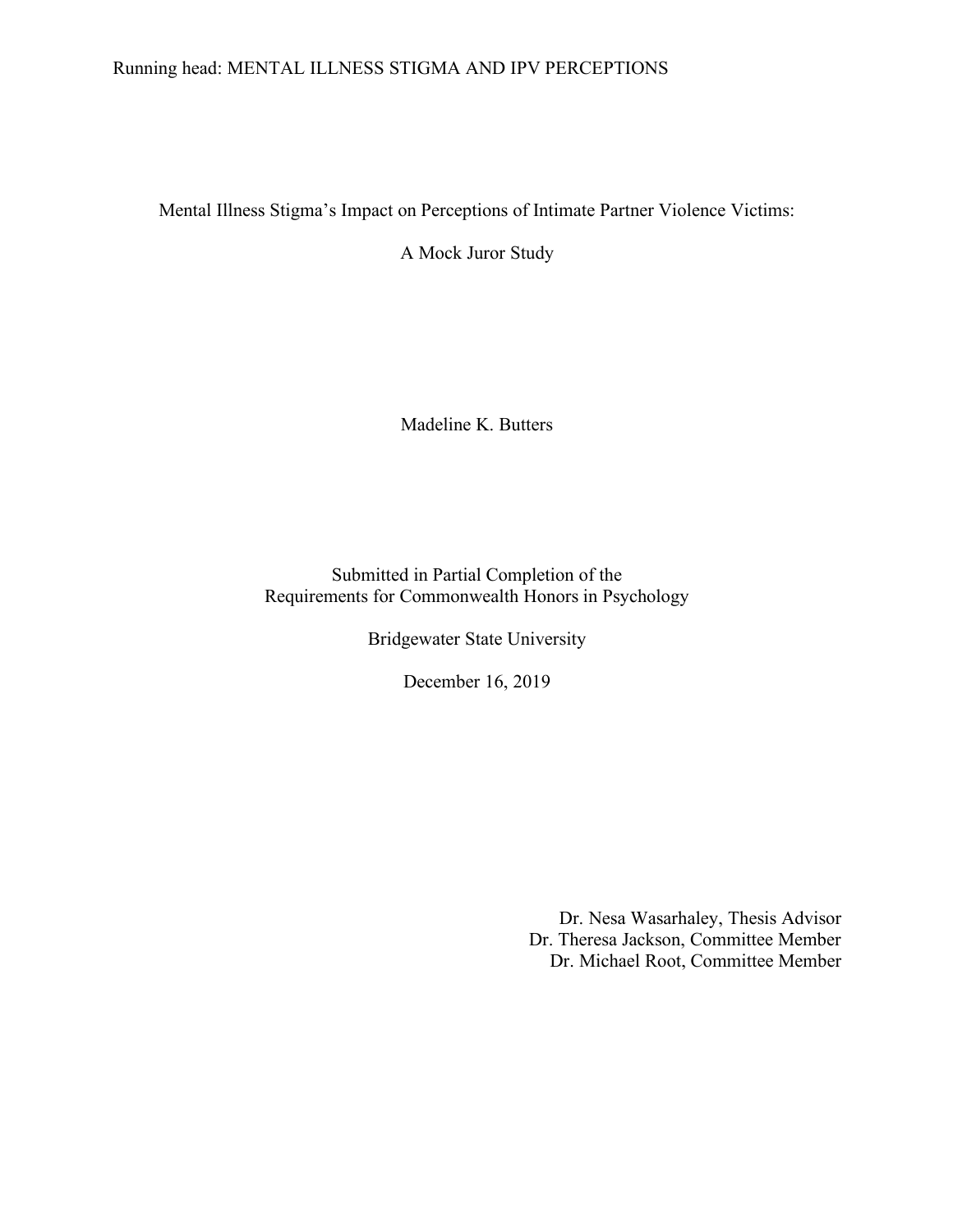#### Abstract

Intimate partner violence (IPV) is a widespread issue that disproportionately affects women with mental illness. Yet, there is a lack of research on the effects of mental illness stigma on legal perceptions of women with mental illness in IPV cases. The present study experimentally investigated mock jurors' perceptions of IPV cases where the victim has a mental illness and examined the role stigmatization of mental illness played in these perceptions. MTurk participants ( $N = 191$ ) first completed attitude questionnaires that measured their attitudes towards mental illness and their beliefs about domestic violence. In the second part of the study, participants were randomly assigned to read one of four IPV (criminal assault) mock trial summaries in which the victim's condition was manipulated (i.e., eating disorder, major depressive disorder, fibromyalgia, or no stated illness). Participants individually provided their verdict and rated their perceptions of the victim and defendant (e.g., credibility and blame). Overall, negative perceptions of mental illness predicted negative perceptions of victims across all conditions (e.g., depression stigma predicted victim blame). Whereas perceptions of mental illness as normal predicted more favorable perceptions of the victim (e.g., increase in pity for the victim). Perceptions of depression as normal predicted a decrease in guilty verdicts across the conditions. Furthermore, there was a significant interaction between depression stigma and victim health on both victim blame and anger such that participants at higher levels of depression stigma had lower blame and anger toward the victim with depression compared to no mental illness. Female participants had more sympathy for the victim than male participants. Findings are discussed with regard to improving experiences of IPV victims within the criminal justice system.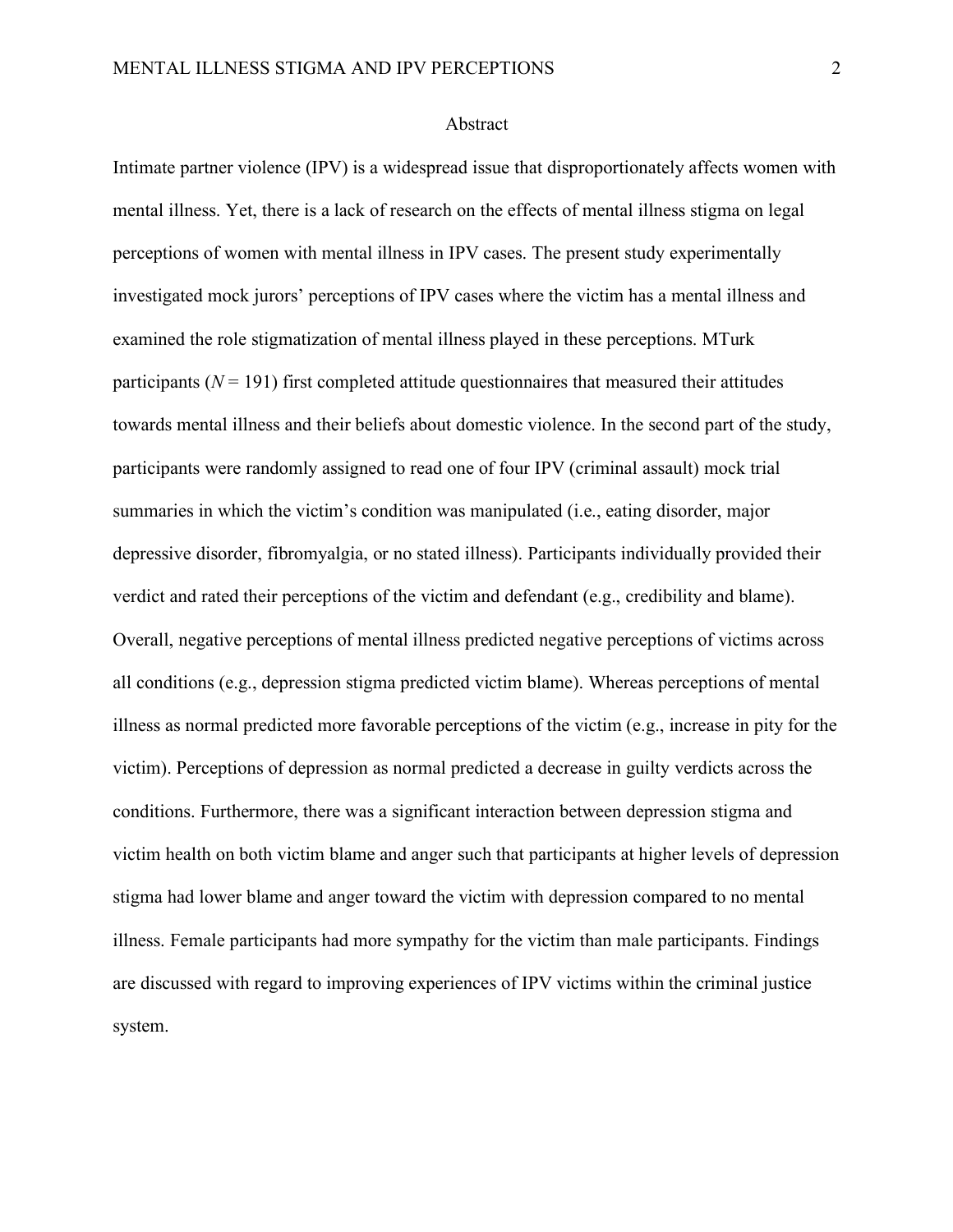Mental Illness Stigma's Impact on Perceptions of Intimate Partner Violence Victims: A Mock Juror Study

Intimate partner violence (IPV) is a broad label that refers to physical, psychological, or sexual abuse carried out by a current or former intimate partner through means of coercive or controlling behavior (Bundock et al., 2013). IPV is a widespread issue across the globe, and in the United States, it impacts an estimated 25% to 35.6% of women and between 7.6% to 28.5% of men (Hahn, McCormick, Silverman, Robinson, & Koenen, 2014). Though IPV is a pervasive public health and criminal justice issue, populations such as ethnic minorities (Stockman, Hayashi, & Campbell, 2015), women with disabilities (Hahn et al., 2014), and women with mental illness (Van Deinse, Wilson, Macy, & Cuddeback, 2018) are disproportionately targeted as victims. Despite the increased prevalence of IPV among women with a mental illness compared to those without (Trevillion, Oram, Feder, & Howard, 2012), the implications of how such conditions impact legal perceptions of victims is not readily explored in the literature. To address this gap, the present study focuses on how mental illness stigma impacts mock juror decision making when a victim of IPV has a mental illness.

It is challenging to know the true rates of IPV perpetrated against people with mental illness due to underreporting of both IPV and mental illness. Though there is a host of reasons as to why both IPV and mental illness go underreported, a leading reason across both categories is fear of stigma; victims may fear being stigmatized as victims (Jordan, 2004), and people with mental illness may fear being stigmatized based on their mental illness (Corrigan, 2004). Existing prevalence estimates vary widely and suggest IPV affects between 22% and 76% of women with severe mental illness depending on how severe mental illness is defined (e.g., mood and psychotic disorders such as major depressive disorder and schizophrenia), the time frame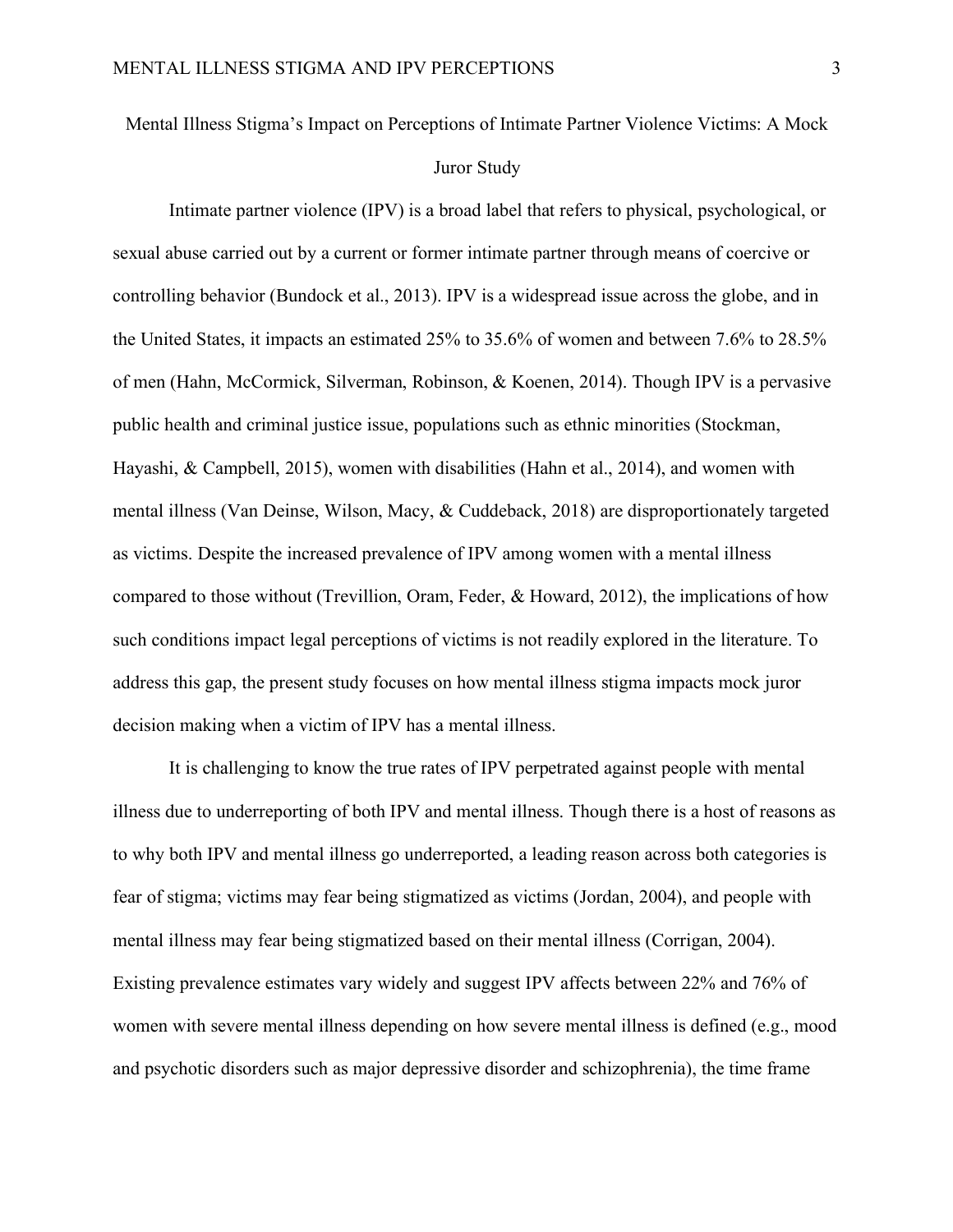considered (e.g., past year prevalence versus lifetime prevalence), and the type of abuse experienced by the victim (e.g., physical assault or sexual assault; Van Deinse, et al., 2018).

Compared to the general population, women with disabilities, which can include mental illness, are victimized at higher rates because people with disabilities may be of lower socioeconomic status, face higher rates of isolation, and may need to depend on people more, which would make them targets for abuse (Hahn et al., 2014). Furthermore, women with mental illness who experience IPV may have increased difficulty reporting abuse to the police, and may be more likely to stay in an unhealthy relationship. This is due in part to dealing with social isolation caused by stigma that may result in a woman being eager to please an individual who gives her attention regardless of how poorly she is treated in that relationship (Friedman & Loue, 2007). Not only do women with mental illness experience higher rates of IPV based on reporting trends, but IPV tends to exacerbate their mental health symptoms (Bundock et al, 2013). Thus, after experiencing the initial trauma of abuse, women with mental illness may have increased difficulty seeking services or leaving their current situation as they may be dealing with increased symptoms of mental illness that make contending with such tasks all the more stressful and challenging.

IPV is both a public health problem and legal issue. As such, victims tend to obtain support in a variety of ways, and many seek formal sources of assistance (e.g., civil or criminal court systems; Bell, Perez, Goodman, & Dutton, 2011). Though court intervention alone might not be the best or only way to address IPV, it can end abuse in some cases. It can also connect victims with resources to utilize in their recovery, such as referring them to a domestic violence shelter, helping them fill out a restraining order, and assisting with child support (Bell et al., 2011). Yet, despite the fact that legal intervention is an important means of dealing with IPV,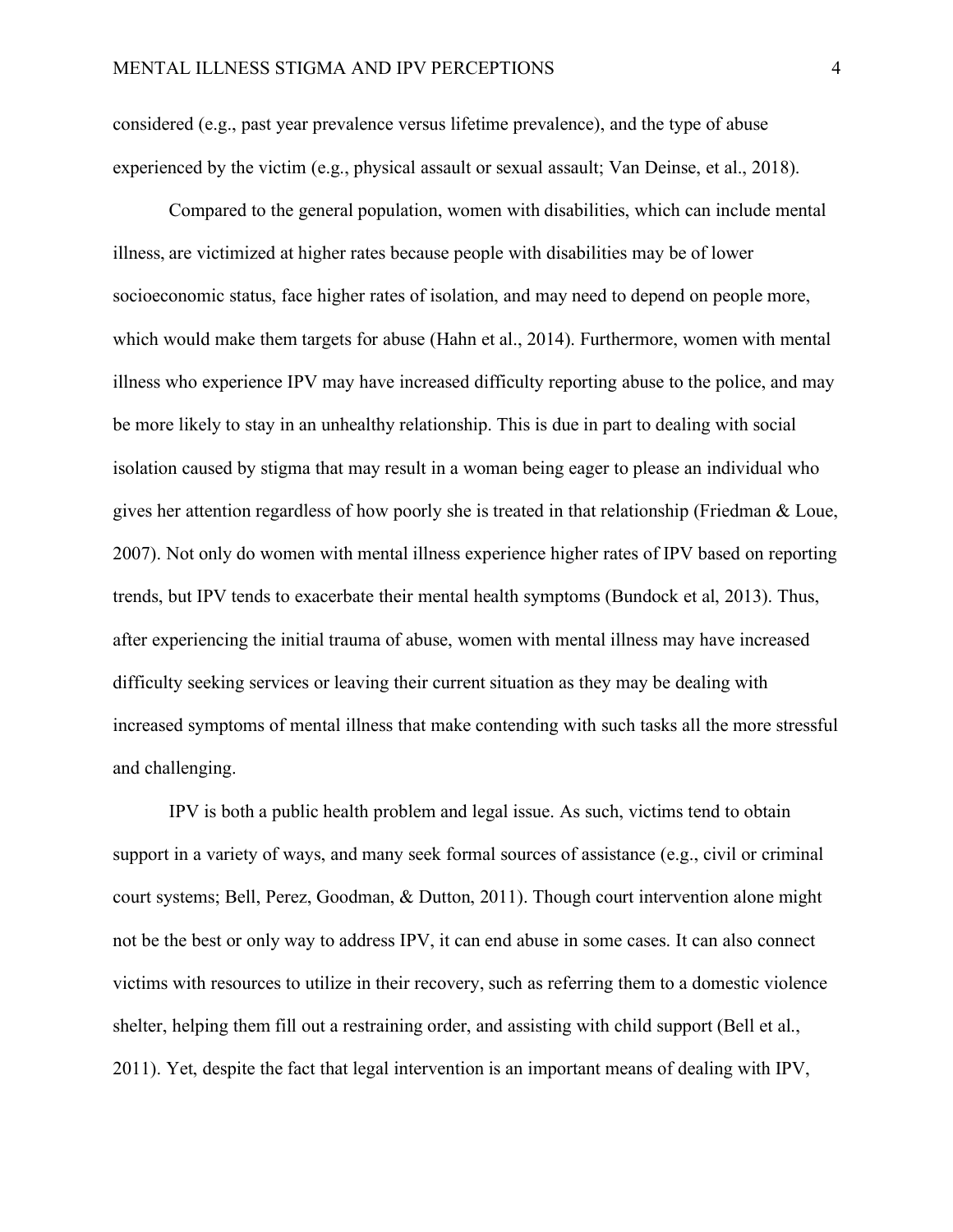cases tend to go under-prosecuted and woefully under-convicted; estimates suggest only 57.6% of IPV instances involving arrest result in prosecution, and only 31% of such cases result in conviction (Morrow, Katz, & Choate, 2016). Furthermore, many victims report feeling confused and anxious throughout the process, and that court personnel are often dismissive and insensitive. Negative experiences and overall dissatisfaction with the legal process make victims less likely to report future abuse to law enforcement, which is highly problematic given single court encounters rarely lead to the end of violence (Bell et al., 2011). Literature specifically looking at how victims with mental illness perceive court helpfulness is lacking, but because the legal process is categorically uncomfortable for victims, people dealing with exacerbated mental health issues likely have similar if not more distressing experiences with the criminal justice system.

People who belong to a stigmatized social group such as a person with mental illness are often targets of prejudice and are viewed unfavorably in comparison to the general population (Miller & Major, 2000). Stigma lowers quality of life and overall wellbeing because it inhibits people from seeking out services and positions in society such as health care, jobs, relationships, and housing (Faigin  $&$  Stein, 2008). Stigma also has implications for how a person is perceived and treated by others (Miller & Major, 2000). For victims of IPV who have a mental illness, stigma can affect them in two main ways: public stigma and self-stigma (Mackenzie, Visperas, Ogrodniczuk, Oliffe, & Nurmi, 2019). Public stigma is the externalized form of stigma and includes widespread public stereotypes, prejudice, and discrimination against people who are labeled as having a mental illness (Corrigan, 2004). Public stigma also limits available social opportunities for members of a stigmatized group because members of the general public tend to distance themselves socially from people from stigmatized groups. For people with mental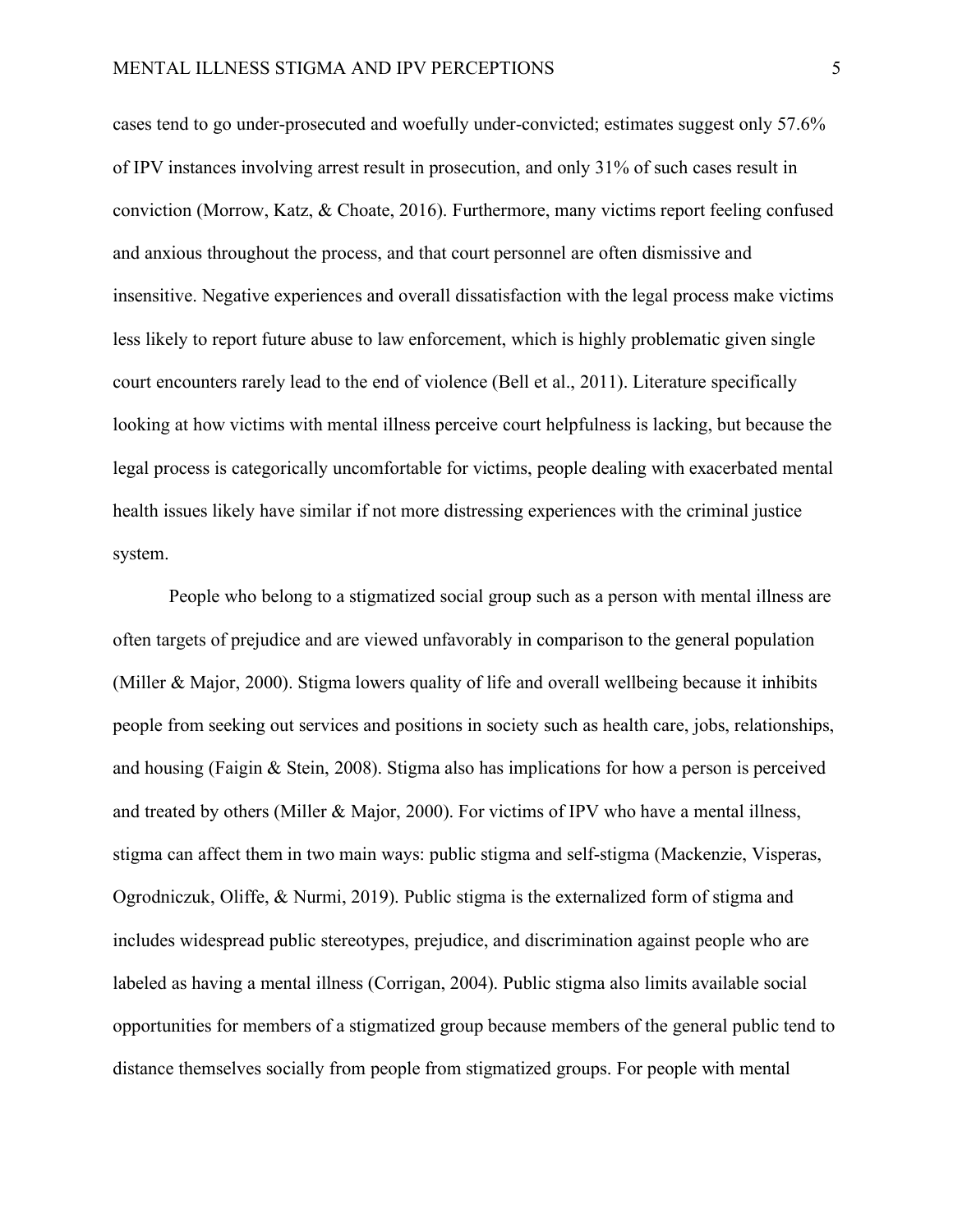illness specifically, social distancing occurs due to the common misbelief that people with mental illness are dangerous and unsafe to be around (Corrigan, 2004). As a result of public stigma, the general population lacks understanding and awareness about mental illness, so in cases where a victim of IPV has a mental illness, people might be less sympathetic and understanding of a victim's circumstance, and might intentionally or unintentionally discriminate against victims by not believing or supporting them. Likewise, self-stigma is the internalized form of stigma; it is made up of the three same components (i.e., stereotypes, prejudice, and discrimination), but these attitudes, beliefs, and behaviors are one a person holds in reference to them self, and can be incredibly damaging to a person's self-esteem (Corrigan, 2004). Both public stigma and self-stigma could impact stigmatized victims' encounters with the criminal justice system. Self-stigma could result in a victim hesitating to seek out criminal justice support in the first place, and public stigma might affect how jurors perceive stigmatized people and make decisions about their credibility in the event the victim does seek out legal action against the perpetrator.

In addition to dealing with stigmatization, people with a mental illness also contend with stereotypes. Though specific stereotypes vary depending on the mental illness, stereotypes can be distressing for a labeled individual as they present an overgeneralized idea of what a person of a specific group is like and might either pressure a person to live up to an unrealistic standard or label an individual as possessing socially undesirable traits (McGee, 2018). The Stereotype Content Model (SCM) provides a theoretical framework to predict variance in stereotypes, prejudice, and discrimination towards various social groups (Fiske, Cuddy, Glick, & Xu, 2002). The SCM is divided into quadrants by low warmth, low competence, high warmth, and high competence, and various groups are plotted on the Cartesian plane based on how they rank on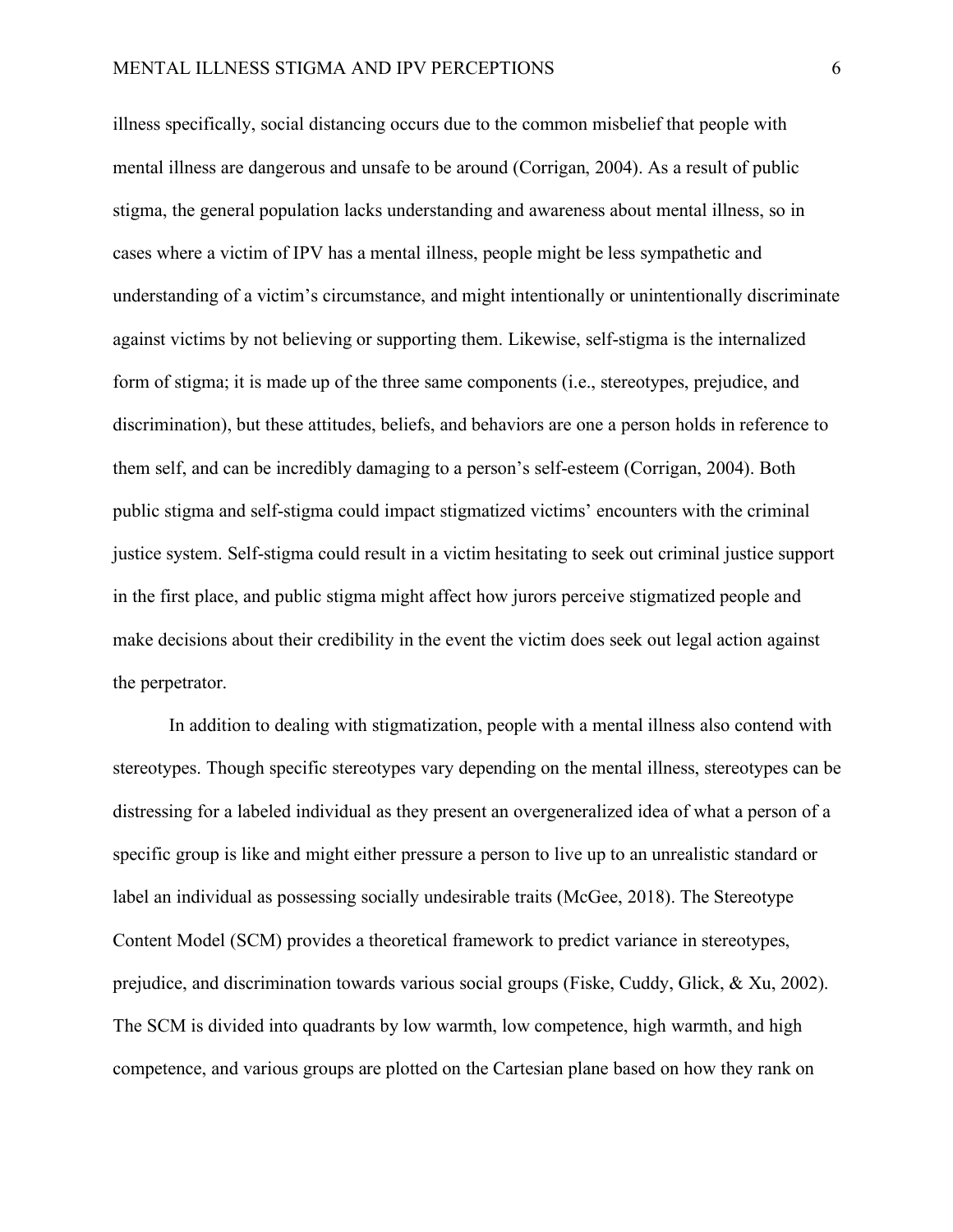warmth and competence in accordance with stereotypes that exist about the group (Fiske et al., 2002). Stereotypes related to mental illness vary depending on the different illness. For instance, mental illnesses such as eating disorders and major depressive disorder generally fall around the same area of the SCM (i.e., moderate on both warmth and competence; Sadler, Meagor, & Kaye, 2012). Although stereotypes surrounding major depressive disorder are a bit mixed ranging from moderate on both warmth and competence (Sadler et al., 2012) to competent but not warm or trustworthy (Fiske, 2012). Other mental illnesses such as schizophrenia fall low on both warmth and competence (Sadler et al., 2012). Though stereotypes about people with mental illness may vary by the mental illness, the consequential effect overall is people are more likely to socially distance themselves from people with mental illness and may be less likely to believe or trust a person with mental illness (Follmer, & Jones, 2017), which could have ramifications for jury decision making.

Given the prevalence of stigma and negative stereotypes of people with mental illness, we sought to examine the implications of such beliefs in the context of an IPV case because evidence in such cases is often ambiguous, and commonly boils down to "he said, she said." Prior research suggests that when evidence in a case is more ambiguous, jurors tend to rely more heavily on their biases (Kleider, Knuycky, & Cavrak 2012). Consequently, jurors in such cases might make their decision based on false beliefs about people with mental illness. The present study focused on eating disorder and major depressive disorder as women are diagnosed with these mental illnesses at higher rates than men. Additionally, eating disorders and major depressive disorder fall in the same quadrant on the SCM (Sadler et al., 2012), so stereotypes regarding these two mental illnesses are largely similar, and control for certain features such as psychotic characteristics or dangerousness that would activate different stereotypes than mental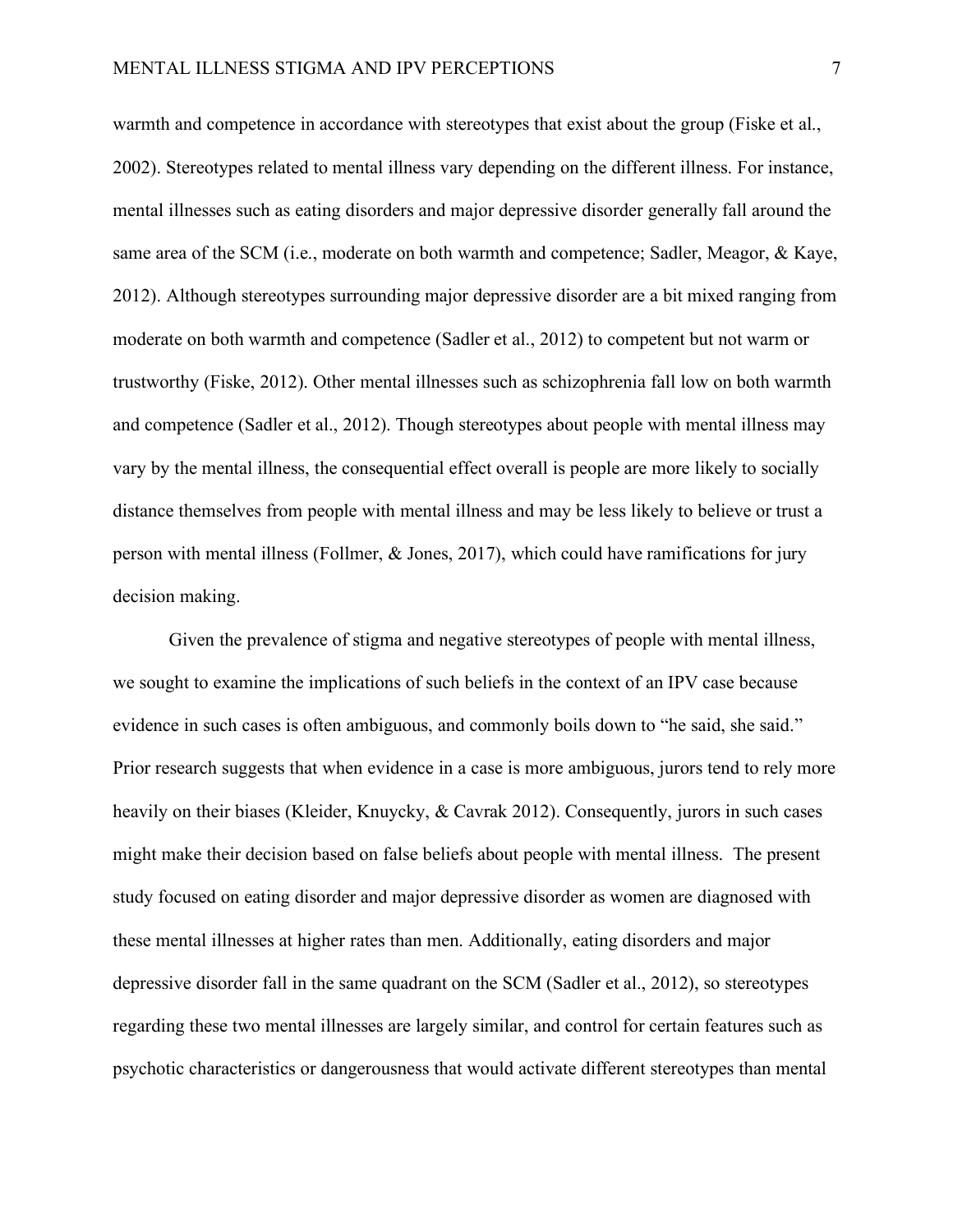illness as a general category would.<sup>1</sup> Furthermore, research on eating disorders and major depressive disorder specifically has demonstrated links to IPV victimization. Being diagnosed with an eating disorder correlates with higher rates and increased odds of being a target of IPV (Bundock, Howard, Trevillion, Malcolm, Feder & Oram 2013). Exposure to IPV is associated with a two to three-fold increased risk of major depressive disorder as well as one and a half to two-fold risk of elevated depression symptoms and postpartum depression among women exposed to IPV compared to women not exposed to IPV (Beydoun, Beydoun, Kaufman, Lo, & Zonderman, 2012).

Self-stigma surrounding mental illness focuses primarily on the negative views towards seeking help (Vogel et al, 2019); this form of self-stigma is particularly prominent among people with major depressive disorder and many other mental illnesses (Mackenzie et al., 2019). Research on stigma of major depression has also focused on gender differences in perceptions of major depression, and findings suggest men report more public stigma towards depression and suicide than women (Mackenzie et al., 2019). These results hold implications for the effects of stigma in a legal context in that men might be more likely than women to hold negative beliefs about victims in cases of IPV where the victim has a mental illness; therefore, they may be less likely to render guilty verdicts in these cases.

Literature on stigma specific to eating disorders typically finds that people harbor negative attitudes towards people with eating disorders as they are often thought to be attention-

<sup>&</sup>lt;sup>1</sup>It is worth noting, Sadler et al. (2012) made no mention of gender as it relates to perceptions of mental illness categories along the SCM, but their findings appear to group together mental illnesses that are more common amongst males (e.g., schizophrenia, substance use disorder) and diagnoses more common amongst females (e.g., major depressive disorder, eating disorders). Thus, the present study avoided confounding mental illness stereotypes with gender stereotypes by limiting the focus to eating disorder and major depressive disorder.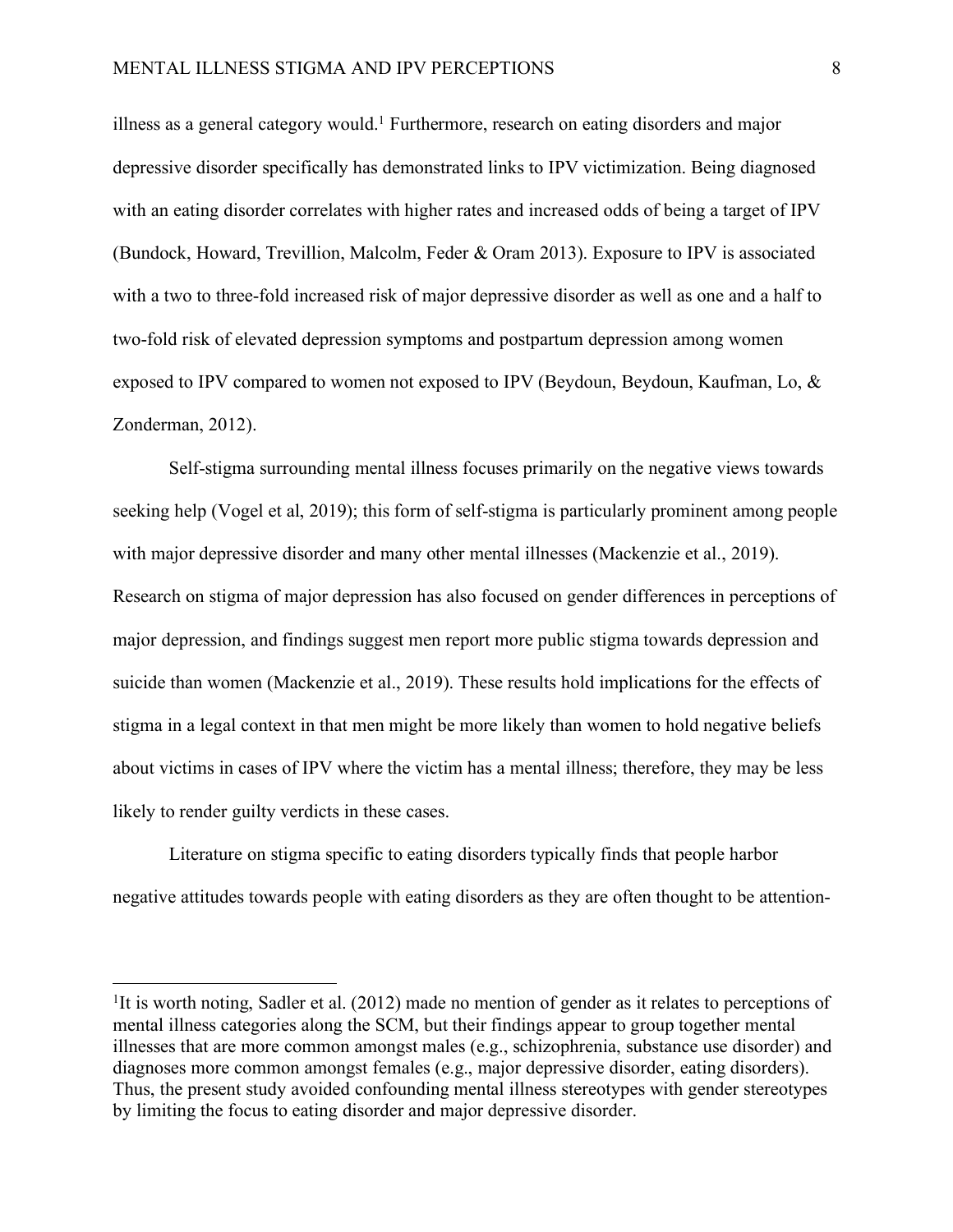seeking, weak willed, and responsible for their own illness (Griffiths, Mond, Murray, & Touyz, 2015). Griffiths et al. (2015) surveyed people with an eating disorder and found that the two beliefs people with an eating disorder find most hurtful and damaging are the beliefs that they should be able to pull themselves together, and that they are personally responsible for their condition. This verbiage seen in beliefs about eating disorders is incredibly similar to verbiage used by people who support myths about domestic violence (e.g., "she could have just left," "she provoked him;" Policastro, & Payne, 2013). Based on these similarities, in a case where evidence is ambiguous, people who are already likely to blame the victim may be even more likely to blame the victim if they present with an illness that is already victim blame heavy.

#### **The Present Study & Hypotheses**

The present study used an experimental mock juror methodology to explore the effects of a victim having a mental illness on perceptions of an IPV case. Participants first completed attitude questionnaires, then they completed a mock juror experiment in which the victim either had an eating disorder, major depressive disorder, fibromyalgia, or no stated illness. Both mental illnesses were compared to fibromyalgia to determine whether stereotyping of mental illness would impact juror decision making differently than a physical illness would. Fibromyalgia is a relevant physical illness to serve as a comparison group in the present study as it bears similarities to mental illness (e.g., exact cause is often unknown, and there are no physical signs of this illness; Friedberg, Sohl, & Halperin, 2008)<sup>2</sup>. Furthermore, we examined the extent to which such biases and prejudice played a role in juror decision making and perceptions of the

 <sup>2</sup>Friedberg et al.'s 2008 study focused on medical students' perceptions of fibromyalgia and found medical students readily perceived fibromyalgia similarly to mental illness, but based on results from pilot testing, it appears the general population is able to identify fibromyalgia as a physical condition.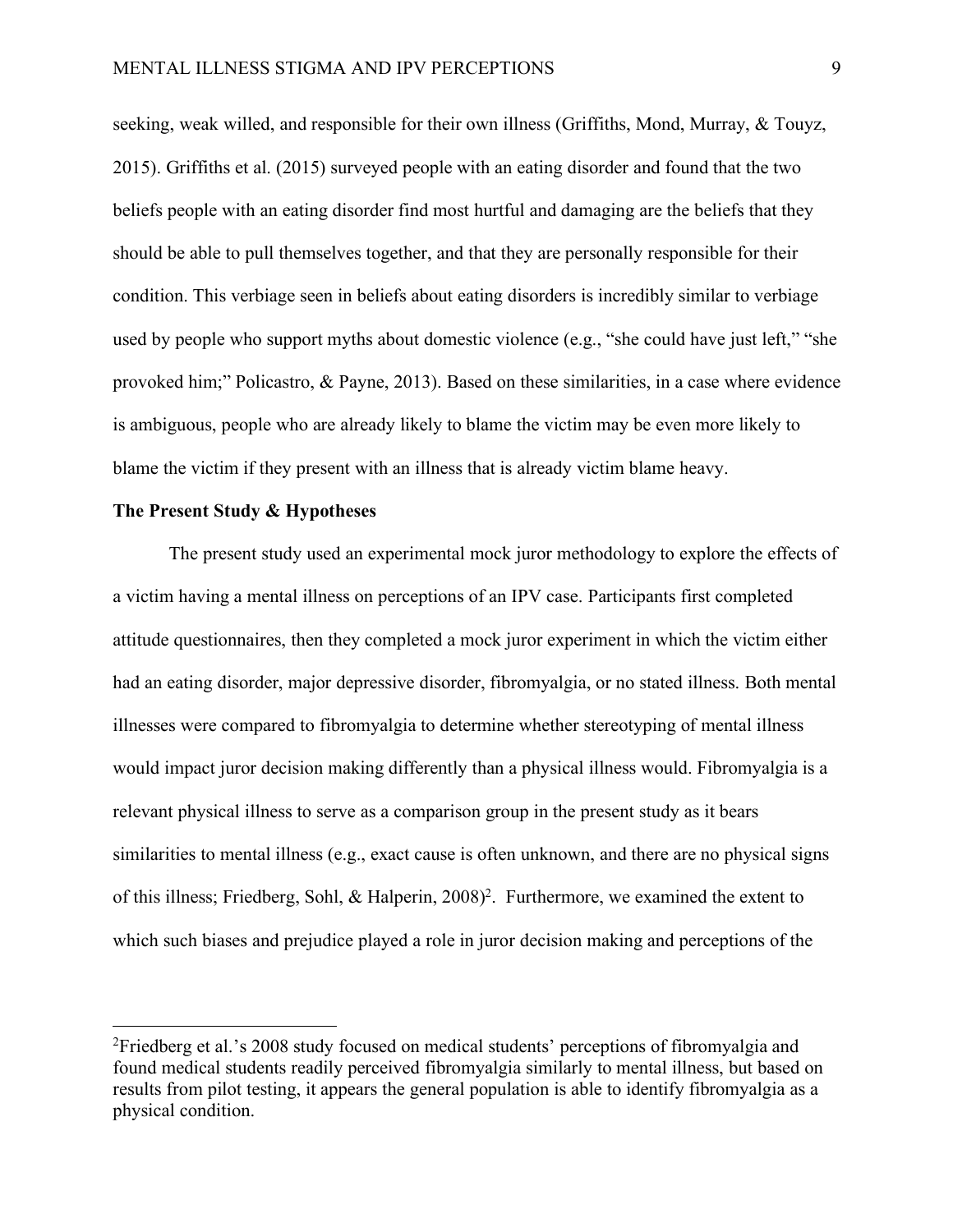victim. This study presented participants with an IPV case involving a female victim and male defendant in a heterosexual relationship, as women tend to be victimized at higher rates than men, and IPV in heterosexual relationships is perceived as typical (Wasarhaley et al., 2017).

**Hypothesis 1: Main effects of victim mental illness on verdict and trial ratings**. We hypothesized that participants would render fewer guilty verdicts and have more negative victim perceptions in cases in which the victim had a mental illness compared to the neutral condition and the fibromyalgia condition. Specifically, we expected that participants presented with the major depressive disorder condition would render the least number of guilty verdicts because stigma towards depression is high (Mackenzie et al., 2019). We also expected that participants presented with the eating disorder condition would also be less likely to render guilty verdicts compared to no mental illness considering eating disorder stigma reflects some of the same sentiments seen in victim blaming (Griffiths et al., 2015; Policastro, et al., 2013). However, based on mixed literature as to where eating disorders fall on the SCM ranging from moderately on both warmth and competence (Sadler et al., 2012) to a more favorable placement (i.e., both competent and warm; Fiske, 2012), these participants may be more likely to render guilty verdicts than the major depressive disorder condition. Though not a primary comparison of interest, participants' reactions and verdicts in the fibromyalgia condition could either fall similar to the neutral condition or may evoke more sympathy towards the victim as victims with a physical condition may be conceptualized as more vulnerable than other victims.

**Hypothesis 2: Moderating effects of stigma on verdict and trial ratings**. Our main focus of interest in this study was examining how stigma plays a role in juror decision making. As such, we expected that stigmatization would have a moderating effect on verdict and trial ratings, as participants that had negative attitudes towards mental illness and were presented with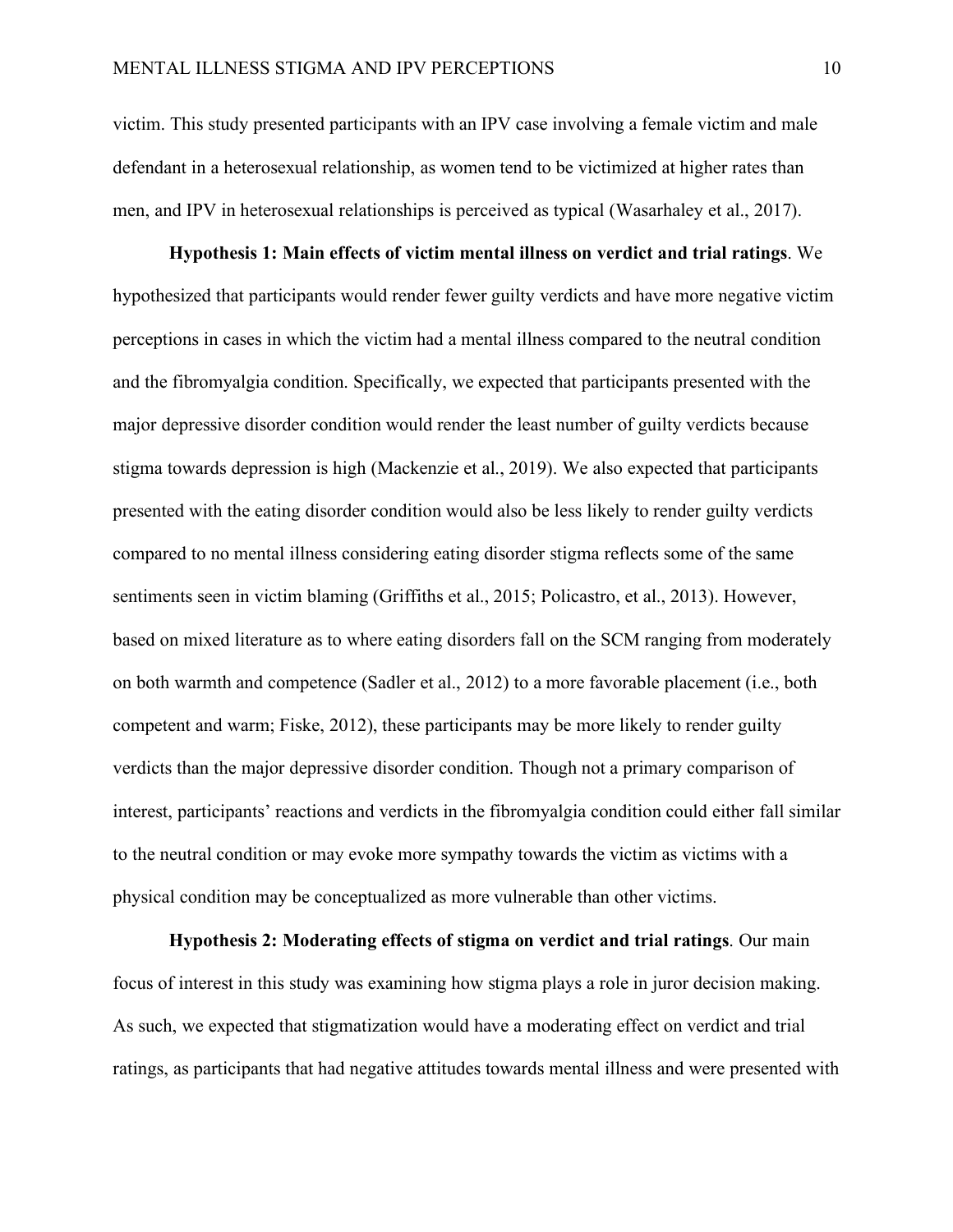one of the mental illness conditions would be significantly less likely to render guilty verdicts than all other participants and would have more negative victim attitudes (e.g., victim blame). This hypothesis is consistent with literature that finds people tend to rely on their biases and prejudice when evidence in a case is ambiguous (Kleider, et al., 2012).

**Hypothesis 3: Participant gender effect**. Furthermore, past mock juror studies have found a participant gender effect with female participants rendering more guilty verdicts and reporting more sympathy towards the victim than male participants (Dunlap, Lynch, Jewell, Wasarhaley, & Golding, 2015). We therefore expected participant gender to have a main effect on verdicts such that male participants would be less likely to render guilty verdicts than female participants overall. We also expected that participant gender would interact with victim illness condition such that male participants exposed to one of the mental illness conditions will render the least number of guilty verdicts as men have been found to hold more stigmatizing attitudes towards mental illness than women (Makenzie et al., 2019).

**Hypothesis 4: Correlation of scores on attitude scales**. We also hypothesized participant scores on the various mental illness attitude scales (depression stigma scale, personal responsibility for mental illness subscales, and social distancing) would positively correlate with each other, and negatively correlate with scores on continuity with normal subscales (the perception that eating disorders or major depressive disorder are normal). Though there is no prior research as to whether stigma towards mental illness and acceptance of domestic violence myths would correlate, we predicted that people who support myths about mental illness would also support myths about domestic violence as participants who are judgmental in their beliefs likely also believe a person gets what they deserve (e.g., belief in a just world).

### **Method**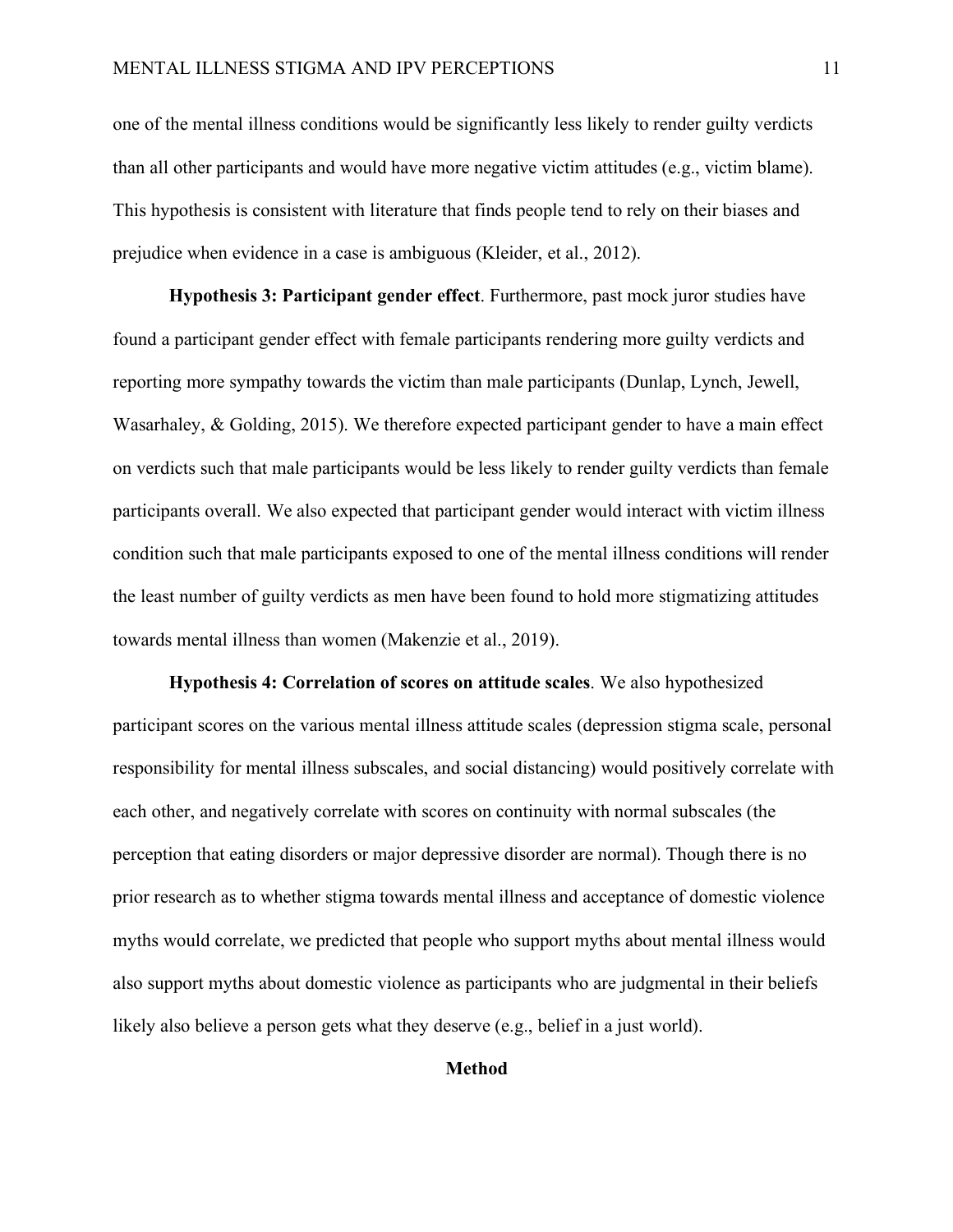## **Participants**

Participants were recruited through Amazon's Mechanical Turk (MTurk) service. MTurk is an online labor market where researchers and companies can post tasks for people to complete for compensation. This platform has become increasingly popular among social science researchers to conduct surveys and experiments (Mason, & Suri, 2012). Participants were required to be U.S. citizens and at least 18 years of age (i.e., jury eligible). We initially recruited 441 participants to answer questions about their demographics, attitudes, and beliefs that are typical of questions that might be asked during jury selection. Participants in the first part of the study were compensated \$0.60 for completing the questionnaires. After screening the original sample for possible fraudulent responses (e.g., "bots;" Dreyfuss, 2018), we then invited everyone that successfully completed the first survey to complete the mock juror study five days later. This portion of the study was filled on a first-come-first-serve basis, and we collected a sample of 264 participants that consented to participate. These participants were compensated \$1.15 for completing the study. Prior to analyses, six were removed from the dataset because they were exposed to more than one condition, twelve were removed for not completing the trial questions, four were removed because they did not answer the manipulation check asking if the victim had a mental illness, and fifty-one were removed for selecting the wrong diagnosis in the manipulation check questions.

We were left with a final sample size of 191 participants ranging from ages 21 to 73 ( $M =$ 41.9, *SD* = 12.64). The sample was primarily White/Caucasian (81.2%), with 7.9% Asian or Pacific Islander, 7.3% Black/African American, 6.3% Hispanic/Latino, 2.6% Native American, and .5% Middle Eastern, and .5% Other. Just over half of the sample identified as female (51.8%), and 48.2% of the sample identified as male. The vast majority of participants were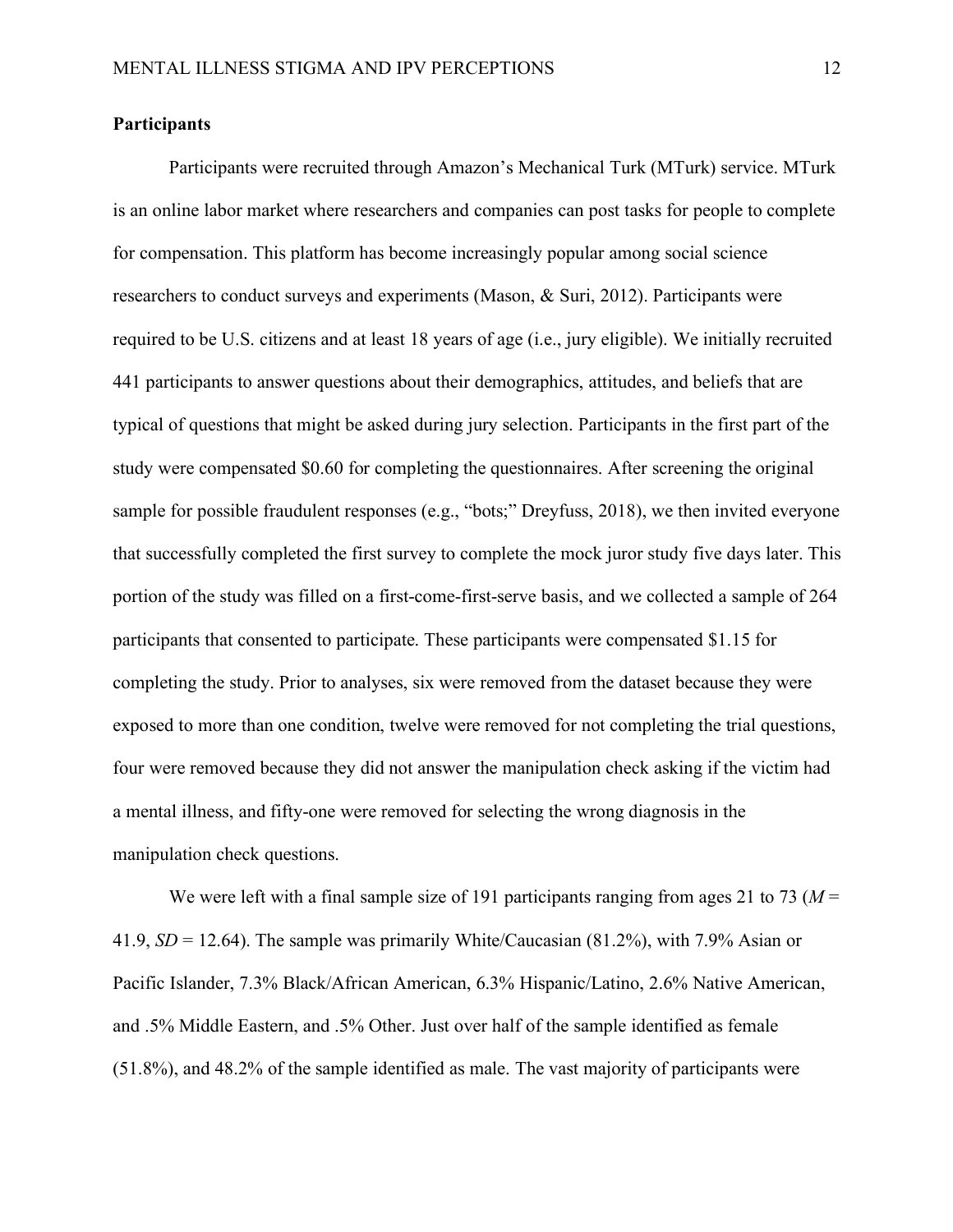heterosexual (93.2%), with 2.6% homosexual, 2.6% bisexual, and 1% other/prefer not to say. All participants except for one had at least a high school degree or equivalent, and 62.8% had a Bachelor's degree or higher. Within our sample, 27.2% of participants reported being single, never married, 4.7% in a relationship, not living together, 14.1% in a relationship, living together, 45.5% married, 2.1% widowed, and 6.3% were divorced. Of our sample, 58.1% participants reported knowing someone with a mental illness, and 20.4% participants reported experiencing a mental illness themselves. On average, the sample was slightly liberal  $(M = 3.51)$ ;  $SD = 1.88$ ; scores ranged from  $1 = \text{very}$  *liberal* to  $7 = \text{very}$  *conservative*) and slightly nonreligious ( $M = 3.50$ ;  $SD = 2.29$ ; scores ranged from  $1 = not$  *at all religious* to  $7 = extremely$ *religious*).

#### **Materials**

**Demographic questionnaire***.* Participants were asked to provide demographic information such as age, gender, sexual orientation, ethnicity, level of education, religiosity, political affiliation, experience with mental illness, and marital status.

**Criminal trial summary.** Participants read a fictional criminal trial summary of an IPV case in which the male victim allegedly physically abused his female partner with whom he was cohabitating (see Appendix). This study used a between-participants four-cell experimental design. The trial summaries varied as to whether the victim had an eating disorder, major depressive disorder, fibromyalgia, or no stated illness. For the present study, we adapted a domestic violence trial summary used by Wasarhaley et al. (2017). Each condition contained the same general information and was roughly the same length. They only varied in details specific to the manipulation (i.e., whether the victim has an eating disorder, major depressive disorder, fibromyalgia, or no stated illness). Pilot testing conducted among a separate MTurk sample (*n* =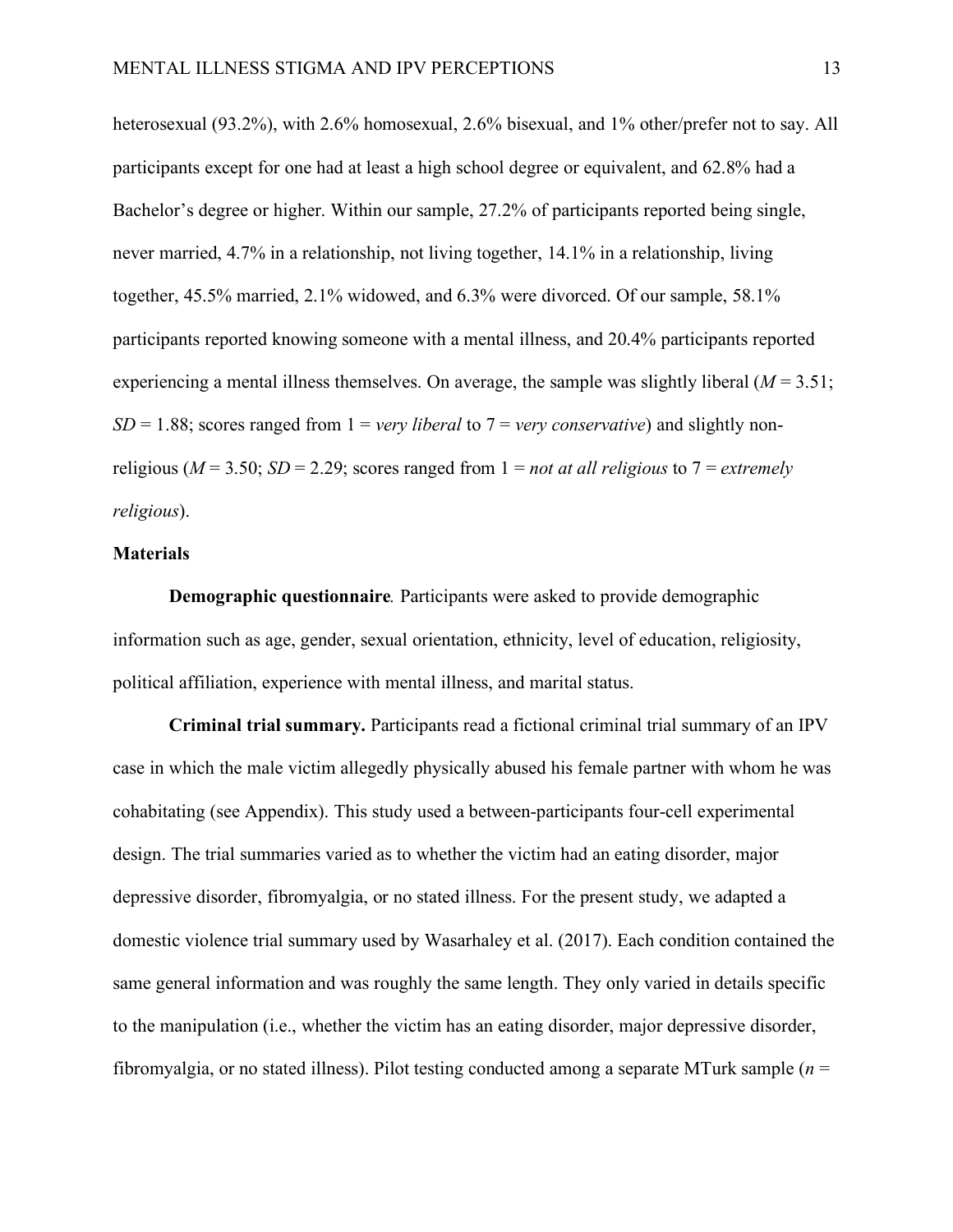52) that was demographically similar to our final sample (e.g., 57% female, 77% White, mean age of 38) rated each of these diagnoses as equally serious (eating disorder  $M = 6.00$ ,  $SD = 1.00$ , major depressive disorder  $M = 5.79$ ,  $SD = 1.06$ , and fibromyalgia  $M = 5.42$ ,  $SD = 0.90$ ; scores ranged from 1 = *not at all serious* to 7 = *extremely serious*). Each summary included a description of the trial, the prosecution's case, the defense's case, and the judge's instructions. The description of the trial indicated when the altercation between the defendant and alleged victim occurred, and indicated that the defendant was being tried for fourth degree assault to which he pleaded not guilty.

The prosecution's case included testimony from the victim and a second witness. The victim stated she was cleaning the kitchen when her husband came home from work, started nagging her about household chores, and called her an insult specific to the experimental manipulation (e.g., anorexic deadbeat, cry baby deadbeat, crippled deadbeat, or deadbeat). Their arguing and anger intensified from there and the alleged victim stated she told the defendant she was going to leave him if he did not back off, at which point the defendant allegedly grabbed her by the arm and punched her in the face, knocking her to the floor, and he kicked her on her hip. The second witness for the prosecution was a doctor who performed the physical exam on the alleged victim in the emergency room after the incident. He stated the alleged victim's injuries were consistent with the description of the incident, but he did not know how the injuries were sustained or who, if anyone, had caused them.

The defense's case included testimony from a character witness and the defendant himself. The first witness was a co-worker of the defendant. She indicated she had worked with the defendant for five years and felt the defendant was a caring person and excellent employee. She had also stated that on the night before the incident, the defendant had mentioned having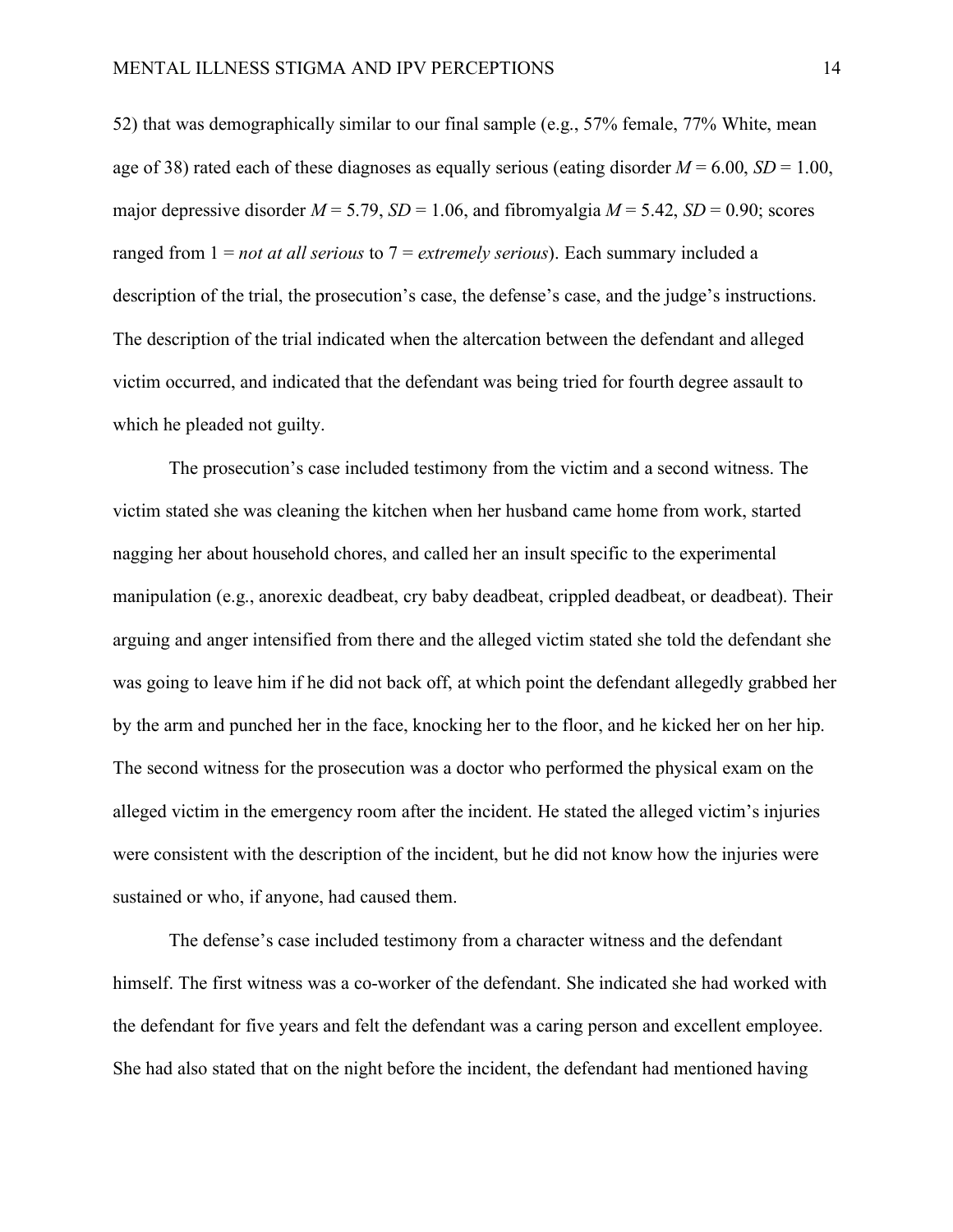relationship issues that he planned to talk to his girlfriend about. Though he seemed upset with his girlfriend, the co-worker said he did not seem angry. She also stated in the five years she had known the defendant he has never had any issues at work, but she did admit she does not see everything he does, and he does not tell her everything. The defendant testified that when he arrived home he found the alleged victim lazily cleaning the kitchen, and she still had not done the laundry as she promised to do. He tried to talk to her about putting more effort in to household duties, but she called him a "nagging bastard." The defendant stated he tried to comfort her by putting an arm around her, but the alleged victim pushed him away, and when she threatened to leave he grabbed her accidentally causing her to fall to the floor. He states the alleged victim screamed for him to get away from her, so he left the house. When he returned home he was surprised to see the cops there. He admitted that he and his girlfriend had verbal arguments in the past, but they never hurt each other physically.

The judge's instructions were based on Kentucky Revised Statute (KRS) 508.032, Assault of a family member or member of an unmarried couple–KRS 508.030, Assault in the fourth degree (1982). Instructions asked participants to find the defendant guilty of assault in the 4th degree under the following instruction if, and only if, they believed from the evidence beyond a reasonable doubt all of the following: the defendant intentionally or wantonly caused physical injury to the victim, or with recklessness he caused physical injury to the victim by means of a deadly weapon or dangerous instrument (i.e., any instrument, including parts of the human body when a serious physical injury is a direct result of the use of that part of the human body, article, or substance which, under the circumstances in which it is used, attempted to be used, or threatened to be used, is readily capable of causing death or serious physical injury).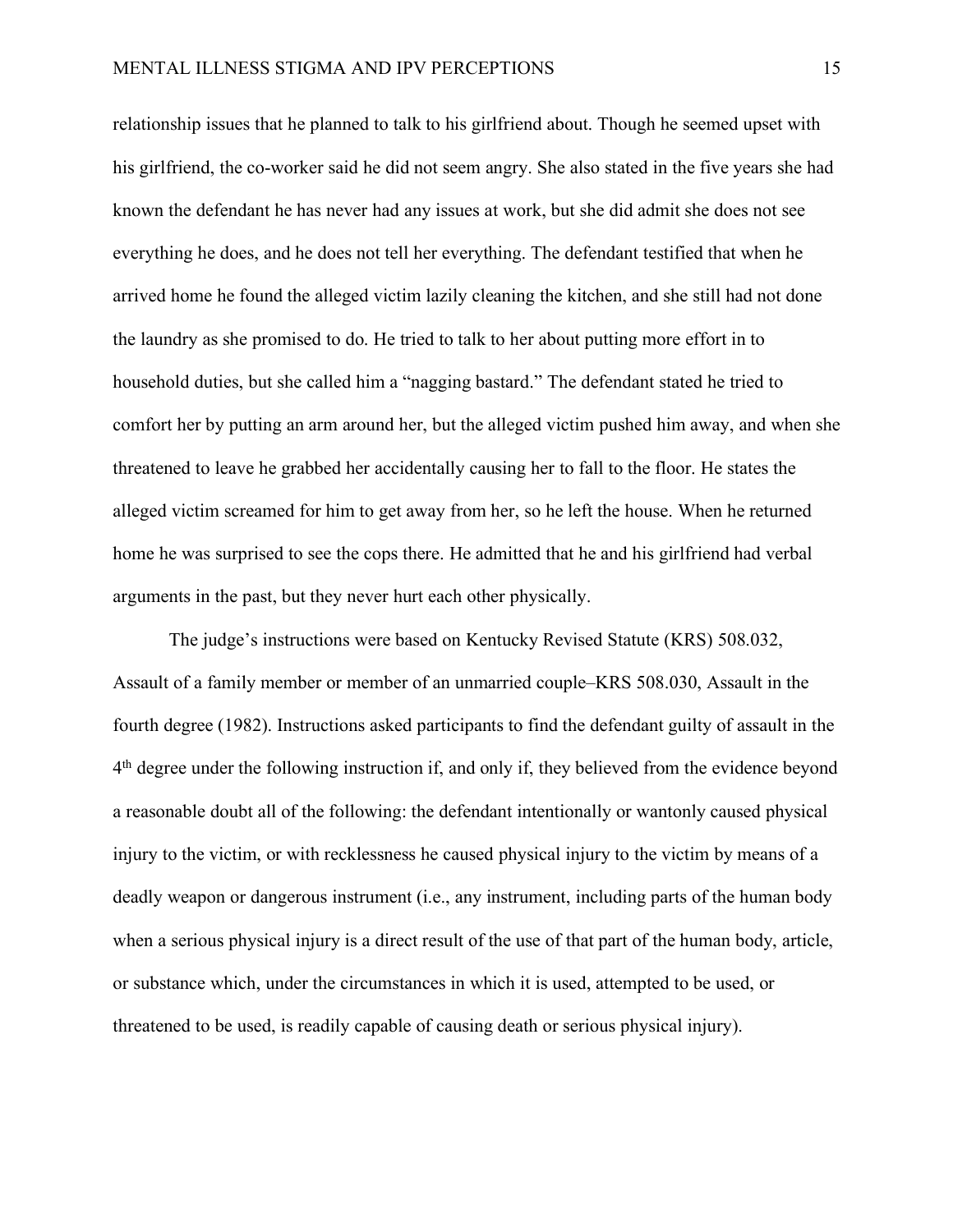**Comprehension check questions.** Participants were asked a few basic comprehension questions throughout the mock trial summary to check that they read and understood the trial (e.g., "How does Jennifer Miller know the defendant?"). The response options were multiple choice, and if participants got them wrong as they completed the survey they were instructed to read the summary more carefully.

**Trial questionnaire***.* Participants rendered verdicts (either *guilty* or *not guilty*), and indicated their confidence in their verdict on a seven point Likert scale (1 = *not at all confident* to 7 = *extremely confident*). They were also asked to indicate how guilty they thought the defendant was (1 = *the defendant is completely not guilty* to 7 = *the defendant is completely guilty*), how serious they thought the incident was (1 = *not at all serious* to 7 = *extremely serious*), and they were asked to indicate their reason(s) for their verdicts in an open-ended response. Participants also provided various ratings including the extent to which they blamed the victim and defendant, found them and their witnesses credible, believed them, found them to be honest, felt they were responsible for the injuries, and felt they were similar to a typical abuser or victim on a seven point Likert scale (1 = *not at all* to 7 = *completely*). Participants also indicated how much sympathy and pity they had for the victim and defendant, and how much anger they felt towards them on a seven point Likert scale from  $(1 = none at all to 7 = a lot)$ . Though not a primary focus of our study, participants filled out trial ratings indicating their perceptions of the defendant to disguise the fact our study was focusing on perceptions of the victim. This questionnaire had twenty-eight total items. Related measures were averaged together to create the following subscales: victim credibility (victim credibility, victim honesty, victim believability; Cronbach's  $\alpha$  = .97), and victim blame (victim blame, victim responsible;  $\alpha$  = .90).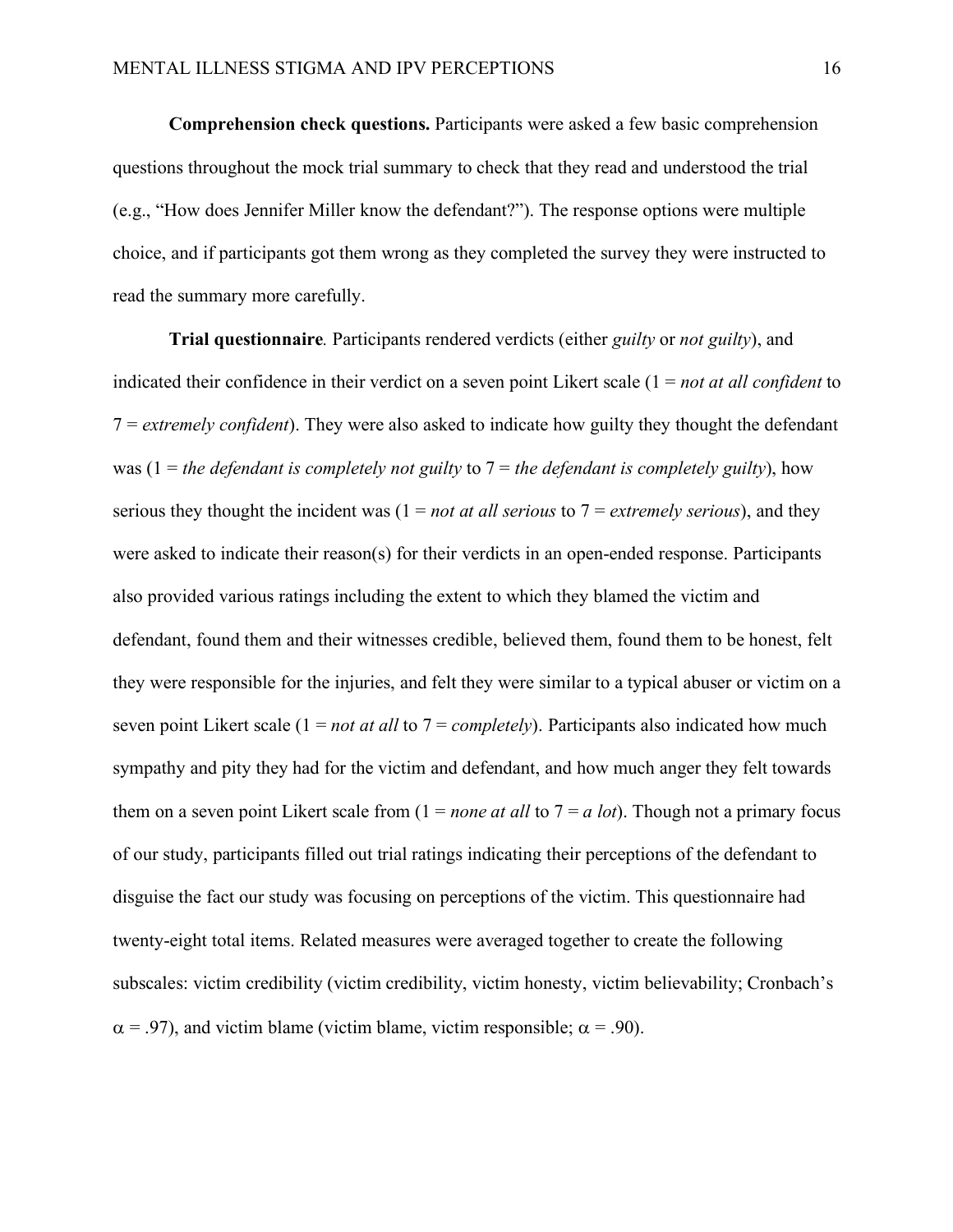**Social distancing measure***.* We used the Bogardus (1933) social distancing scale to determine the extent to which participants distance themselves from people with mental illness. Because this measure is long-standing and the original instructions are somewhat ambiguous, there are various interpretations as to how it should be used. Thus, for our study we used an adapted version (Wark & Galliher, 2007) that lists various groups and asks participants to indicate the closest level of intimacy they would be willing to have with a member of the group on a five point Likert scale (1 = *would marry*, 2 = *would have as a regular friend,* 3 = *would work beside in an office,* 4 = *would have to my street as neighbors,* 5 = *would have as citizens in my country*). These groups included the trial summary conditions (i.e., a person with an eating disorder, major depressive disorder, and fibromyalgia) as well as three filler groups (i.e., a person with a substance use disorder, a learning disability, and bipolar disorder). To develop a single measure of social distancing towards mental illness we averaged scores on eating disorder, major depressive disorder, substance use disorder, and bipolar disorder (Cronbach's  $\alpha$  = .79). High scores on this measure indicated greater social distance.

**Depression Stigma Scale.** We used Griffiths, Christensen, and Jorm's (2008) depression stigma scale personal subscale to gauge participants' personal attitudes and beliefs about depression. This scale asks participants to indicate the extent to which they agree or disagree with statements about depression (e.g., "I would not vote for a politician if I knew they had been depressed," and "depression is a sign of personal weakness") on a five point Likert Scale (1= *strongly disagree* to 5= *strongly agree*). This questionnaire had ten items, and the total score was calculated by summing the scores for each item (Cronbach's  $\alpha$  = .88). High scores on this measure indicated high levels of stigma towards depression.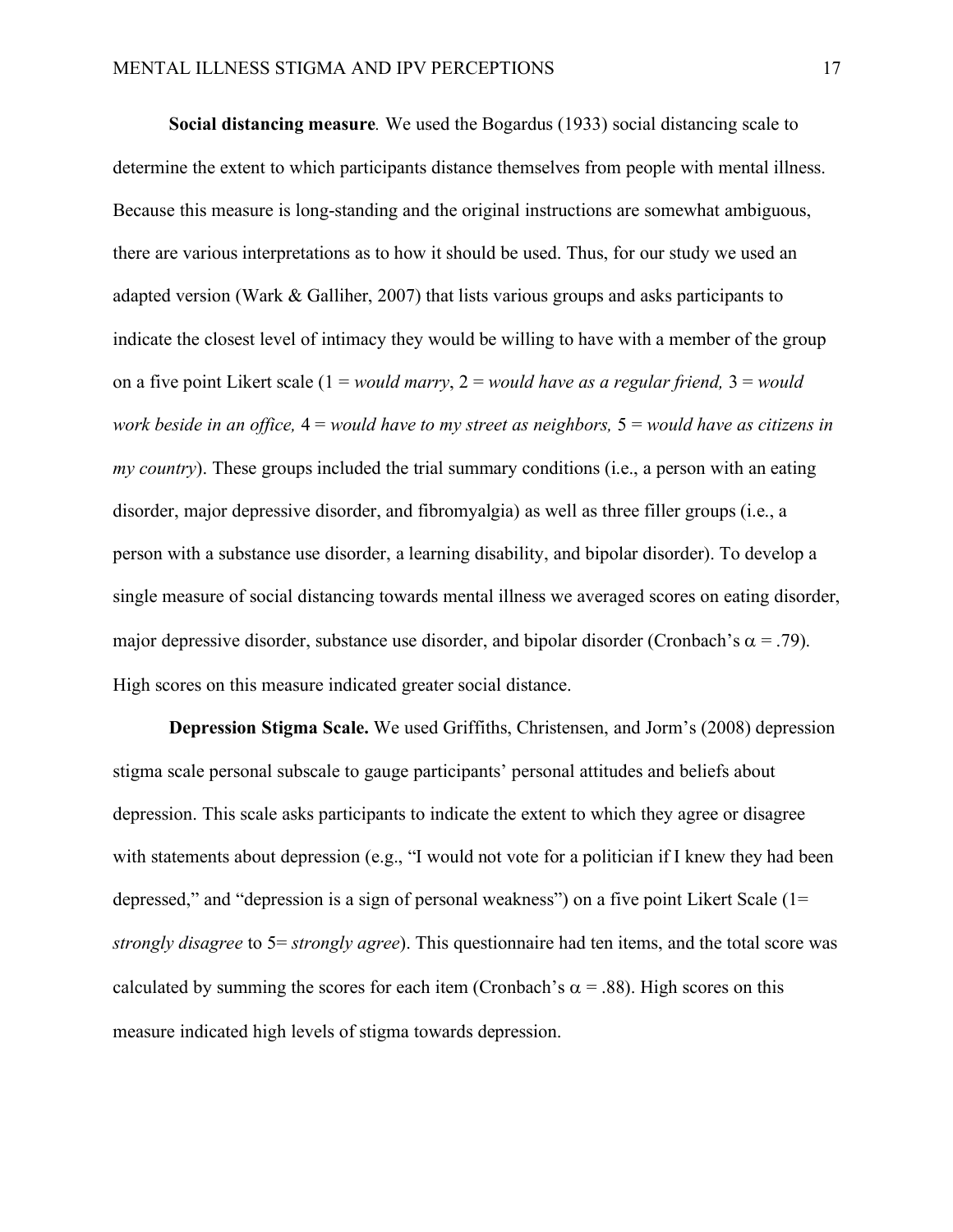**Attitude towards mental illness scales.** We used two dimensions of Norman,

Sorrentino, Windell and Machanda's (2008) scale (i.e., personal responsibility for illness and continuity with normal) to assess participants' attitudes towards mental illness. This scale included statements such as "People develop \*\*\*\*\* because they are easily stressed," and "Normal people can have some of the symptoms of \*\*\*\*\*." The blank spaces in the statements were filled in with a mental illness. The personal responsibility for illness subscale was only used to measure perceptions about eating disorders because the depression stigma scale assessed some of these same ideas, thus including both for depression would have been redundant. However, the continuity with normal subscale was used to measure attitudes about both eating disorders, and major depressive disorder, and a filler group of substance use disorder was also included. Participants indicated their agreement with the statements on a five-point Likert scale<sup>3</sup> ( $1=$ *strongly disagree* to 5= *strongly agree*). Both scales were calculated by averaging the scores of each item. The personal responsibility for illness subscale had four items ( $\alpha$  = .89) and the continuity with normal subscale had three items and was used for both eating disorder ( $\alpha$  = .76) and major depressive disorder ( $\alpha$  = .82). High scores on the personal responsibility for illness subscale indicated participants blamed people with eating disorders for their disorder, and high scores on the continuity with normal subscale indicated participants felt symptoms of the mental illness were normal.

**Domestic Violence Myth Acceptance Scale (DVMAS).** To measure participants' adherence to myths about domestic violence, we used Peters's (2008) DVMAS. It includes statements such as "domestic violence does not impact many people," and "if a woman continues

 <sup>3</sup> <sup>3</sup>The original version of this scale may have used a four point Likert scale, though this is not explicitly reported in the paper.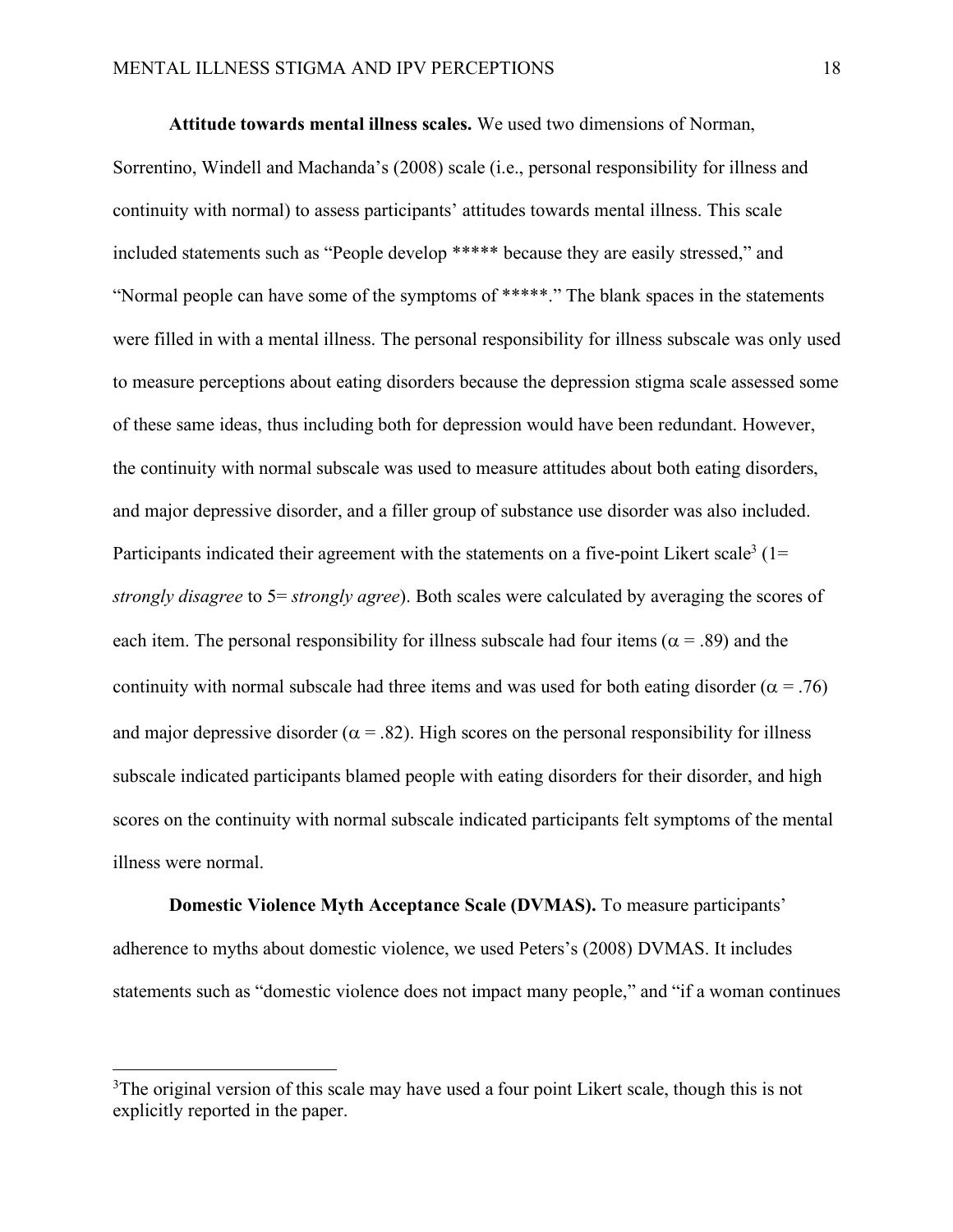living with a man who beats her then it's her own fault if she is beaten again." Participants indicated their agreement with the statements on a six point Likert scale (1= *strongly disagree* to 6= *strongly agree*). This nineteen-item scale was calculated by summing the scores of each item  $(\alpha = .93)$ . High scores on this measure indicated strong adherence to myths about domestic violence.

## **Procedure**

Participants were invited to participate in a two-part survey via MTurk, in which they were informed they would be asked questions about their beliefs and also have the opportunity to read a criminal assault trial summary and act as a juror. Interested parties were redirected to Qualtrics, an online survey tool used to present the study materials. Participants read over an informed consent document and provided their consent to participate before being able to continue with the study.

The first survey informed participants they would be asked questions typically asked in a jury selection process (e.g., about themselves and their beliefs). For this part of the study, participants filled out demographic questions, a question about their experience with mental illness, a question about their honesty as a juror, and a question about their belief in a just world. Such questions were included to improve the ecological validity of our study as these are questions that would be typically asked in a juror selection process, and also helped disguise the true purpose of the survey, which was to measure attitudes towards mental illness. Participants also filled out the following scales in a randomized order: depression stigma scale, personal responsibility for illness scale (eating disorder), continuity with normal subscale (for depression and eating disorders), the social distancing scale, and the DVMAS. Questions in the continuity with normal subscale were randomized so the presentation order of each mental illness would not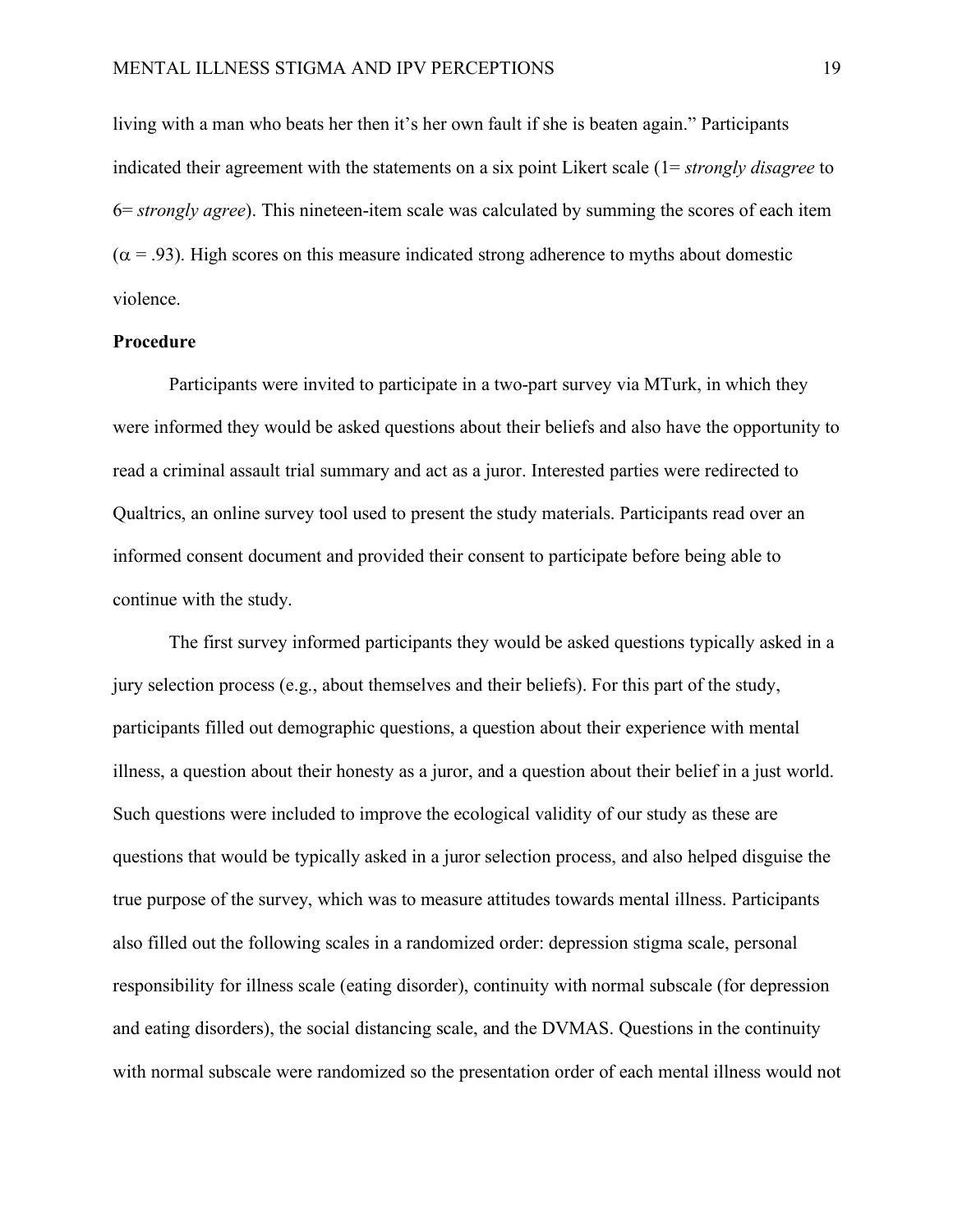influence the participant. Participants completed this part of the study in approximately ten minutes. After completing the questionnaires, participants were informed they would be eligible to participate in an additional study within a few days in which they would act as a juror. Participants who opted into the mock juror study were randomly assigned to one of the four trial conditions, read the mock trial summary, answered comprehension check questions, and filled out the trial questionnaire. The mock juror part of the study took participants approximately fifteen minutes to complete.

#### **Results**

The overall conviction rate across all four conditions was 69.6%. Table 1 presents means and standard deviations for each of the primary dependent variables across all conditions. Prior to analyses, we created dummy variables to conduct comparisons for each of the mental illness conditions to the no illness reference group and physical illness reference group, and to compare the mental illness conditions to each other. To analyze the predicted associations across trial ratings, we employed a series of hierarchical linear regressions. The first step of each regression model included gender, the second step included the scores on one of the various attitude scales (i.e., depression stigma, personal responsibility for eating disorder, continuity with normal for major depression, continuity with normal for eating disorder, and social distancing; a separate model was run for each attitude scale), the third step of the model consisted of the dummy variables for each illness condition, and the fourth step of the model consisted of interaction terms (i.e., dummy variable X attitude measured). Given that the attitude scales are highly correlated with each other (see Hypothesis 4 results), we ran separate models for each of the attitude scales to avoid issues with multicollinearity. Linear regressions were conducted for the following five trial rating variables: victim credibility, victim blame, anger towards the victim,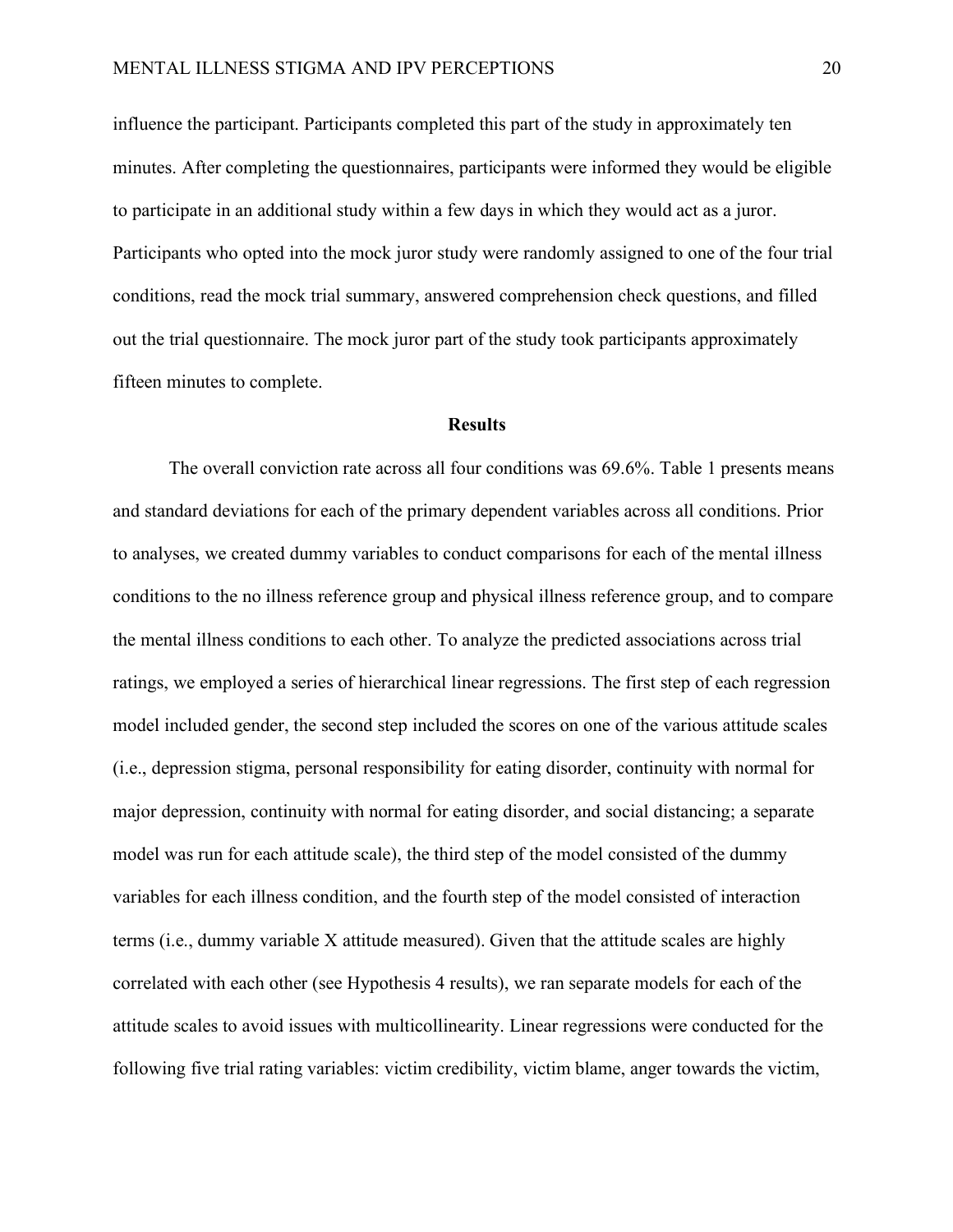sympathy towards the victim, and pity for the victim. Similarly, to analyze the dichotomous verdict results, we conducted a series of hierarchal logistic regressions models that included the same steps as the linear regressions. For each logistic regression model, the dependent variable measured was verdict, and the only thing that varied between models was which attitude scale was included. Models were run first with the neutral condition as the reference group, then with the fibromyalgia condition as the reference group, and finally with eating disorder as the reference group to make comparisons between the conditions. Finally, to analyze the extent to which scores on the various attitude scales correlated with each other we ran a Pearson's correlation.

**Hypothesis 1: Main effects of trial condition on verdict and trial ratings**. Trial condition was a significant predictor for anger towards the victim, as this model was significant at Step 3 ( $R^2 = .24$ ,  $F[5, 190] = 11.58$ ,  $p < .001$ ). While anger towards the victim was low across all conditions (see Table 1, Figure 2), anger towards the victim was lower towards victims with major depression ( $\beta$  = -.18, *t* = -2.32, *p* = .021) and eating disorder ( $\beta$  = -.19, *t* = -2.33, *p* = .019) compared to victims with no illness, in contrast to our hypotheses. Also, the anger toward the victim model was significant at Step 4 ( $R^2 = .29$ ,  $F [8, 190] = 9.25$ ,  $p = < .001$ ) indicating a significant main effect of victim depression compared to eating disorder: participants were angrier toward the victim with depression than the victim with an eating disorder ( $\beta$  = .58, *t* = 2.62  $p = 0.009$ ). However, these main effects of victim mental illness were qualified by significant interactions (see Hypothesis 2 below). The model for victim blame was significant at Step 3 (*R2*  $=$  .24, *F* [5, 190]  $=$  11.82,  $p =$  <.001), but the dummy variables were not significant predictors at this step. Additionally, the victim blame model was significant at Step 4 ( $R^2 = .24$ ,  $F[8, 190] =$ 8.35,  $p < .001$ ), indicating a significant main effect of victim depression compared to eating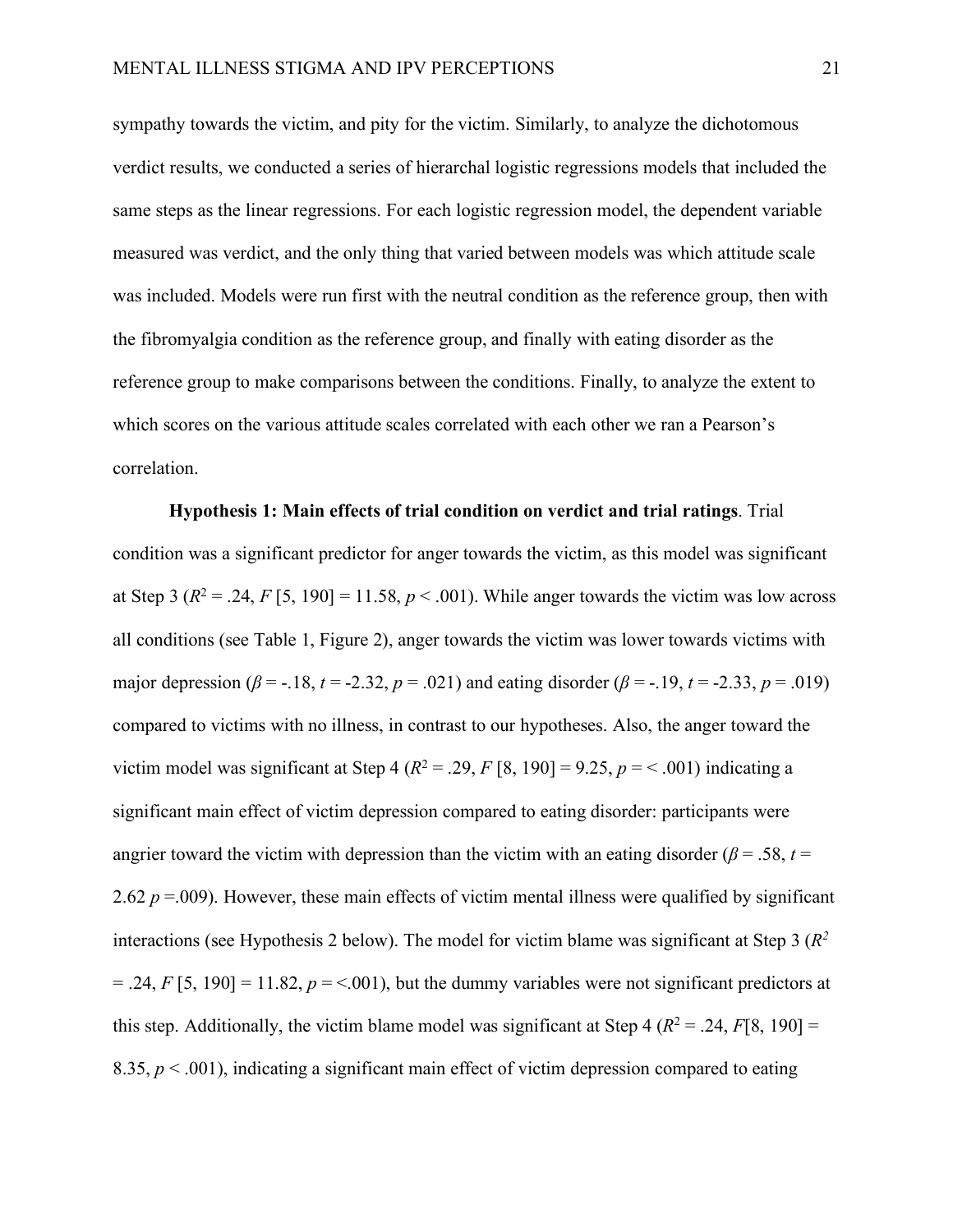disorder: participants blamed the victim with depression more than the victim with an eating disorder ( $\beta$  = .50, *t* = 2.21, *p* = .029). This effect was also qualified by an interaction (see Hypothesis 2 below) though victim blame was low across all conditions. The model for victim sympathy was also significant at Step 3 ( $R^2$  = .06,  $F$  [5, 190] = 2.36,  $p$  = .042), but the dummy variables were not significant predictors in that model. Victim credibility, and pity for the victim were not significant at Step 3 (all  $p$ 's <.05). Trial condition did not predict verdict as the logistic regression models were not significant at Step 3 (all *p'*s > .05).

**Hypothesis 2: Moderating effects of stigma on verdict and trial ratings.** We predicted stigmatizing attitudes such as depression stigma, stigma towards eating disorder, and social distancing scores (i.e., the level of intimacy a person is willing to have with a person who has a mental illness) would interact with the victim mental health conditions to predict an increase in negative perceptions of the victim (e.g., victim blame). Also, we predicted the perception of major depression or eating disorder as being normal would also interact with the victim mental health conditions to predict a decrease in negative victim perceptions. Of the linear regression models testing the effect of depression stigma on trial ratings, three were significant at Step 2, indicating main effects of depression stigma: victim blame  $(R^2 = .24, F[2.190] = 28.97, p <$ .001), sympathy toward the victim  $(R^2 = .04, F [2, 190] = 4.38, p = .014)$ , and anger toward the victim  $(R^2 = .20, F[2, 190] = 23.88, p < .001)$ . As stigma towards depression increased, victim blame also increased ( $\beta$  = .49,  $t$  = 7.61,  $p$  < .001), sympathy for the victim decreased ( $\beta$  = -.15,  $t$  $= -2.03, p = .044$ ), and anger towards the victim also increased ( $\beta = .46, t = 6.89, p < .001$ ).

Furthermore, the main effects of depression stigma on victim blame and anger toward the victim were qualified by significant interactions. The victim blame model was significant at step 4 (see Figure 1), as there was a significant interaction between DSS scores and victim health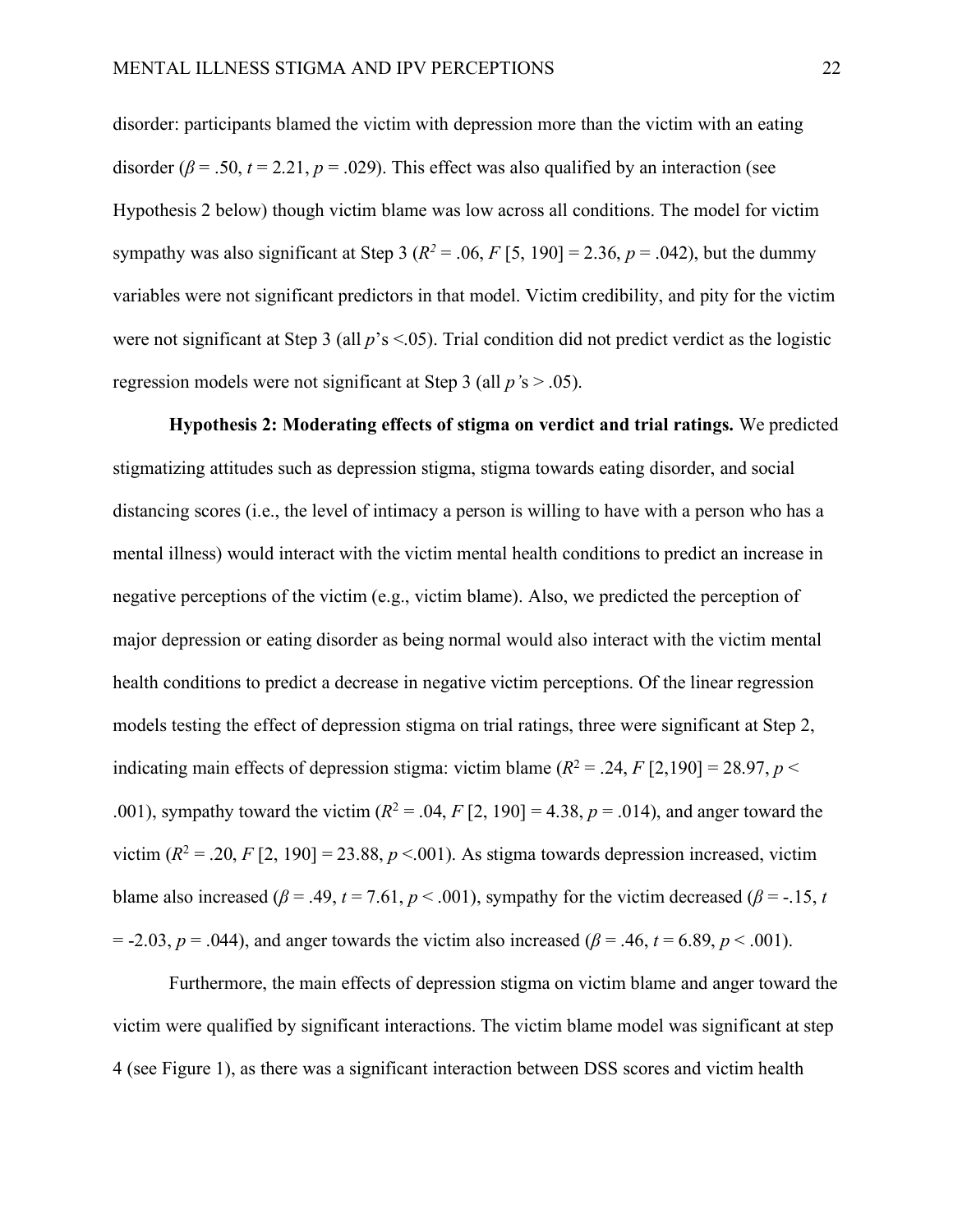condition on victim blame for the depression condition ( $\beta$  = -.46,  $t$  = -2.21,  $p$  = .029). A probe of the interaction using a bootstrapping procedure (PROCESS; Hayes, 2013) indicated that for participants at low (-1*SD*) levels of depression stigma, they blamed the victim with depression more than the victim with an eating disorder (95% CI [.01, 1.30]) which is consistent with our hypothesis that victims with depression would be perceived more negatively than victims with an eating disorder. At mean levels of depression stigma, the victim having depression did not affect victim blame, but for participants at high (+1*SD*) levels of depression stigma, they blamed the victim with depression less than the victim with no illness (95% CI [-1.47, -.11]) and fibromyalgia (95% CI [-1.37, -.02]), which was not consistent with our hypotheses. We also found an interaction with depression condition at Step 4 of the anger toward the victim model (see Figure 2),  $(\beta = -0.72, t = -3.47, p = 0.001)$ . A probe of the interaction indicated that participants at low (-1*SD*) levels of depression stigma had more anger toward the victim with depression than the victim with an eating disorder (95% CI [.08, 1.37]). Contrary to our hypotheses, participants at mean and high (+1*SD*) levels of depression stigma had less anger toward the victim with depression than the victim with no illness (95% CI [-2.10, -.74]) and fibromyalgia (95% CI [-1.92, -.57]). Participants at high (+1*SD*) levels of depression stigma had less anger toward the victim with depression than the victim with an eating disorder (95% CI [- 1.56, -.14]). Victim sympathy was also significant at Step 4 ( $R^2 = .09$ ,  $F[8, 190] = 2.26$ ,  $p =$ .025), but the interaction terms were not significant (all  $p$ 's  $>$  .05). Also, the models for victim credibility, and victim pity were not significant at Step 4 ( $R^2 = .07$ ,  $F [8, 190] = 1.60$ ,  $p = .128$ ;  $R^2 = 0.04$ , *F* [8, 190] = 1.05, *p* = .402, respectively). Depression stigma was not a significant predictor of verdict ( $\chi^2$  = 3.90, *p* = .142).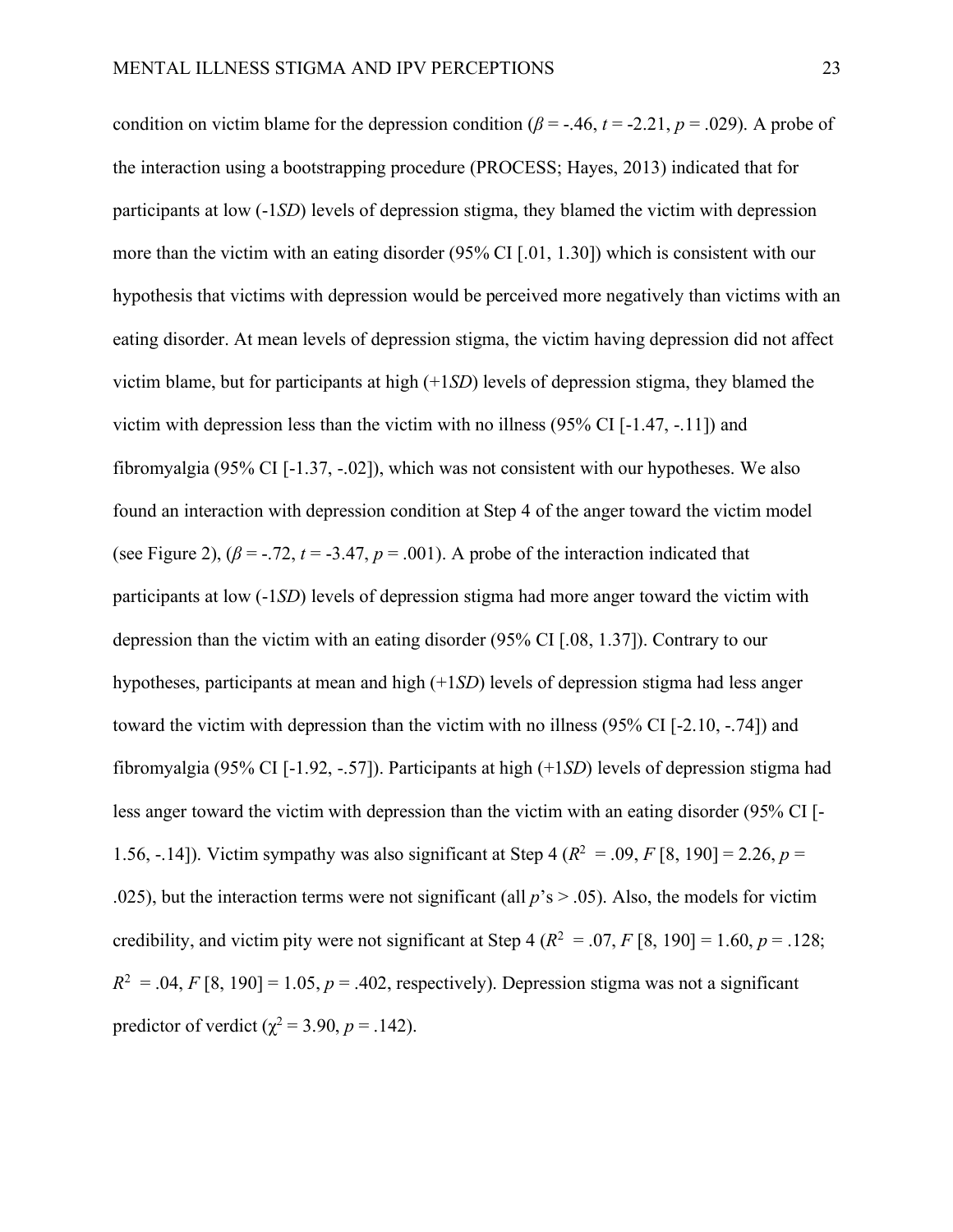Of the models testing the effect of eating disorder stigma (i.e. personal responsibility for eating disorder) on perceptions of the victim, four models were significant at Step 2: victim credibility ( $R^2 = 0.06$ ,  $F [2, 190] = 5.54$ ,  $p = 0.005$ ), victim blame ( $R^2 = 0.25$ ,  $F [2, 190] = 31.89$ , *p*  $< .001$ ), sympathy towards the victim ( $R^2 = .05$ ,  $F[2, 190] = 5.22$ ,  $p = .006$ ) and anger towards the victim  $(R^2 = .17, F[2, 190] = 18.69, p < .001)$ . Stigma towards eating disorder predicted a decrease in victim credibility scores ( $\beta$  = -.19,  $t$  = -2.70,  $p$  = .008) and sympathy for the victim ( $\beta$  $=$  -.17,  $t = -2.40$ ,  $p = .017$ ), and an increase in victim blame scores ( $\beta = .51$ ,  $t = 7.98$ ,  $p < .001$ ), and anger towards the victim  $(\beta = .41, t = 6.09, p < .001)$  overall. Step 4 of the model was not significant (all  $p$ 's  $> 0.05$ ), and eating disorder stigma was not a significant predictor of verdict ( $\chi^2$ )  $= 5.55, p = .062$ .

Three models examining social distancing effects on trial ratings were significant at Step 2: victim blame ( $R^2 = .07$ ,  $F[2, 190] = 7.57$ ,  $p = .001$ ), victim sympathy ( $R^2 = .05$ ,  $F[2, 190] =$ 4.40,  $p = .014$ ), and anger toward the victim  $(R^2 = .06, F [2, 190] = 6.41, p = .002)$ . Social distancing (high scores equal greater distance from a person with mental illness) predicted increased victim blame ( $\beta$  = .27,  $t$  = 3.89,  $p$  < .001), decreased sympathy towards the victim ( $\beta$  = -.15,  $t = -2.04$ ,  $p = -0.043$ ), and increased anger towards the victim ( $\beta = 0.25$ ,  $t = 3.55$ ,  $p < 0.001$ ). The interaction terms were not significant in the model including social distancing (all  $p$ 's  $> .05$ ), and social distancing scores did not predict verdict ( $\chi^2$  = .903, *p* = .34).

Three models examining effects of continuity with normal for major depression on trial ratings were significant at Step 2: victim credibility  $(R^2 = .04, F [2, 190] = 4.03, p = .019)$ . victim sympathy ( $R^2 = .05$ ,  $F [2, 190] = 5.37$ ,  $p = .005$ ), and victim pity ( $R^2 = .05$ ,  $F [2, 190] = 4.58$ ,  $p =$ .011). Perceiving depression as normal predicted an increase in victim credibility scores ( $\beta$  = .15, *t* = 2.12, *p* = .035), an increase in sympathy towards the victim ( $\beta$  = .18, *t* = 2.46, *p* = .015), and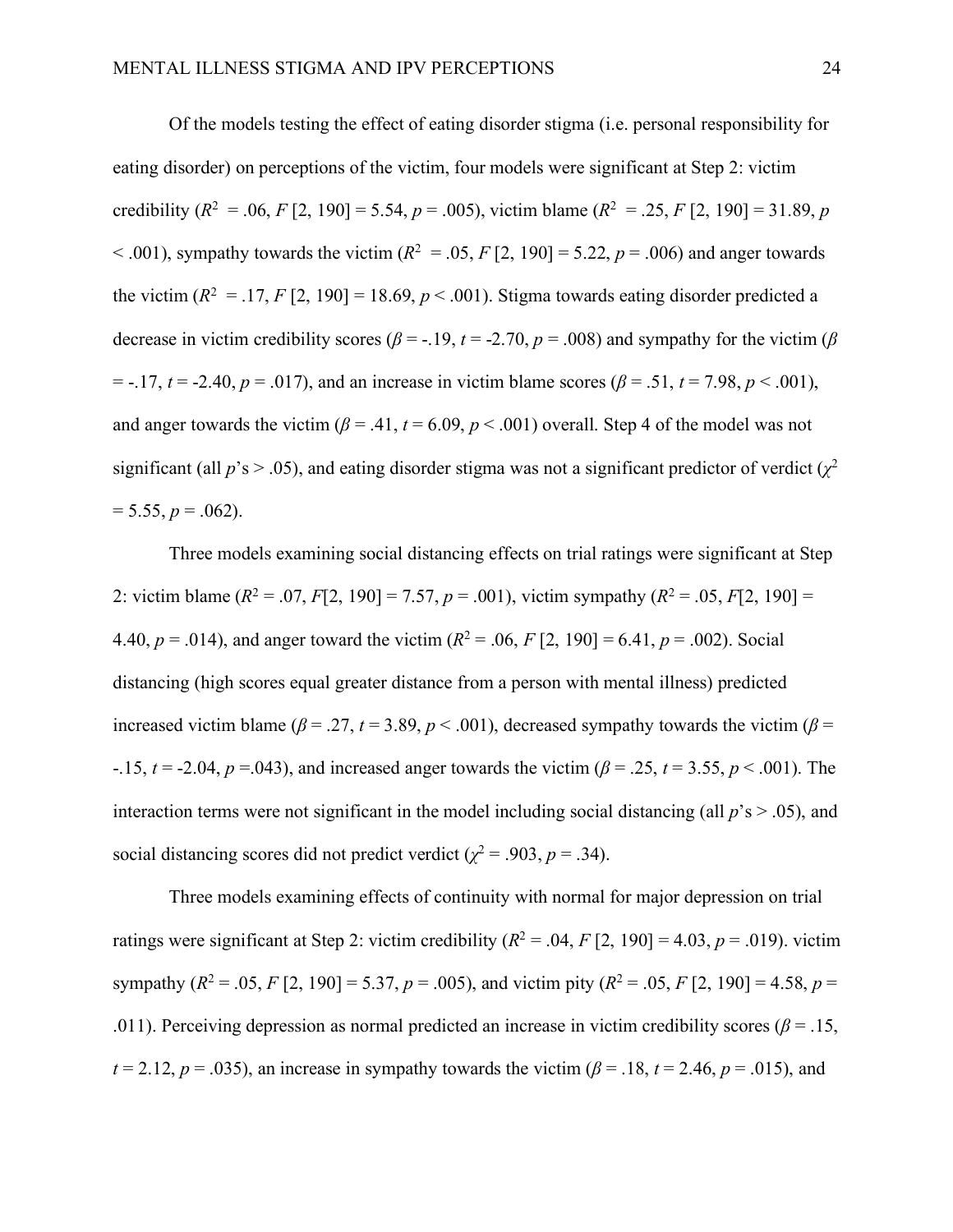increase in pity towards the victim ( $\beta$  = .18,  $t$  = 2.48,  $p$  = .014). Continuity with normal for major depression was also the only variable that increased the likelihood of rendering guilty verdicts as it was significant at Step 2 of the logistic regression ( $\chi^2$  = 4.10, *p* = .043); increased perception of depression as normal predicted increased guilty verdicts ( $OR = 1.45$ ,  $p = .043$ ). Step 4 of this model was not significant (all  $p$ 's  $> .05$ ).

Two of the models examining the effects of continuity with normal for eating disorders on trial ratings were significant at Step 2: victim pity  $(R^2 = .04, F [2, 190] = 4.19, p = .017)$ , and victim anger  $(R^2 = .02, F[2, 190] = 2.36, p = .097)$ . The perception of eating disorders as normal increased victim pity scores ( $\beta$  = .17,  $t$  = 2.32,  $p$  = .021), but unexpectedly also predicted an increase in anger towards the victim ( $\beta$  = .15,  $t$  = 2.12,  $p$  = .035). None of the interaction terms for this model were significant (all  $p$ 's  $> 0.05$ ), and continuity with normal for eating disorders did not predict verdict ( $χ$ <sup>2</sup> = .901, *p* = .34).

**Hypothesis 3: Gender effect on trial ratings**. Gender affected emotional responses to the victim in the predicted direction of our hypothesis (see Figure 3). Specifically, the model for sympathy towards the victim  $(R^2 = .024, F[1, 190] = .4.55, p = .034)$  was significant at Step 1. Women had more sympathy towards the victim than men ( $\beta$  =.15,  $t$  = 14.58,  $p$  = .034).

**Hypothesis 4: Correlation of scores on attitude scales**. To test for the prediction that depression stigma, personal responsibility for eating disorder, social distancing, and scores on DVMAS would all positively correlate with each other and negatively correlate with scores on the continuity with normal scales, we ran Pearson's correlations. Table 2 presents correlations between each of the attitude scales. As indicated, depression stigma scores were significantly positively correlated with scores on the personal responsibility for eating disorder scale *(r =* .64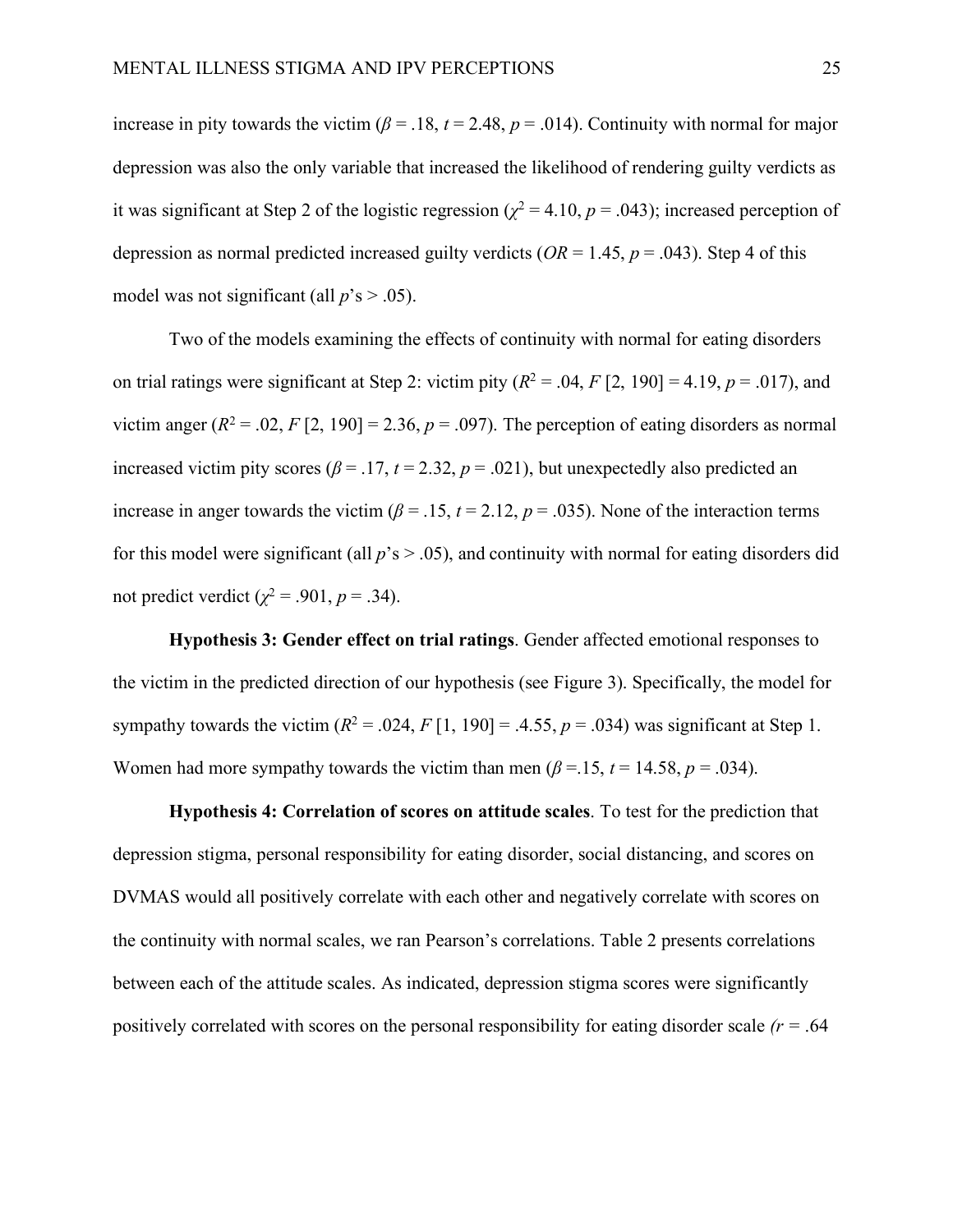$p < .001$ ), the social distancing scale ( $r = .51$ ,  $p < .001$ ), and the domestic violence myth acceptance scale  $(r = .70, p < .001)$ .

Similarly, personal responsibility for eating disorder positively correlated with social distancing scores ( $r = .468$ ,  $p < .001$ ), and positively correlated with DVMAS ( $r = .679$ ,  $p <$ .001), which suggests participants that blamed people with an eating disorder for their condition and socially distanced themselves from people with mental illness were also likely to support myths about domestic violence. However unexpectedly, continuity with normal for eating disorder was found to positively correlate with personal responsibility for eating disorder (*r* = .146,  $p = .044$ ), and with DVMAS ( $r = .175$ ,  $p = .016$ ). These findings were opposite than hypothesized, and suggest people that viewed eating disorders as normal also blamed a person with an eating disorder for their condition, and supported myths about domestic violence. Lastly, more in line with our hypotheses, we found continuity with normal for major depression negatively correlated with social distancing  $(r = -168, p = .020)$ , suggesting participants who identified depression as normal were less likely to distance themselves socially from people with mental illness.

#### **Discussion**

Mental illness is both stigmatized (Griffiths et al., 2015; Makenzie et al., 2019) and stereotyped (Fiske, 2012; Sadler et al., 2012), and jurors tend to rely on their biases in making decisions in cases where the evidence is ambiguous (Kleider et al., 2012). As such, we predicted that in cases of IPV where the victim has a mental illness, victims would be perceived more negatively, and mock jurors would have less pro-victim judgments (e.g., finding the victim credible, rendering guilty verdicts). In particular, we expected that participants who held highly stigmatized views toward mental illness and distanced themselves socially from people with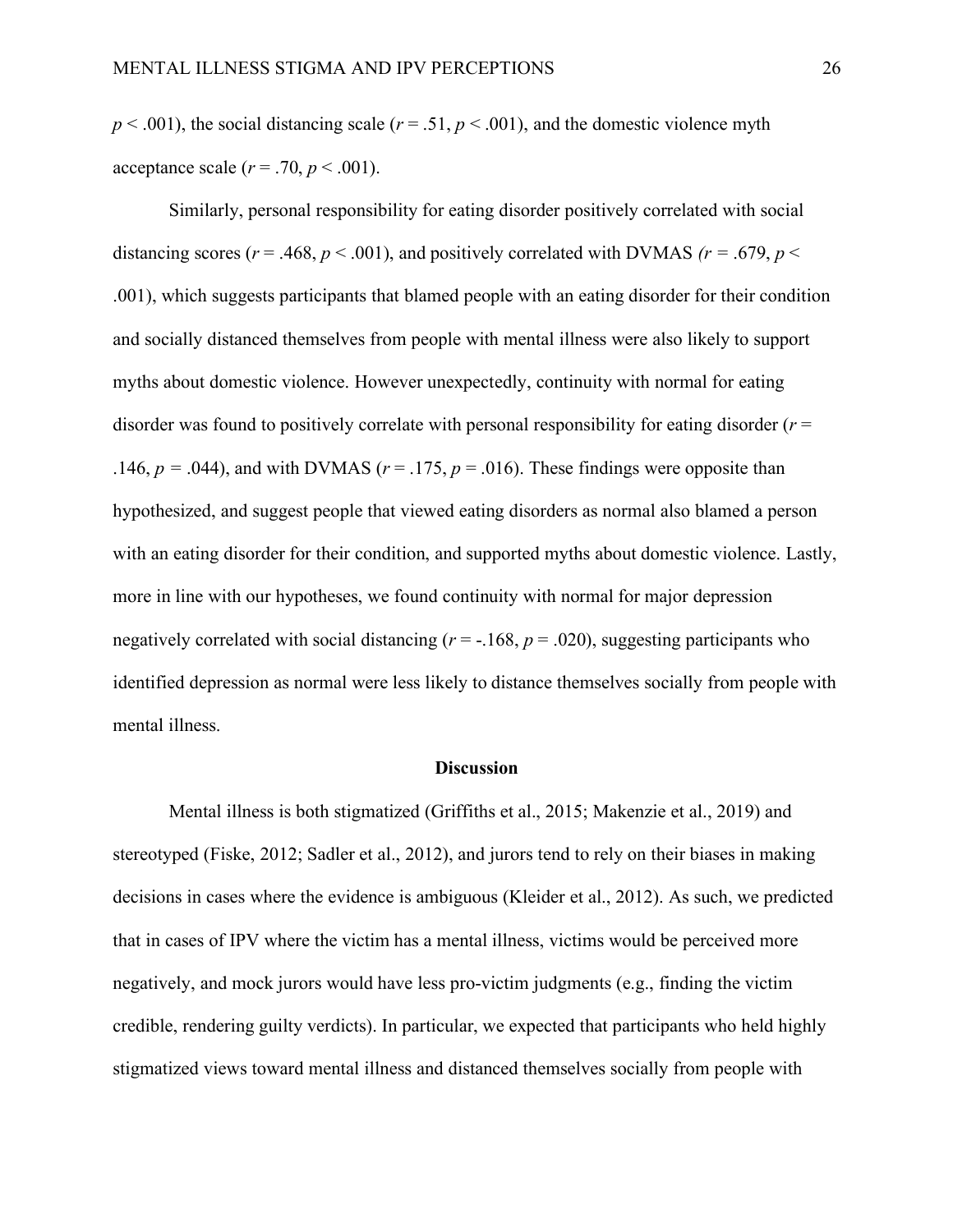mental illness would perceive the victim with a mental illness most negatively overall and render the least number of guilty verdicts. Support for these hypotheses were mixed. Though we predicted stigma and social distancing would have moderating effects on trial ratings and verdict, they actually had main effects across all conditions in predicting the following: an increase in victim blame, a decrease in sympathy towards the victim, and an increase in anger towards the victim. Furthermore, scores on depression stigma and the personal responsibility for eating disorder scale correlated with domestic violence myth acceptance scores, which suggests people who tend to victim blame may also engage in blaming people for their mental illness, and ultimately may tend to blame victims more broadly. Contrary to past research, female participants did not render more guilty verdicts than male participants. However, female participants were more pro-victim on trial ratings as female participants had more sympathy for the victim than male participants.

One finding that was not congruent with our hypotheses was the interaction of trial condition with depression stigma on victim blame and anger. While we anticipated there would be an interaction on depression stigma and trial condition on the various trial ratings, the direction of these relationships were opposite of what we hypothesized (i.e., for participants exposed to the depression condition, as scores on the depression stigma scale increased, victim blame and anger towards the victim decreased relative to all other conditions). It is possible that these surprising results could be due in part to the fact that victim's depression was made salient in this condition, and participants may have been motivated to appear non-prejudiced (e.g., Sommers & Ellsworth, 2001). Alternatively, a person high in depression stigma might also be less likely to blame a victim with depression as they might view them as "incompetent," or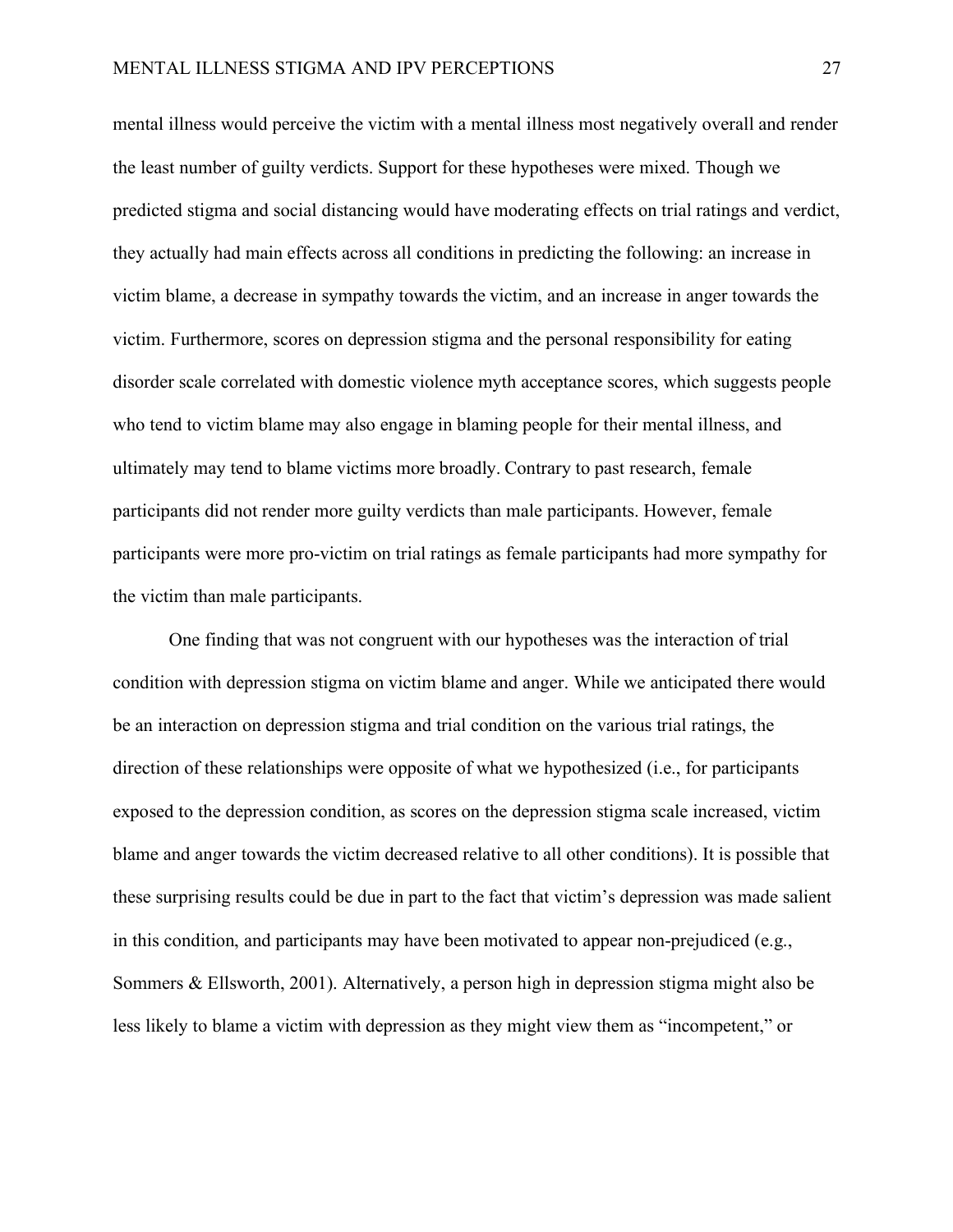incapable of deciding what is best for themselves, and therefore they might not blame them for staying in an abusive relationship.

It is worth noting, the continuity with normal scales for both major depression and eating disorders were the only predictors of pity toward the victim. Perceptions of major depression and eating disorders as normal would typically reflect that people view people with these conditions as a part of their ingroup, however pity is typically reserved only for outgroups high in warmth and low in competence on the stereotype content model (e.g., the elderly, or people with a disability, Fiske et al, 2002). This discrepancy could suggest that participants might view these mental illnesses as normal, but might not fully embrace people with these mental illnesses as a part of their ingroup, however more research is necessary to fully parse out the relationship between continuity with normal ratings and the stereotype content model.

Furthermore, continuity with normal for eating disorder scores predicted pity towards the victim and anger towards the victim. These findings are seemingly in contrast with each other, however they could reflect that participants that perceive eating disorders as normal may feel sorry for a victim, but ultimately be angry with them for being in an abusive situation. Results from the Pearson's correlations tests of the attitude measures lend further support of this theory, as both stigma towards eating disorders and perceptions of eating disorders as normal positively correlated with each other and positively correlated with domestic violence myth acceptance, suggesting people that view eating disorders as normal still blame the person for their condition, and accept myths about domestic violence. Thus, though participants might be willing to view people with eating disorders as normal, they still have a tendency to blame them for their circumstances both in terms of their health and their involvement in an abusive relationship.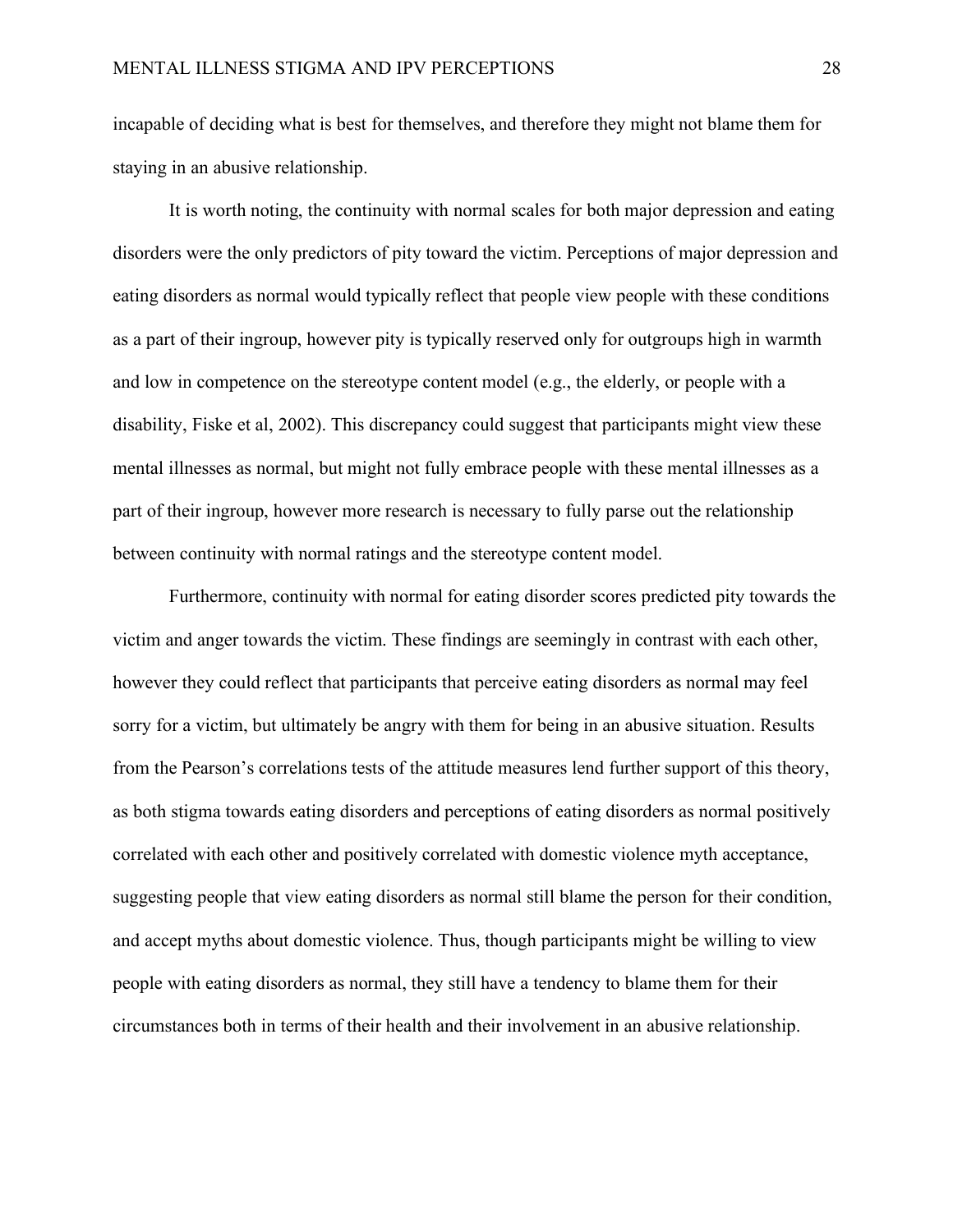Findings that people who tended to stigmatize mental illness also engaged in victim blaming more generally is of great interest, and could reflect a connection to need for cognition. Need for cognition is an individual characteristic marked by the extent to which an individual is willing to engage in complex thinking and effortful information processing (Petty, DeMarree, Briñol, Horcajo, & Strathman, 2008). Correlations of stigma scores and domestic violence myth acceptance scores could suggest lack of need for cognition among participants that score high on these measures, and an unwillingness to understand and empathize with people with mental illness or victims of IPV. Because people who stigmatize mental illness not only direct their biases towards people with mental illness, but also blame victims that do not have mental illness, it may be worth screening all potential jurors for biases against people with mental illness as another means of detecting victim blaming. Ultimately, striving to reduce biases and victim blaming as much as possible should help to give victims a fair case, and could help to improve their experience with the courts overall.

#### **Limitations & Future Directions**

Contrary to our predictions, stigmatizing attitudes and social distancing did not predict verdict, nor did trial condition, and participant gender was also not associated with verdict preferences. Thus, even though stigma affected attitudes towards the victim, stigma did not directly predict verdict. It is possible the evidence of the case was not as ambiguous as we had intended it to be, and as such participants may have rendered more guilty verdicts across all conditions (69.6%) than is standard in such cases as guilty verdict usually fall around 50% in mock juror studies of victimization (e.g., 54% of participants rendered guilty verdicts in Wasarhaley and Vilk's 2019 study).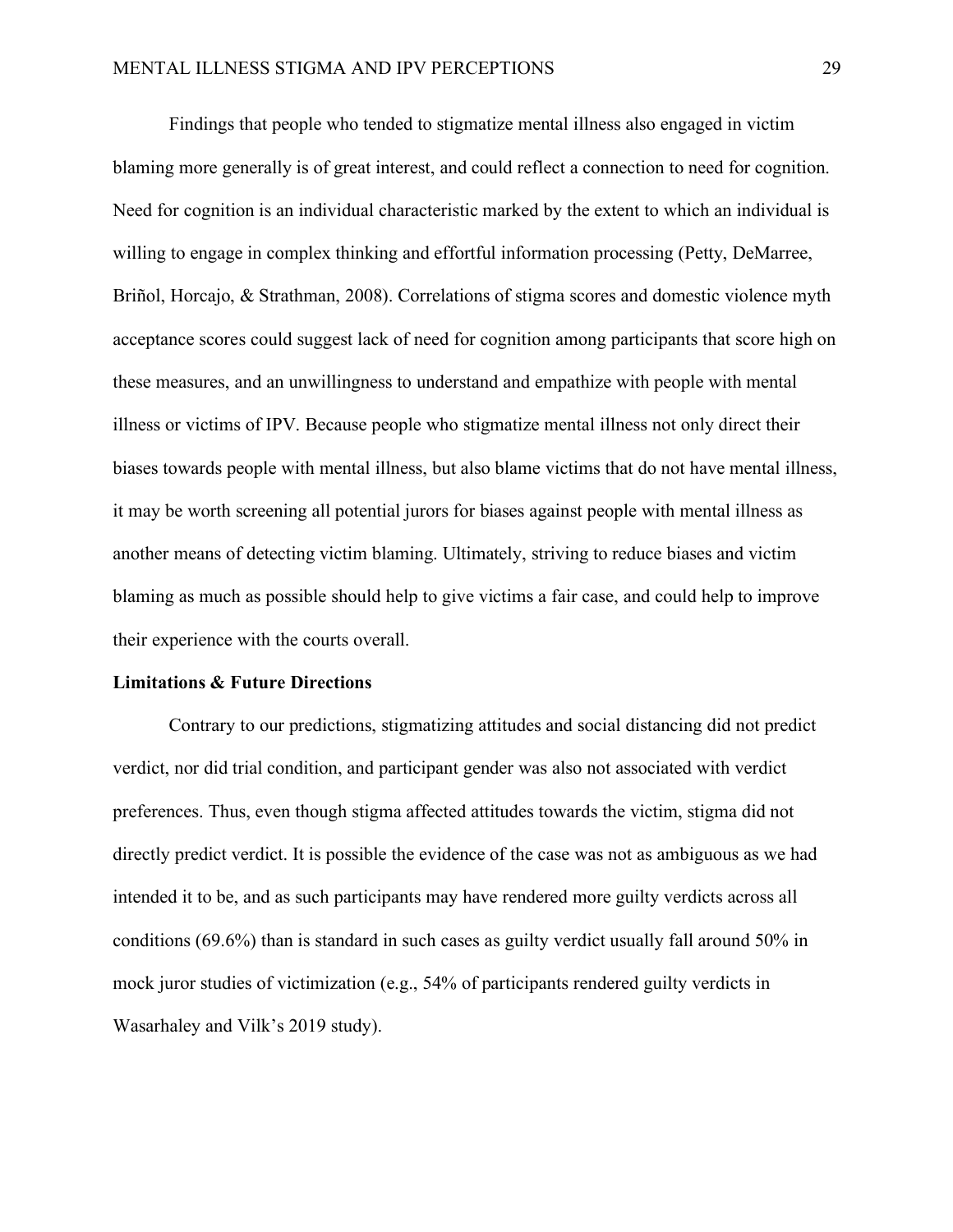In addition to the aforementioned limitations to the study design, there were also some limitations in how participants were recruited for this study. Amazon's MTurk service is useful in that it allowed us to require participants be eligible for jury service (U.S. citizen eighteen or older). Also, it allowed us to sample a population that would be more representative of potential jurors than the psychology undergraduate research pool sample (e.g. wide age range, and can sample participants from all around the U.S.). However, participants tend to be White, young, and liberal compared to the general population (Berinsky, Huber, & Lenz, 2012), which was similar to our specific sample. This sampling method also is not inclusive of people who do not readily have access to the internet, or are unfamiliar with this service. Furthermore, though we tried to avoid self-selection bias by being vague in our description of the experiment on MTurk, it is possible that this may have affected our sample. We advertised our study on MTurk as a legal decision making study and explained participants would read about a randomly selected legal issue, so people that have no interest in law may have opted to pass over our study, whereas people that are interested in law may have chosen to participate based on the fact they felt they were a "good fit" for our study. As such, our sample may not be wholly representative of a typical juror sample, and may reflect a varying degree of understanding or interest in law compared to a typical jury.

Furthermore, our study also faced challenges in ensuring ecological validity. Because this was an online study, participants were not in a court setting, and they did not get to see a physical victim, defendant, or witness, nor were they able to hear the testimony out loud, thus their interpretation of the events relied on how they read and perceived the trial summary. Participants also did not have the opportunity to view any physical evidence that may have also elicited an emotional response. Furthermore, participants did not have fellow jurors to deliberate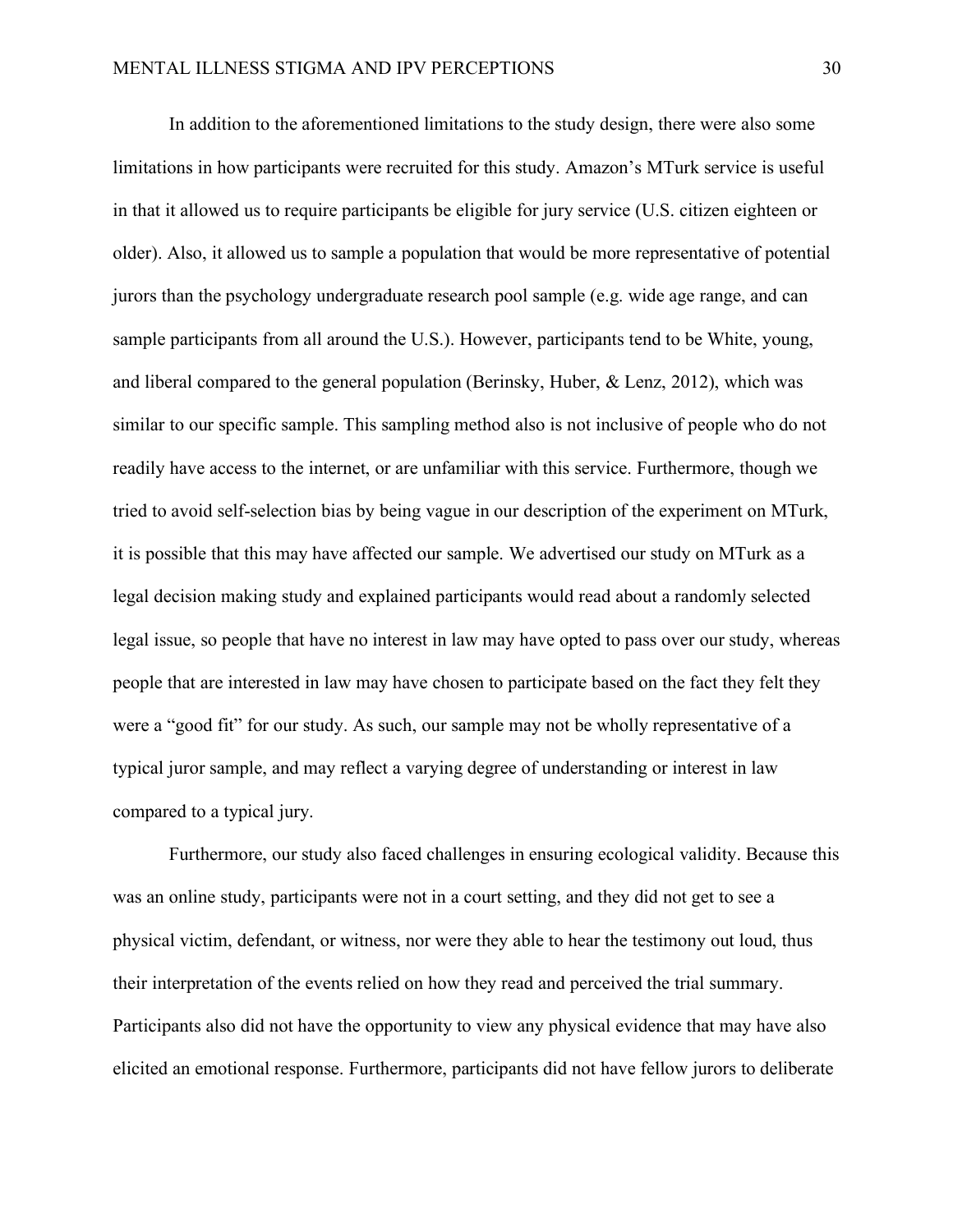with in making their decision. It is possible that deliberating with other people could lead to a different decision than an individual juror would have made on their own (Salerno & Diamond, 2010).

An area of research that could be relevant for future researchers to explore is how the victim having a substance use disorder affects perceptions of the victim in IPV cases. Substance use disorder is common among victims of domestic violence as women who have experienced domestic violence compared to those who have not are fifteen times likelier to abuse alcohol and nine times likelier to abuse drugs (Stark & Flitcraft, 1996). Researchers looking to study this issue could have different trial conditions in which the victim has a substance use disorder (e.g., alcohol dependency or opioid dependency), and a mental illness comparison group (e.g., depression). These comparisons could illuminate differences in how major depressive disorder is perceived relative to substance use disorder as major depressive disorder falls at a much more favorable location on the SCM than substance use disorder (Sadler et al., 2012). Furthermore, this comparison could potentially illuminate differences in perceptions of victims with alcohol dependency compared to opioid dependency as the general population tends to rate opioid abuse as being more severe than alcohol abuse, and believe people addicted to alcohol to have a better chance of recovery than people with opioid abuse (Corrigan, Qin, Davidson, Schomerus, Shuman, & Smelson, 2019). As such, participants might consider alcohol abuse more normal, or acceptable compared to opioid abuse.

With regard to our study design, our trial summaries only subtly alluded to the victim's condition in the victim and defendant's respective testimony. However, this issue may play out more explicitly in a legal setting in other ways. For instance, in an Iowa Supreme Court case, *State v. Cashen*, a defendant in an IPV case was successfully able to petition to have the victim's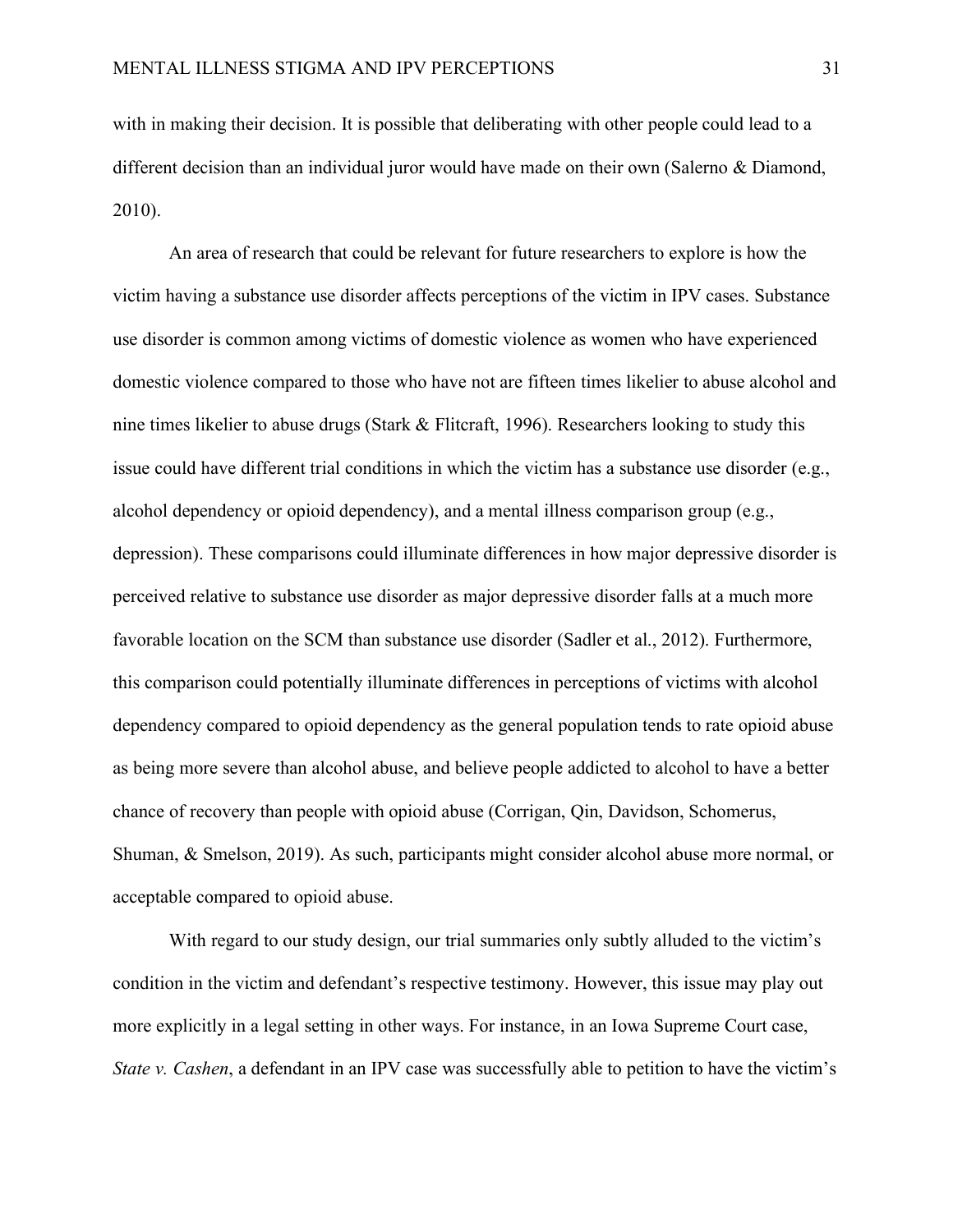mental health records brought in to the court to be used as evidence. These records revealed the victim had been in therapy since she was fifteen, and had been formally diagnosed with posttraumatic stress disorder, anxiety, and depression for which she was taking antidepressants. The victim's medical records also noted her history of impulsive and reactive behaviors. Not only was the defendant ultimately exonerated from the charges based on the evidence contained in the victim's medical records, but the supreme court decision also set up a procedure in which the victim's medical records could be used as evidence in Iowa courts (del Busto, & Sadoff, 2012). Likewise, in family law litigation, a parent may try to frame their co-parent as having a mental illness in an attempt to paint them as unfit to parent (Markham, 2003). Thus, future research warrants investigating how these perceptions play out in other legal contexts when the victim's condition is more apparent.

Overall, findings that stigmatizing attitudes towards mental illness predicted negative perceptions of the victim, though expected, are worrisome. All victims should be entitled to a fair trial, and should not be subjected to un-due blame. Thus, it may be worth screening potential jurors for biases against mental illness to serve as a proxy for victim blaming more generally.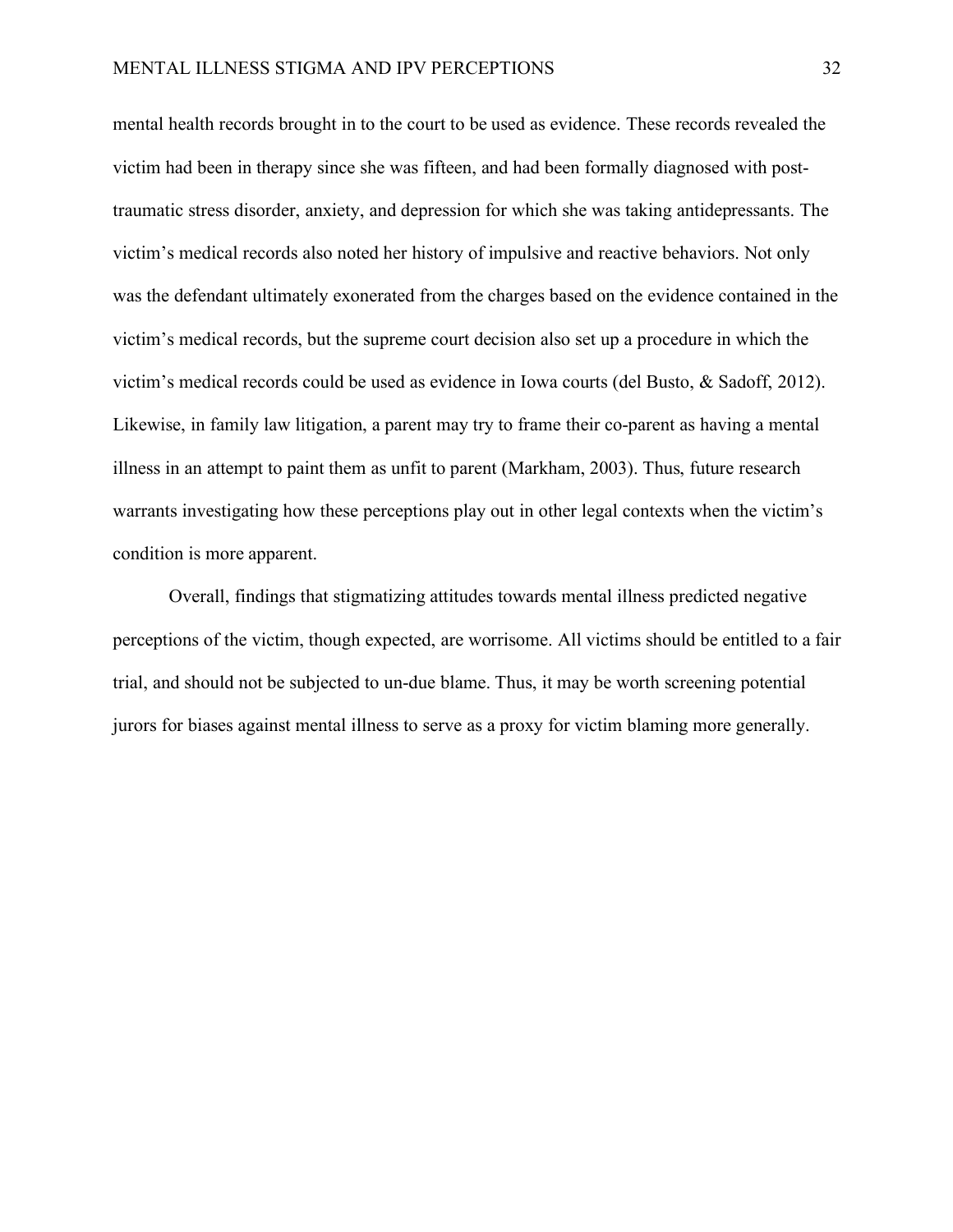#### References

- Bell, M. E., Perez, S., Goodman, L. A., & Dutton, M. A. (2011). Battered women's perceptions of civil and criminal court helpfulness: the role of court outcome and process. *Violence Against Women*, *17*(1), 71–88. doi: 10.1177/1077801210393924
- Berinsky, A. J., Huber, G. A., & Lenz, G. S. (2012). Evaluating online labor markets for experimental research: Amazon.com's mechanical turk. *Political Analysis*, *20*(3), 351– 368. doi: 10.1093/pan/mpr057
- Beydoun, H. A., Beydoun, M. A., Kaufman, J. S., Lo, B., & Zonderman, A. B. (2012). Intimate partner violence against adult women and its association with major depressive disorder, depressive symptoms and postpartum depression: A systematic review and metaanalysis. *Social Science & Medicine*, *75*(6), 959–975. doi: 10.1016/j.socscimed.2012.04.025
- Bogardus, E. S. (1933). A social distance scale. *Sociology and Social Research, 22,* 265–271.
- Bundock, L., Howard, L. M., Trevillion, K., Malcolm, E., Feder, G., & Oram, S. (2013). Prevalence and risk of experiences of intimate partner violence among people with eating disorders: A systematic review. *Journal of Psychiatric Research*, *47*(9), 1134–1142. doi: 10.1016/j.jpsychires.2013.04.014
- Corrigan, P. (2004). How stigma interferes with mental health care. *American Psychologist*, *59*(7), 614–625. doi: 10.1037/0003-066X.59.7.614
- Corrigan, P. W., Qin, S., Davidson, L., Schomerus, G., Shuman, V., & Smelson, D. (2019). How does the public understand recovery from severe mental illness versus substance use disorder? *Psychiatric Rehabilitation Journal*, *42*(4), 341-349. doi:10.1037/prj0000380

del Busto, E., & Sadoff, R. L. (2012). A victim's right to privacy versus the defendant's right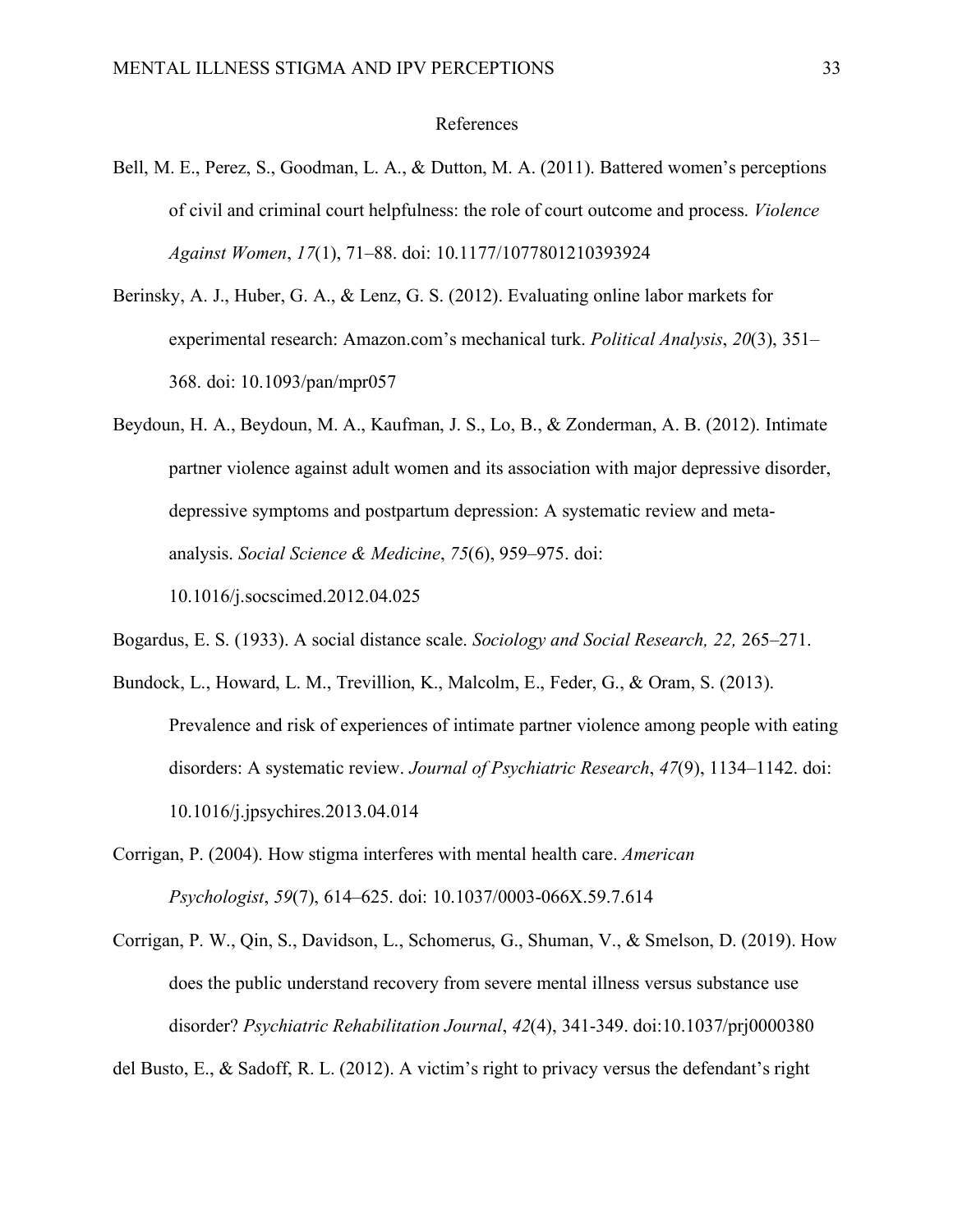to a fair trial. *Journal of the American Academy of Psychiatry & the Law*, *40*(2), 281– 283.

- Dreyfuss, E. (2018). A Bot Panic Hits Amazon Mechanical Turk. Retrieved from https://www.wired.com/story/amazon-mechanical-turk-bot-panic/.
- Dunlap, E. E., Lynch, K. R., Jewell, J. A., Wasarhaley, N. E., & Golding, J. M. (2014). Participant gender, stalking myth acceptance, and gender role stereotyping in perceptions of intimate partner stalking: A structural equation modeling approach. *Psychology, Crime & Law*, *21*(3), 234-253. doi: 10.1080/1068316X.2014.951648
- Faigin, D. A., & Stein, C. H. (2008). Comparing the effects of live and video-taped theatrical performance in decreasing stigmatization of people with serious mental illness. *Journal of Mental Health*, *17*(6), 594–606. doi: 10.1080/09638230701505822
- Fiske, S. T., Cuddy, A. C., Glick, P., & Xu, J. (2002). A model of (often mixed) stereotype content: Competence and warmth respectively follow from perceived status and competition. *Journal of Personality and Social Psychology*, *82*(6), 878-902. doi: 10.1037//0022-3514.82.6.878
- Fiske, S. T. (2012). Warmth and competence: Stereotype content issues for clinicians and researchers. *Canadian Psychology*, *53*(1), 14–20. doi: 10.1037/a0026054
- Follmer, K. B., & Jones, K. S. (2017). Stereotype content and social distancing from employees with mental illness: The moderating roles of gender and social dominance orientation. *Journal of Applied Social Psychology*, *47*(9), 492–504. doi: 10.1111/jasp.12455
- Friedberg, F., Sohl, S. J., & Halperin, P. J. (2008). Teaching medical students about medically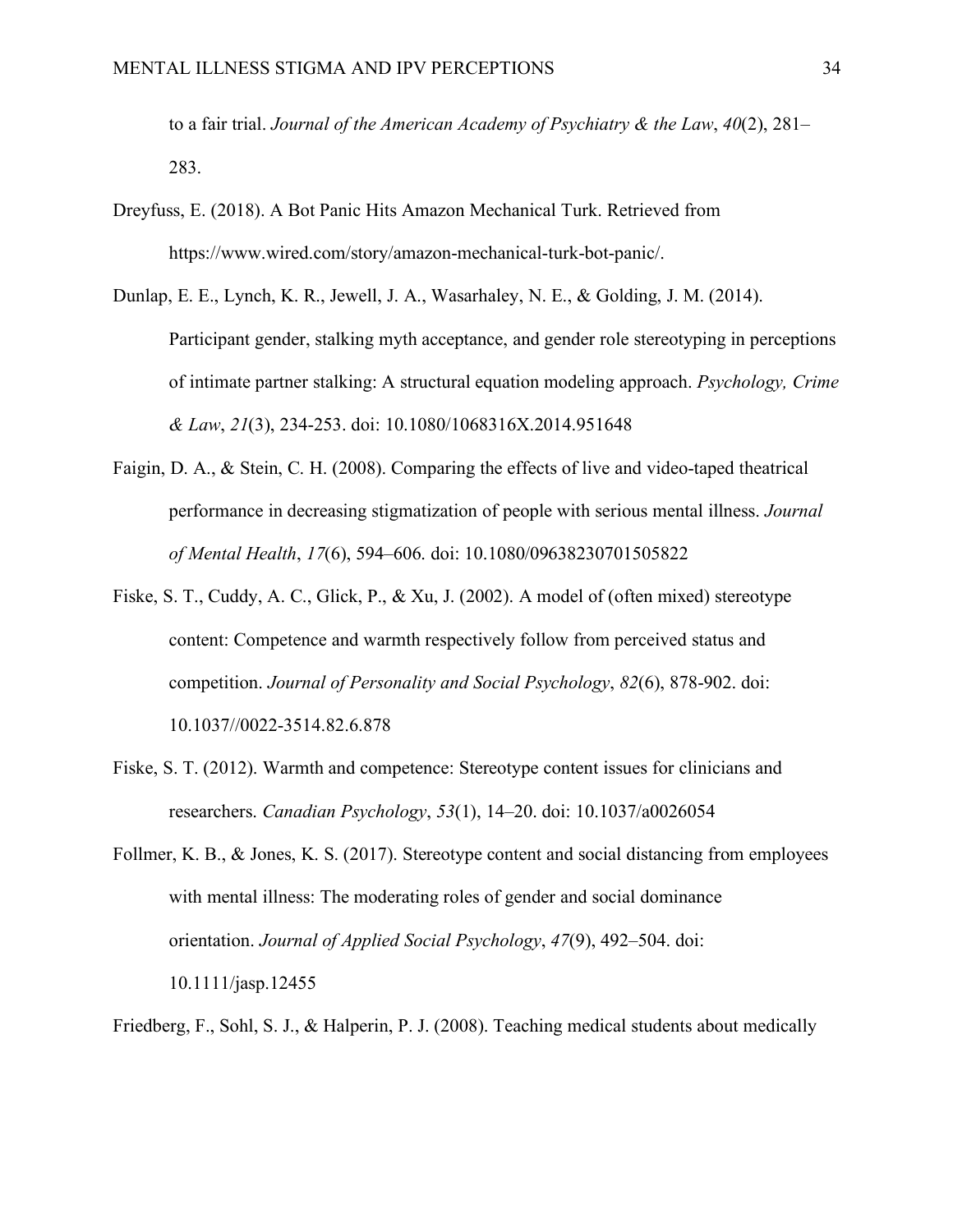unexplained illnesses: A preliminary study. *Medical Teacher*, *30*(6), 618–621. doi: 10.1080/01421590801946970

- Friedman, S. H., & Loue, S. (2007). Incidence and prevalence of intimate partner violence by and against women with severe mental illness. *Journal of Women's Health*, *16*(4), 471– 480. doi: 10.1089/jwh.2006.0115
- Griffiths, K. M., Christensen, H., & Jorm, A. F. (2008). Predictors of depression stigma. *BMC Psychiatry*, *8*. doi: 10.1186/1471-244X-8-25
- Griffiths, S., Mond, J. M., Murray, S. B., & Touyz, S. (2015). The prevalence and adverse associations of stigmatization in people with eating disorders. *International Journal of Eating Disorders*, *48*(6), 767–774. doi: 10.1002/eat.22353
- Hahn, J. W., McCormick, M. C., Silverman, J. G., Robinson, E. B., & Koenen, K. C. (2014). Examining the impact of disability status on intimate partner violence victimization in a population sample. *Journal of Interpersonal Violence*, *29*(17), 3063–3085. doi: 10.1177/0886260514534527
- Hayes, A. F. (2013). *Introduction to mediation, moderation, and conditional process analysis: A regression-based approach.* New York, NY: The Guilford Press.
- Jordan, C. E. (2004). Intimate partner violence and the justice system: An examination of the interface. *Journal of Interpersonal Violence*, *19*(12), 1412–1434. doi:

Kentucky Revised Statutes Annotated § 508.030. (1982). Retrieved from http://lrc. ky.gov/KRS/508-00/030.pdf

10.1177/0886260504269697

Kentucky Revised Statutes Annotated § 508.032. (2000). Retrieved from http://www. lrc.ky.gov/krs/508-00/032.pdf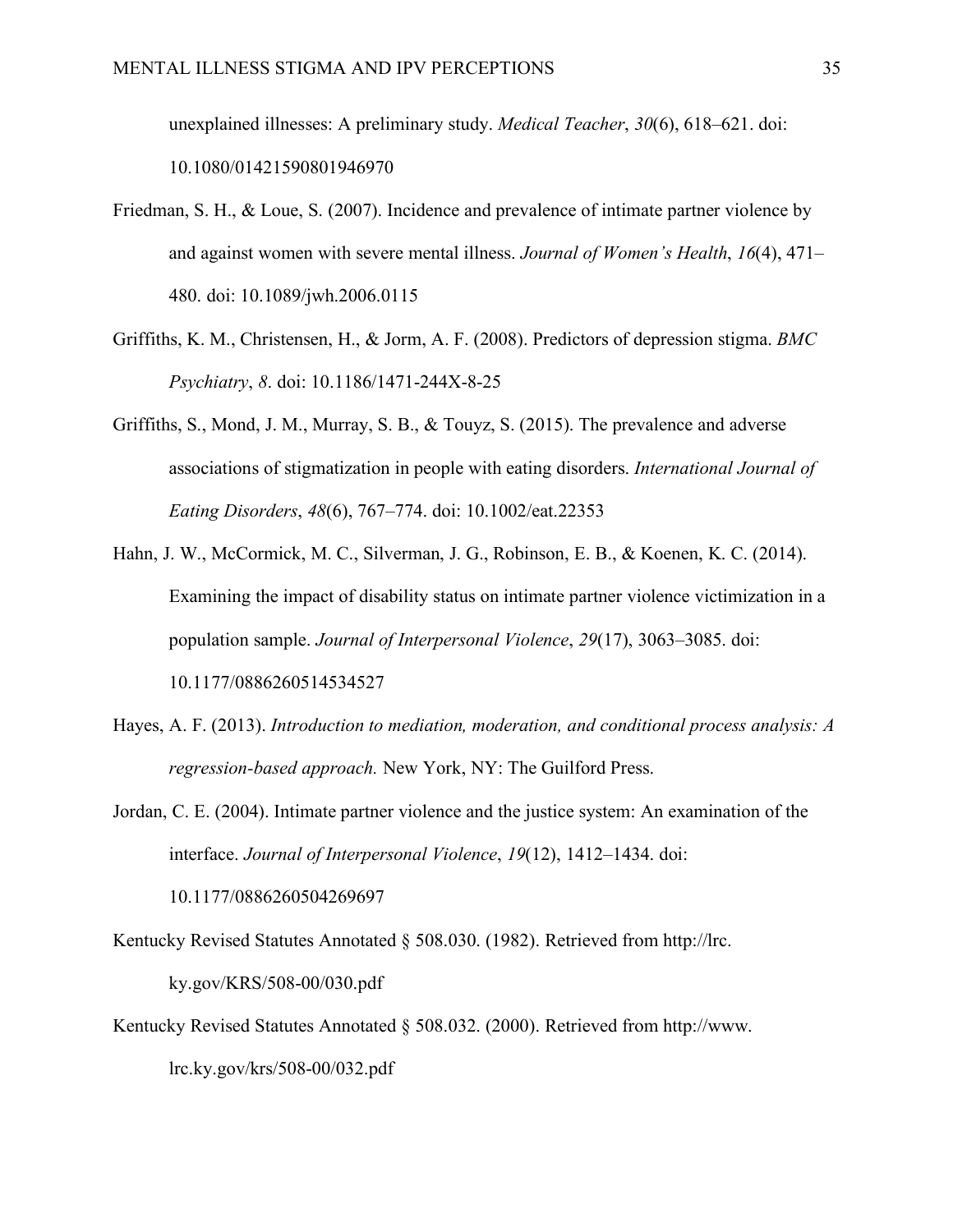- Kleider, H. M., Knuycky, L. R., & Cavrak, S. E. (2012). Deciding the fate of others: The cognitive underpinnings of racially biased juror decision making. *Journal of General Psychology*, *139*(3), 175–193. doi: 10.1080/00221309.2012.686462
- Mackenzie, C. S., Visperas, A., Ogrodniczuk, J. S., Oliffe, J. L., & Nurmi, M. A. (2019). Age and sex differences in self-stigma and public stigma concerning depression and suicide in men. *Stigma and Health*, *4*(2), 233–241. doi: 10.1037/sah0000138
- Markham, D. W. (2003). Mental illness and domestic violence: Implications for family law litigation. *Journal of Poverty Law and Policy*, *37*, 23-35.
- Mason, W., & Suri, S. (2012). Conducting behavioral research on Amazon's Mechanical Turk. *Behavior Research Methods*, *44*(1), 1–23. doi: 10.3758/s13428-011-0124-6
- McGee, E. (2018). "Black Genius, Asian Fail": The detriment of stereotype lift and stereotype threat in high-achieving Asian and Black STEM students. *AERA Open*, *4*(4), 1-16. doi: 10.1177/2332858418816658
- Miller, C. T., & Major, B. (2000). Coping with stigma and prejudice. In T. F. Heatherton, R. E. Kleck, M. R. Hebl, & J. G. Hull (Eds.), *The Social Psychology of Stigma* (pp. 243 – 272). New York: The Guilford Press.
- Morrow, W. J., Katz, C. M., & Choate, D. E. (2016). Assessing the impact of police body-worn cameras on arresting, prosecuting, and convicting suspects of intimate partner violence. *Police Quarterly*, *19*(3), 303–325. doi: 10.1177/1098611116652850
- Norman, R. M. G., Sorrentino, R. M., Windell, D., & Manchanda, R. (2008). The role of perceived norms in the stigmatization of mental illness. *Social Psychiatry & Psychiatric Epidemiology*, *43*(11), 851–859. doi: 10.1007/s00127-008-0375-4

Peters, J. (2008). Measuring myths about domestic violence: Development and initial validation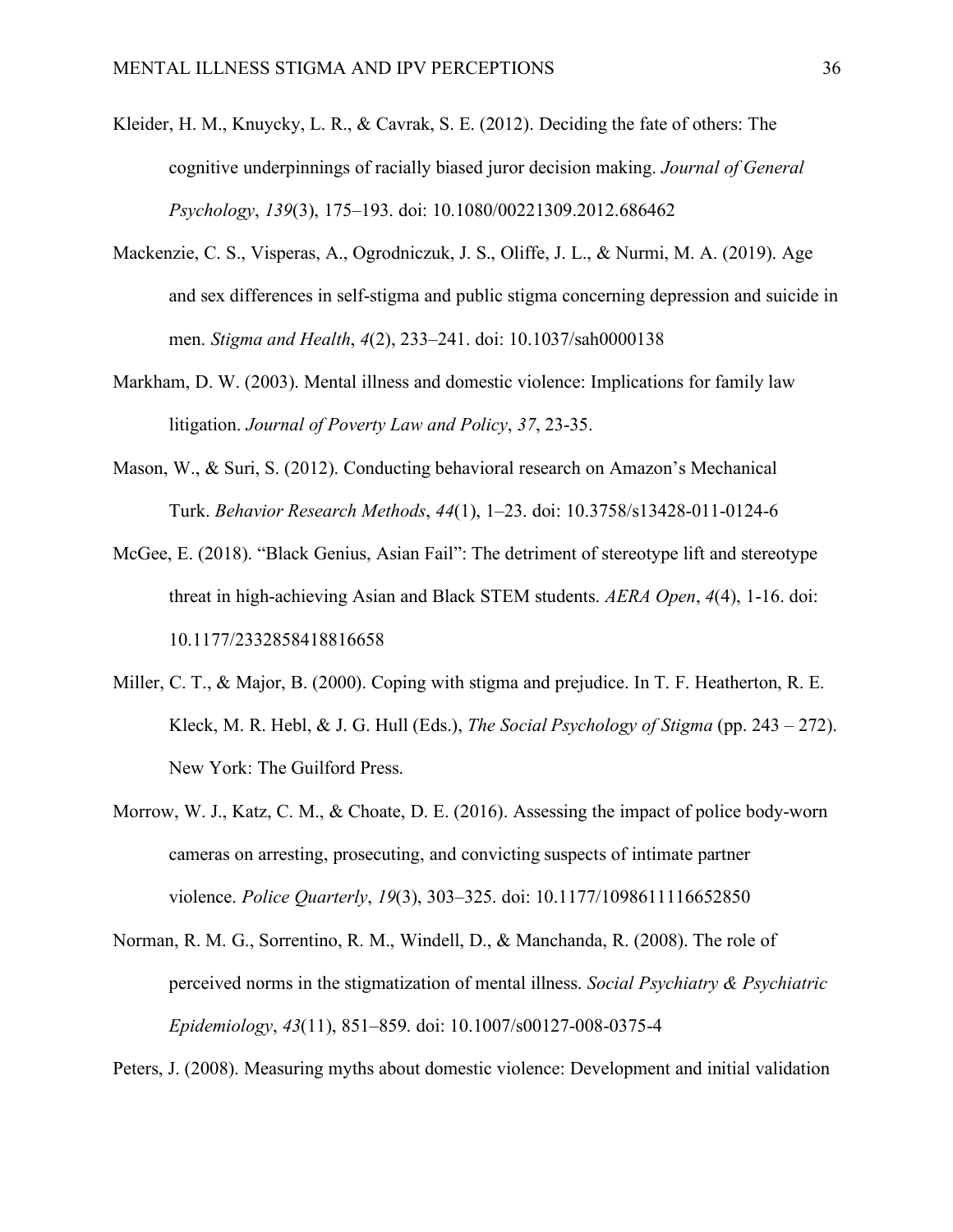of the Domestic Violence Myth Acceptance Scale. *Journal of Aggression, Maltreatment & Trauma*, *16*(1), 1–21. doi: 10.1080/10926770801917780

- Petty, R. E., DeMarree, K. G., Briñol, P., Horcajo, J., & Strathman, A. J. (2008). Need for cognition can magnify or attenuate priming effects in social judgment. *Personality and Social Psychology Bulletin*, *34*(7), 900–912. doi: 10.1177/0146167208316692
- Policastro, C., & Payne, B. K. (2013). The blameworthy victim: Domestic violence myths and the criminalization of victimhood. *Journal of Aggression, Maltreatment & Trauma*, *22*(4), 329-347. doi: 10.1080/10926771.2013.775985
- Sadler, M. S., Meagor, E. L., & Kaye, K. E. (2012). Stereotypes of mental disorders differ in competence and warmth. *Social Science & Medicine*, *74*(6), 915–922. doi: 10.1016/j.socscimed.2011.12.019
- Salerno, J. M., & Diamond, S. S. (2010). The promise of a cognitive perspective on jury deliberation. *Psychonomic Bulletin & Review*, *17*(2), 174–179. doi: 10.3758/PBR.17.2.174
- Sommers, S. R., & Ellsworth, P. C. (2001). White juror bias: An investigation of prejudice against Black defendants in the American courtroom. *Psychology, Public Policy, and Law*, *7*(1), 201–229. doi: 10.1037/1076-8971.7.1.201
- Stark, E., & Flitcraft, A. (1996). Women at risk: Domestic violence and women's health. Thousand Oaks, CA: *Sage*.
- Stockman, J. K., Hayashi, H., & Campbell, J. C. (2015). Intimate partner violence and its health impact on disproportionately affected populations, including minorities and impoverished groups. *Journal of Women's Health (15409996)*, *24*(1), 62–79. doi: 10.1089/jwh.2014.4879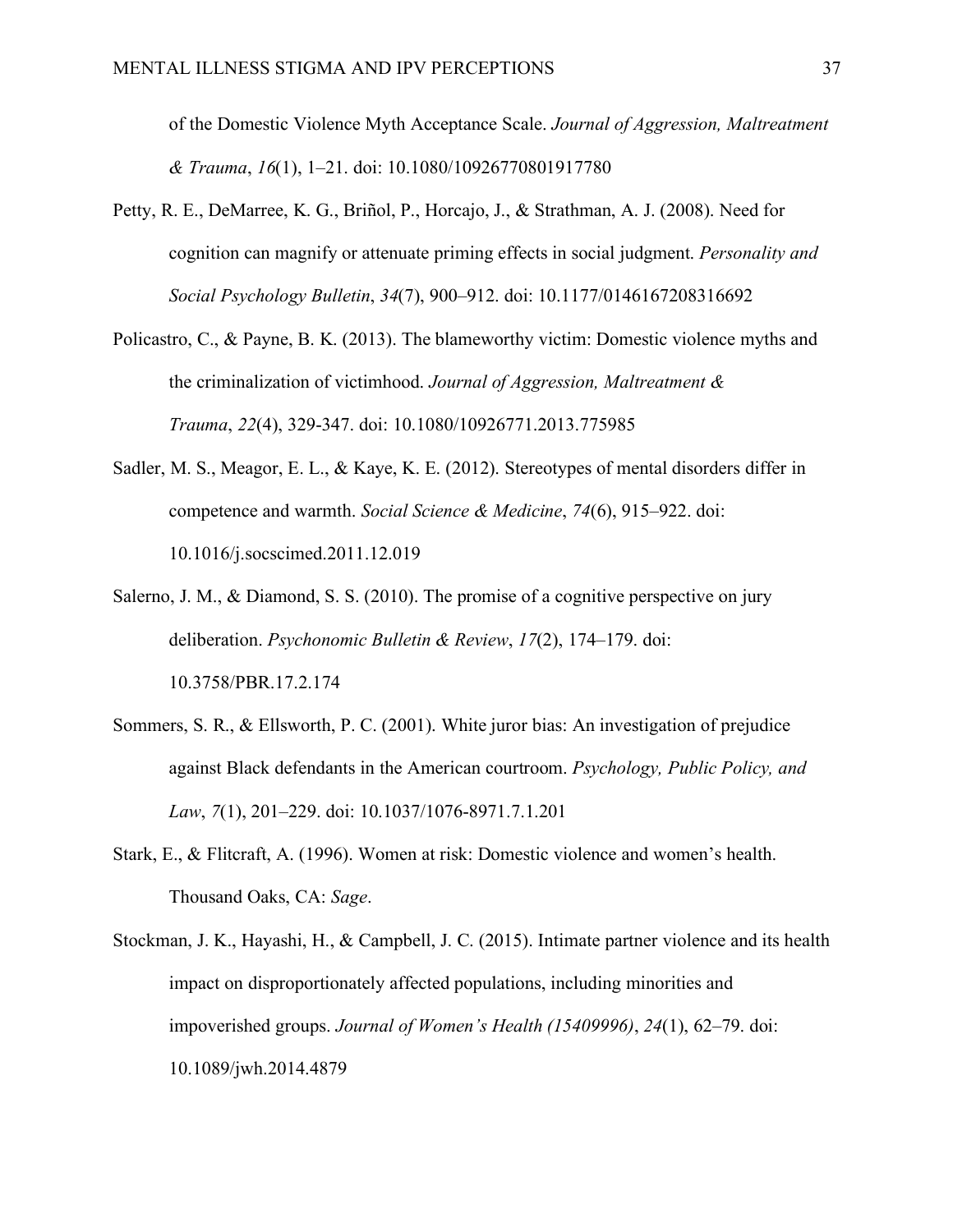- Trevillion, K., Oram, S., Feder, G., & Howard, L. M. (2012). Experiences of domestic violence and mental disorders: A systematic review and meta-analysis. *PLoS ONE*, *7*(12), 1- 12. doi: 10.1371/journal.pone.0051740
- Van Deinse, T. B., Wilson, A. B., Macy, R. J., & Cuddeback, G. S. (2018). Intimate partner violence and women with severe mental illnesses: Needs and challenges from the perspectives of behavioral health and domestic violence service providers. *The Journal of Behavioral Health Services & Research*, *46*(2), 283-293. doi: 10.1007/s11414-018- 9624-9
- Vogel, D. L., Heath, P. J., Engel, K. E., Brenner, R. E., Strass, H. A., Al-Darmaki, F. R., … Zlati, A. (2019). Cross-cultural validation of the Perceptions of Stigmatization by Others for Seeking Help (PSOSH) Scale. *Stigma and Health*, *4*(1), 82–85. doi: 10.1037/sah0000119
- Wark, C., & Galliher, J. (2007). Emory Bogardus and the origins of the social distance scale. *American Sociologist*, *38*(4), 383–395. doi: 10.1007/s12108-007-9023-9
- Wasarhaley, N. E., Lynch, K. R., Golding, J. M., & Renzetti, C. M. (2017). The impact of gender stereotypes on legal perceptions of lesbian intimate partner violence. *Journal of Interpersonal Violence*, *32*(5), 635–658. doi: 10.1177/0886260515586370
- Wasarhaley, N. E., & Vilk, R. F. (2019). More than skin deep? The effect of visible tattoos on the perceived characteristics of a rape victim. *Women & Criminal Justice.* Advanced online publication. doi: 10.1080/08974454.2019.1613283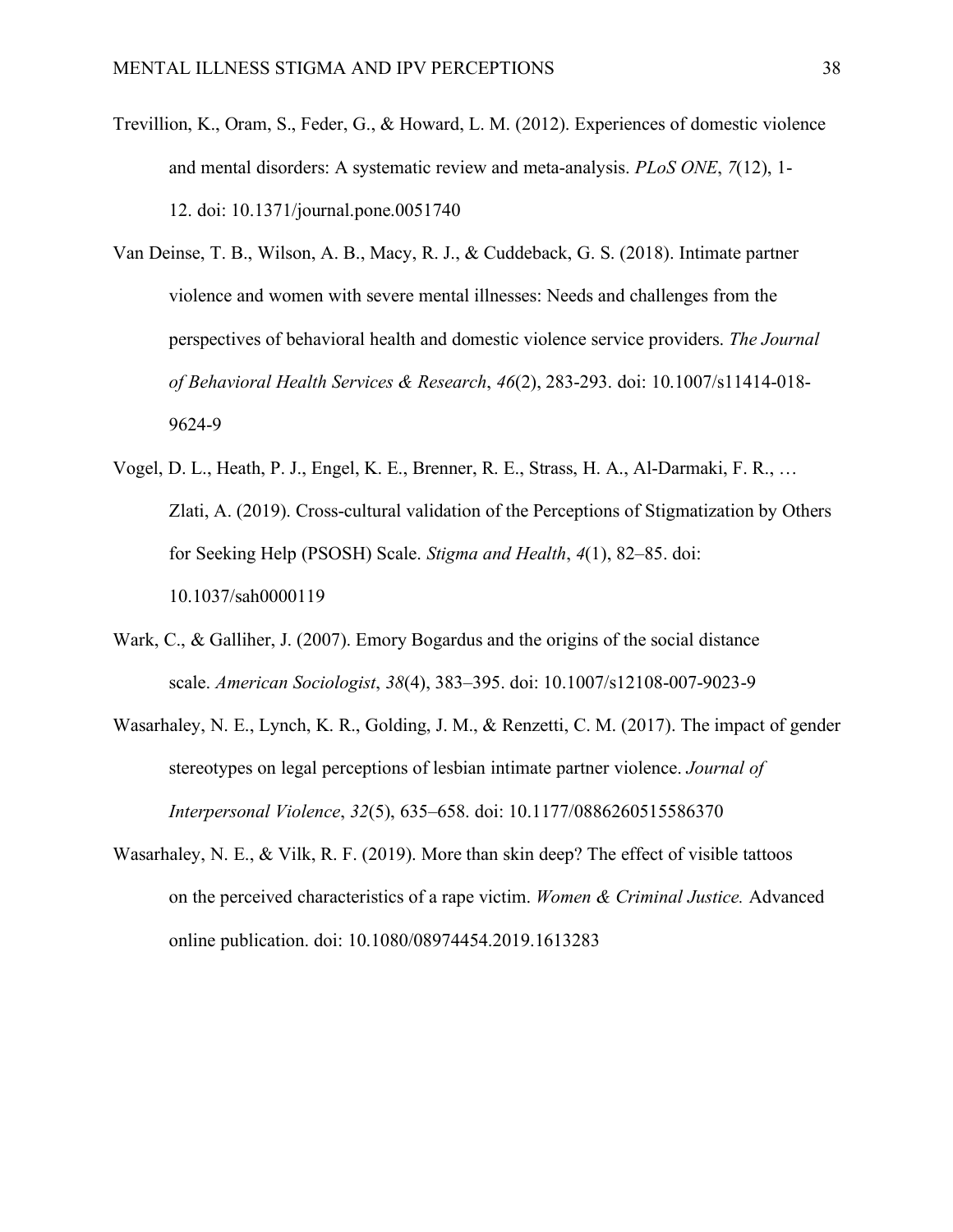# Table 1

| Mean $(SD)$                |                         |                  |                    |                  |  |  |  |  |
|----------------------------|-------------------------|------------------|--------------------|------------------|--|--|--|--|
| Variable                   | <b>Eating Disorder</b>  | Major            | Fibromyalgia       | Neutral          |  |  |  |  |
|                            | $(n = 45)$              | Depressive       | $(n = 52)$         | $(n = 48)$       |  |  |  |  |
|                            |                         | Disorder         |                    |                  |  |  |  |  |
|                            |                         | $(n=46)$         |                    |                  |  |  |  |  |
| <b>Guilty Verdict Rate</b> | 75.6%                   | $67.4\%$         | 73.1%              | 62.5%            |  |  |  |  |
| Victim Credibility         | 5.65(1.32)              | 5.49(1.51)       | 5.39(1.35)         | 5.15(1.51)       |  |  |  |  |
| Victim Blame               | 1.82(1.23)              | 2.05(1.31)       | 2.29(1.42)         | 2.30(1.56)       |  |  |  |  |
| Anger toward Victim        | 1.44(1.01) <sub>a</sub> | $1.57(1.04)_{b}$ | $2.12(1.57)_{abc}$ | $2.23(1.72)_{c}$ |  |  |  |  |
| Sympathy for Victim        | 5.71(1.52)              | 5.48(1.41)       | 5.63(1.31)         | 5.27(1.57)       |  |  |  |  |
| Pity for Victim            | 5.27(1.62)              | 5.22(1.60)       | 5.37(1.63)         | 4.77(1.74)       |  |  |  |  |

*Guilty Verdict Ratings and Attitude and Trial Ratings by Experimental Condition*

*Note.* Participants rated victim blame and credibility items from 1 = *not at all* to 7 = *completely*, and rated sympathy, pity and anger towards the victim from  $1 = none$  *at all* to  $7 = a$  *lot*. Different letter subscript denotes significant difference (*p* < .05); ratings presented as *M*(*SD*).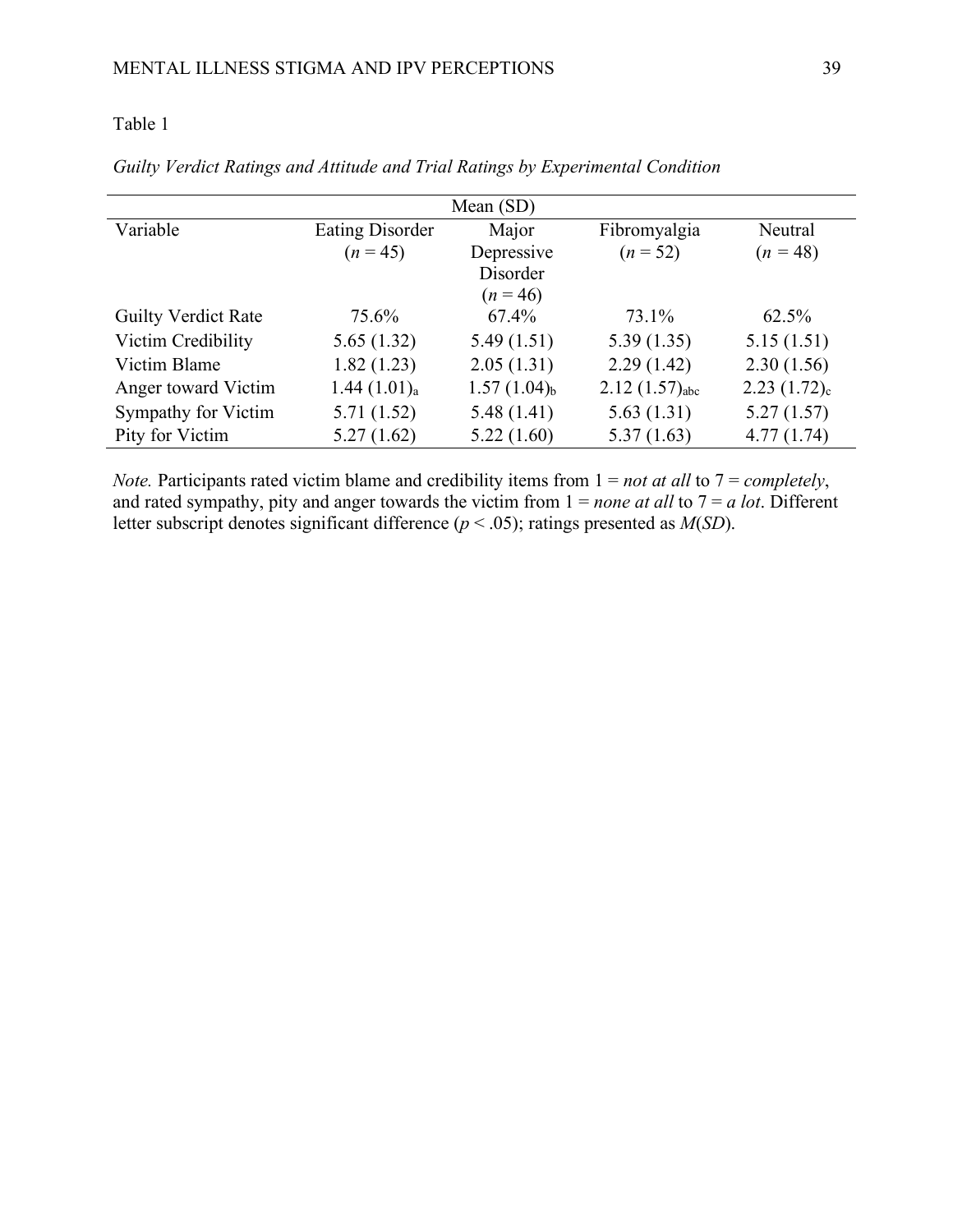### Table 2

*Correlations between attitude scales.*

|                            | 2      | 3        | 4        | 5        | 6        |
|----------------------------|--------|----------|----------|----------|----------|
| 1. Depression Stigma       | $-138$ | .115     | $.643**$ | $.508**$ | $.689**$ |
| Scale                      |        |          |          |          |          |
| 2. Continuity With Normal  |        | $.503**$ | $-.101$  | $-168*$  | $-.072$  |
| Major Depressive Disorder  |        |          |          |          |          |
| 3. Continuity With Normal  |        |          | $.146*$  | .006     | $.175*$  |
| <b>Eating Disorder</b>     |        |          |          |          |          |
| 4. Personal Responsibility |        |          |          | $.525**$ | $.679**$ |
| for Eating Disorder        |        |          |          |          |          |
| 5. Social Distance Scale   |        |          |          |          | $.468**$ |
| 6. Domestic Violence       |        |          |          |          |          |
| Myth Acceptance Scale      |        |          |          |          |          |

*Note*. Depression stigma, continuity with normal, and personal responsibility scales were rated on a scale of 1= *strongly disagree* to 5= *strongly agree*. The social distancing scale was rated on a scale of 1 = *would marry*, 2 = *would have as a regular friend,* 3 = *would work beside in an office,* 4 = *would have to my street as neighbors,* 5 = *would have as citizens in my country*. Domestic violence myth acceptance was rated on a scale of  $1 =$  *strongly disagree* to  $6 =$  *strongly agree*. \* *p* < .05 \*\**p* < .01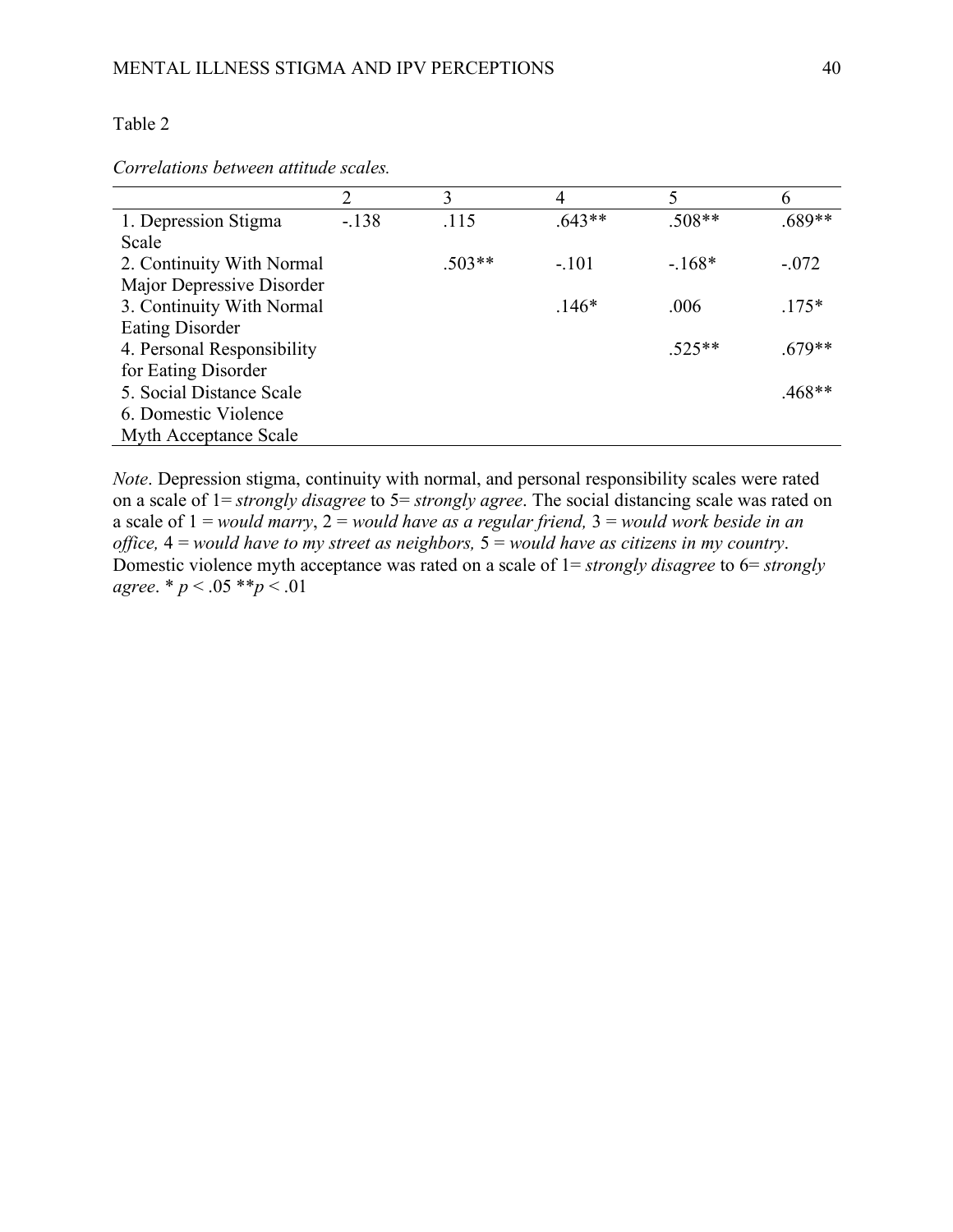

*Figure 1.* Interaction between depression stigma and victim health condition on victim blame.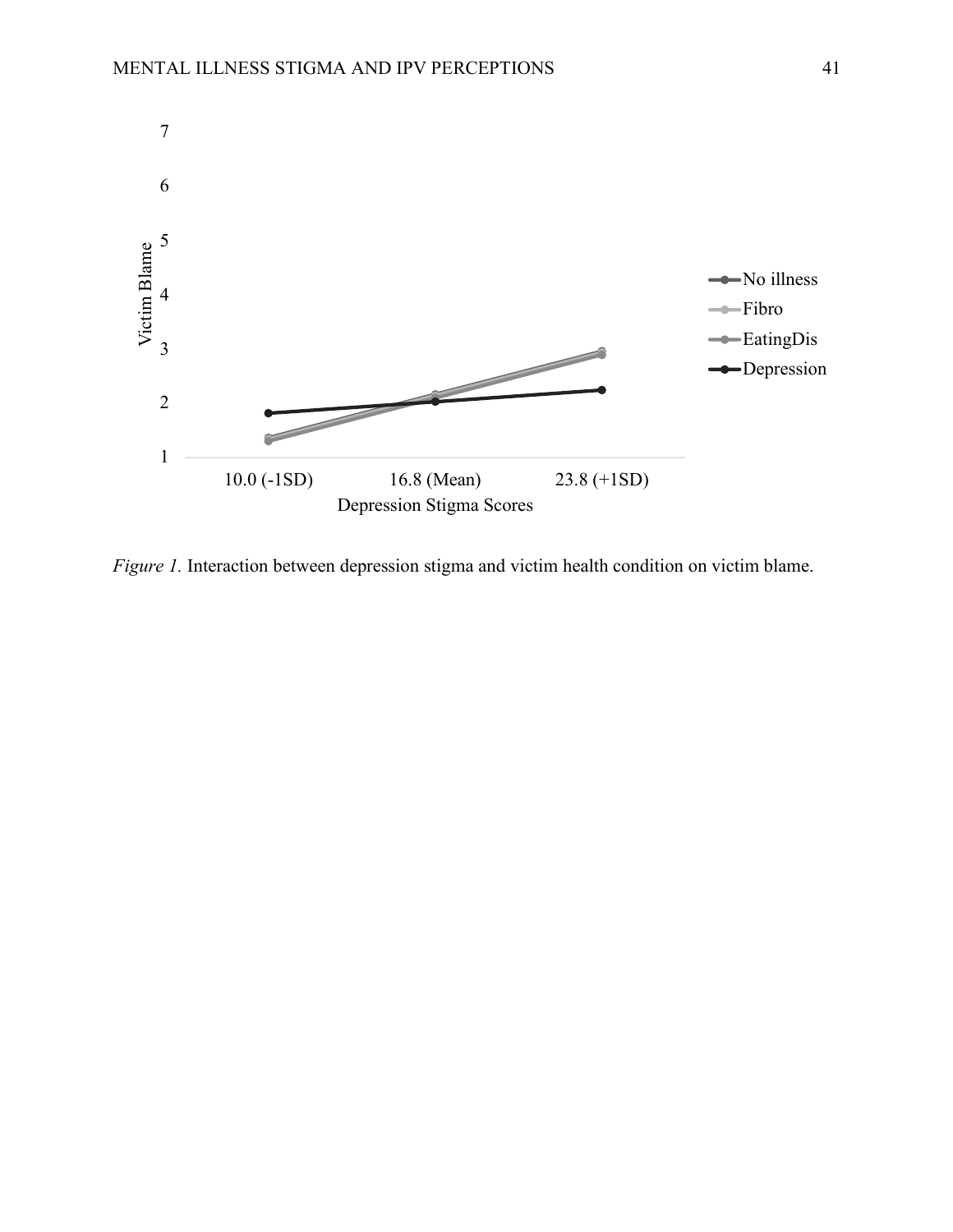

*Figure 2.* Interaction between depression stigma and victim health condition on anger towards the victim.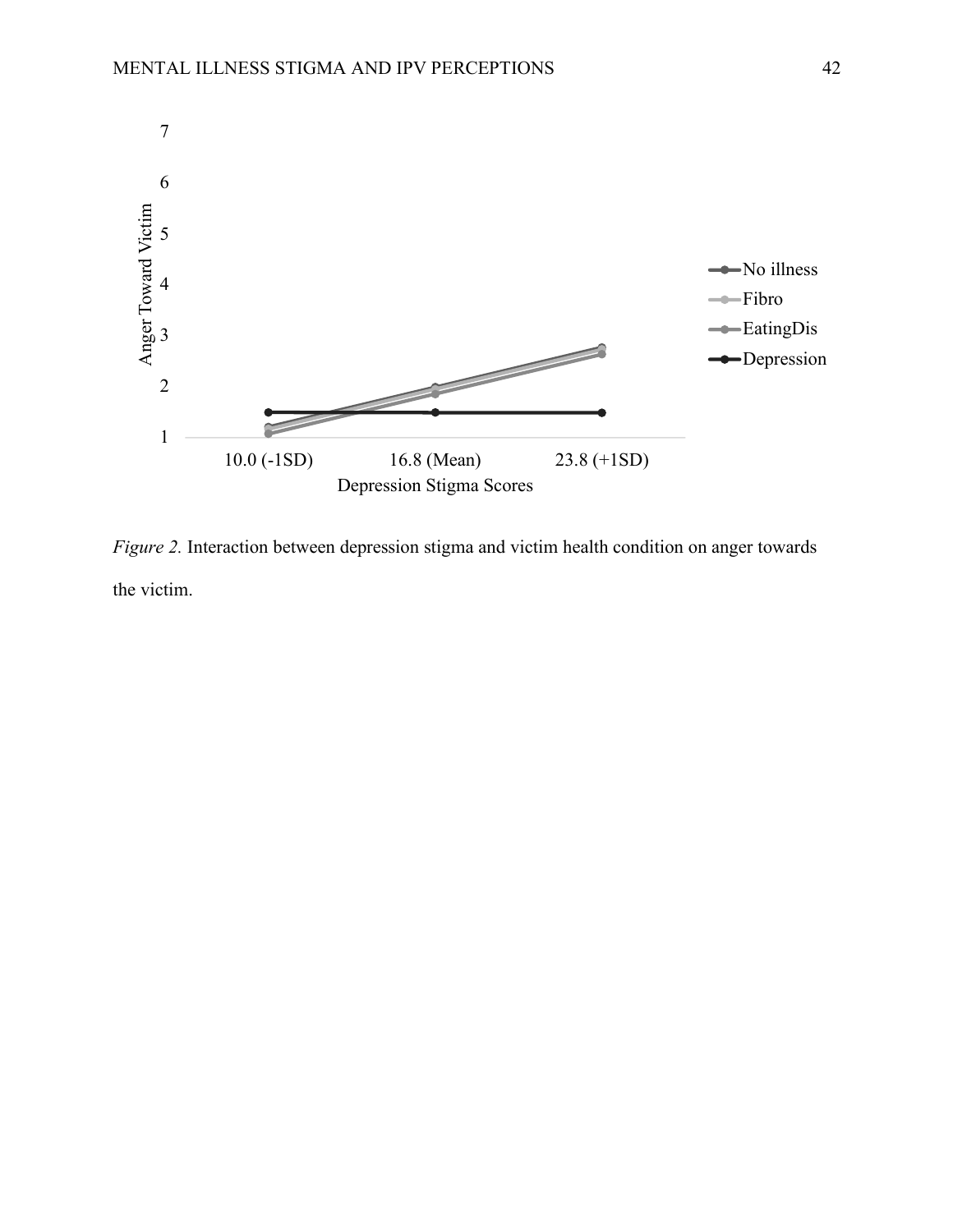

*Figure 3.* Emotional responses to the victim by participant gender (\**p* < .05).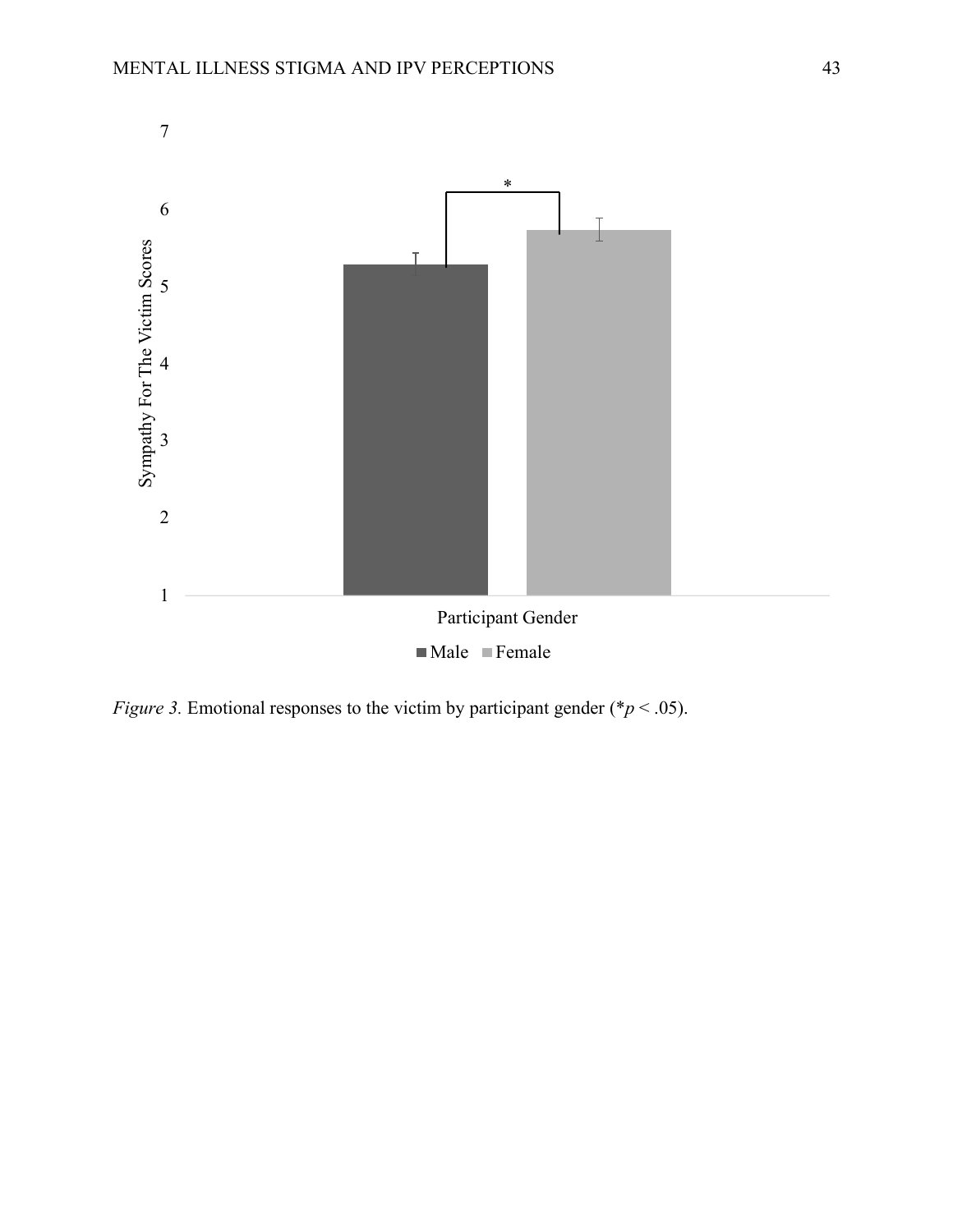# Appendix

# **Major Depression Condition Trial Summary**

## **The Commonwealth of Kentucky vs. Michael Taylor (Defendant) KRS 508.030 Assault in the 4th degree**

## **Case background:**

This is a criminal trial for the alleged assault of Jennifer Miller by the defendant, Michael Taylor. The allegations stated that the above-named defendant assaulted his girlfriend, Jennifer Miller, in their residence in Fayette County, Kentucky, on the evening of October 11, 2015 at approximately 6:30pm.

The state called on two witnesses for the prosecution: Jennifer Miller (alleged victim) and Robert Nelson, M.D. (the emergency room doctor who examined Jennifer Miller).

Michael Taylor pleaded not guilty. The defense stated that the defendant and his girlfriend (alleged victim, Jennifer Miller) were having an argument, and Jennifer Miller was injured by accident. The defense also argued that Michael Taylor would never intentionally hurt his girlfriend, Jennifer Miller. The defense called two witnesses: Vanessa Walsh (co-worker of the defendant) and Michael Taylor (the defendant).

### **Prosecution's Case**

Prosecution Witness No. 1: Jennifer Miller (alleged victim)

Direct Examination

Jennifer Miller stated that she and the defendant, Michael Taylor, were in a committed relationship for over two years and had been living together for about eight months.

Ms. Miller stated that on the night in question, she was cleaning the kitchen when he arrived home from work. Mr. Taylor began criticizing Ms. Miller for letting the laundry pile up and for not cleaning the house. Then he said that Ms. Miller doesn't work as hard as he does all day, at least she could keep the house clean. Ms. Miller became upset as Mr. Taylor continued to nag her about household duties. Then he called her a "crybaby deadbeat," which she found extreme hurtful given her recent struggle with major depression.

As both of their anger heightened, Ms. Miller began to shout at Mr. Taylor and threatened to leave him if he did not back off. Ms. Miller stated that at that point, the defendant grabbed her by the arm and punched her in the face, knocking her to the floor, and kicked her on her hip. Ms. Miller remained on the floor as Mr. Taylor left the house. Ms. Miller then called the police to report the incident.

Prosecution Witness No. 1: Jennifer Miller (alleged victim)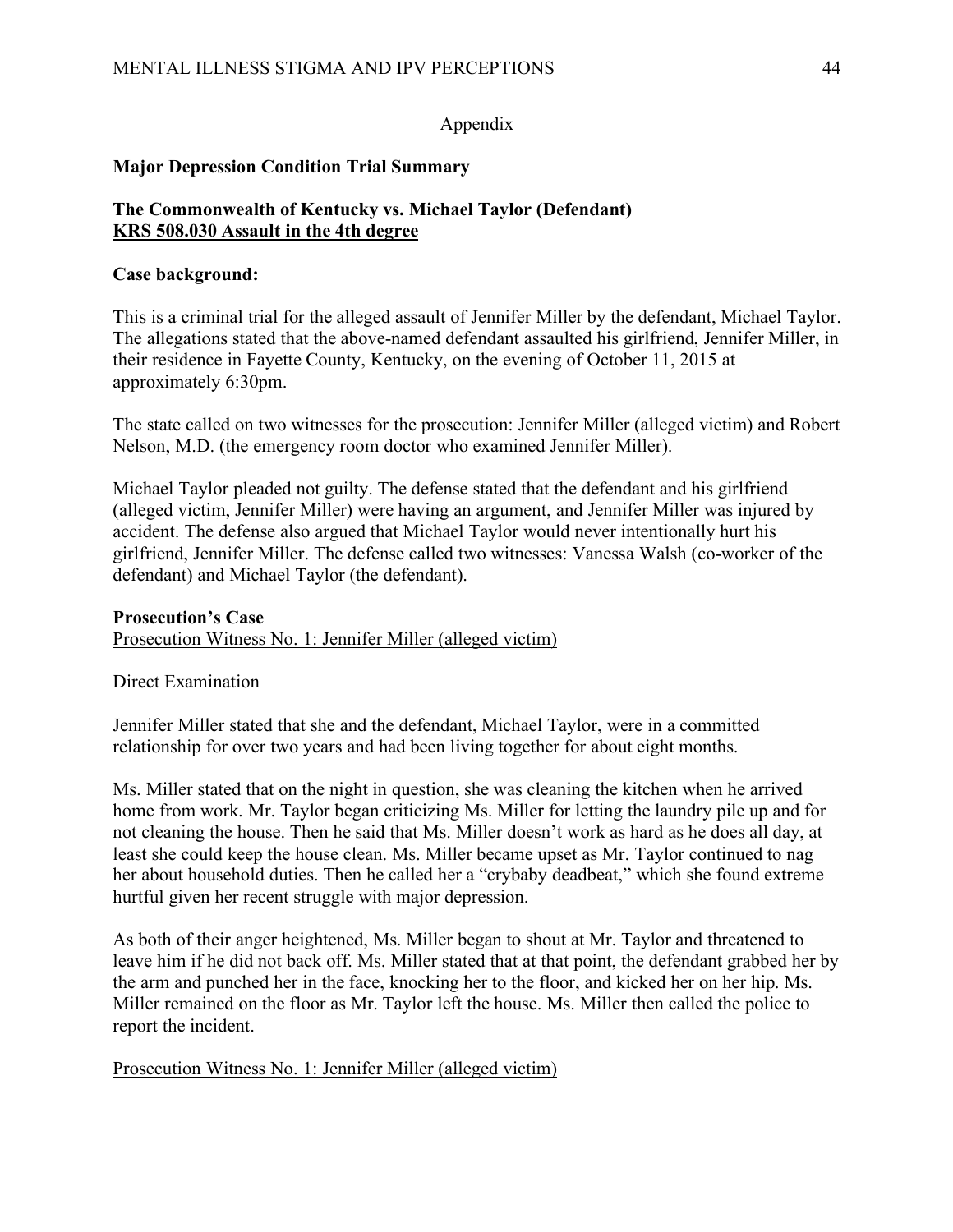## Cross Examination

Jennifer Miller stated that while she and Mr. Taylor had engaged in verbal arguments before, Mr. Taylor had never physically assaulted her prior to this incident. Ms. Miller had never seen Mr. Taylor act physically violent before.

## Prosecution Witness No. 2: Dr. Robert Nelson

## Direct Examination

Dr. Nelson stated that he is a licensed doctor. He received his M.D. from Vanderbilt University and has testified in ten other court trials. Dr. Nelson stated that he performed a physical exam on the alleged victim, Jennifer Miller, in the emergency room at the hospital. Dr. Nelson indicated that Ms. Miller sustained a black eye, a sprained wrist, and a large contusion on her hip. He indicated that these injuries were consistent with Ms. Miller's description of the incident.

## Cross Examination

Dr. Nelson admitted that he did not know for certain how Jennifer Miller's injuries were sustained and who, if anyone, had caused them.

## **Defendant's Case**

## Defense Witness No. 1: Vanessa Walsh (defendant's co-worker)

### Direct Examination

Vanessa Walsh stated that she was a co-worker of the defendant, Michael Taylor, and had known him for five years. Ms. Walsh stated that the defendant is a caring person and an excellent employee at work. Ms. Walsh stated that the day before the incident, October 10, 2015, the defendant spoke to Ms. Walsh and told her that he was going through some relationship issues and was planning to talk to his girlfriend Jennifer about them. The defendant had said that his girlfriend Jennifer seemed more concerned with her own life than she did about their relationship and helping maintain their home. Ms. Walsh said she felt that the defendant was upset with his girlfriend Jennifer, but did not seem angry.

### Cross Examination

Ms. Walsh said that in the five years she has known the defendant, the defendant has never had any issues in the workplace. Ms. Walsh also admitted that she does not see everything Mr. Taylor does, nor does Mr. Taylor tell her everything.

Defense Witness No. 2: Michael Taylor (defendant) Direct Examination

The defendant, Michael Taylor, stated that he and Jennifer Miller were in a 2-year relationship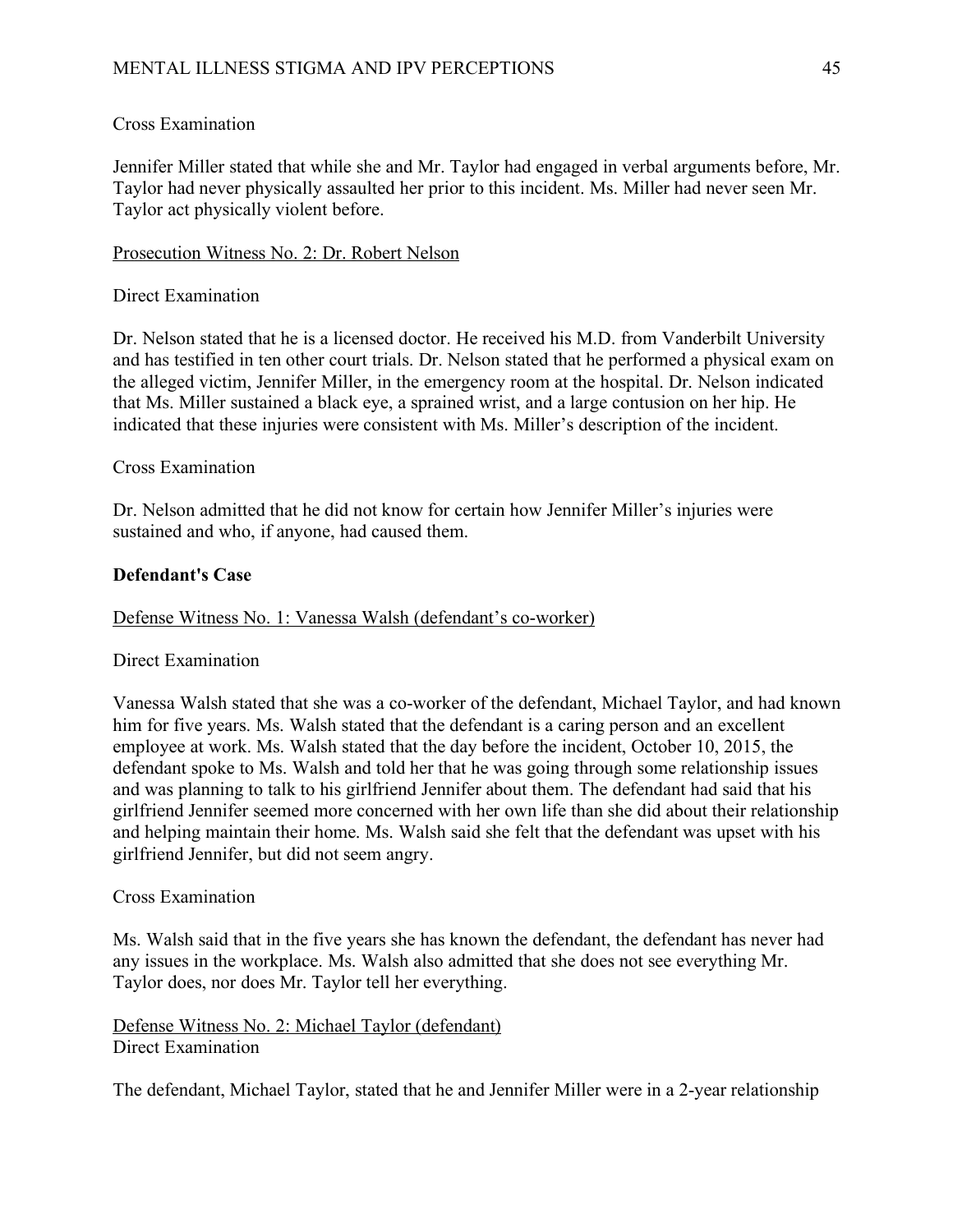and shared a residence for 8 months. At the time of the incident, he was working lots of over time while his girlfriend Jennifer Miller was supposed to be responsible for maintaining the house.

The defendant stated that on the night in question, he had arrived home from work to find his girlfriend Ms. Miller lazily cleaning the kitchen, and the laundry still had not been done even though she had promised it would be. The defendant tried to talk to Ms. Miller about putting more effort into the household duties. Ms. Miller got angry and began shouting obscenities at him, calling him a "nagging bastard." The defendant stated that he tried to comfort Ms. Miller by putting his arm around her but Ms. Miller pushed him away. Ms. Miller threatened to leave so the defendant grabbed Ms. Miller, accidentally causing her to fall onto the floor. Ms. Miller screamed for the defendant to get away from her so the defendant left the house.

# Defense Witness No. 2: Michael Taylor (defendant)

The defendant stated that he was surprised to be confronted by a police officer when he returned home. He and Ms. Miller had had verbal arguments previously, but never hurt each other physically. He admitted that they were arguing more than normal lately due to increased financial stress from paying for Ms. Miller to receive therapy for her major depression. The defendant also indicated that he did not realize in the moment that Ms. Miller had injured her eye, but said that Ms. Miller must have hit her face on the kitchen island or the tile floor when she fell*.* He suggested that Ms. Miller must have bruised her hip when she fell as well.

# Defense Witness No. 2: Michael Taylor (defendant)

## Cross Examination

Mr. Taylor admitted that he was upset with Ms. Miller the night of the incident. He acknowledges that their argument got out of hand and that he did grab Ms. Miller's arm. He said he may have grabbed at her harder than he realized because he had not intended to make Ms. Miller fall*.*

## **Instructions to Jurors**

You will find the Defendant guilty of Assault in the 4th degree under the following Instruction if, and only if, you believe from the evidence beyond a reasonable doubt all of the following:

That in the above-stated county on or about October 11, 2015, the defendant, Michael Taylor

- (a) Intentionally or wantonly caused physical injury to Jennifer Miller;
- OR

(b) With recklessness he caused physical injury to Jennifer Miller by means of a deadly weapon or a dangerous instrument.

Note: "Dangerous instrument" means any instrument, including parts of the human body when a serious physical injury is a direct result of the use of that part of the human body, article, or